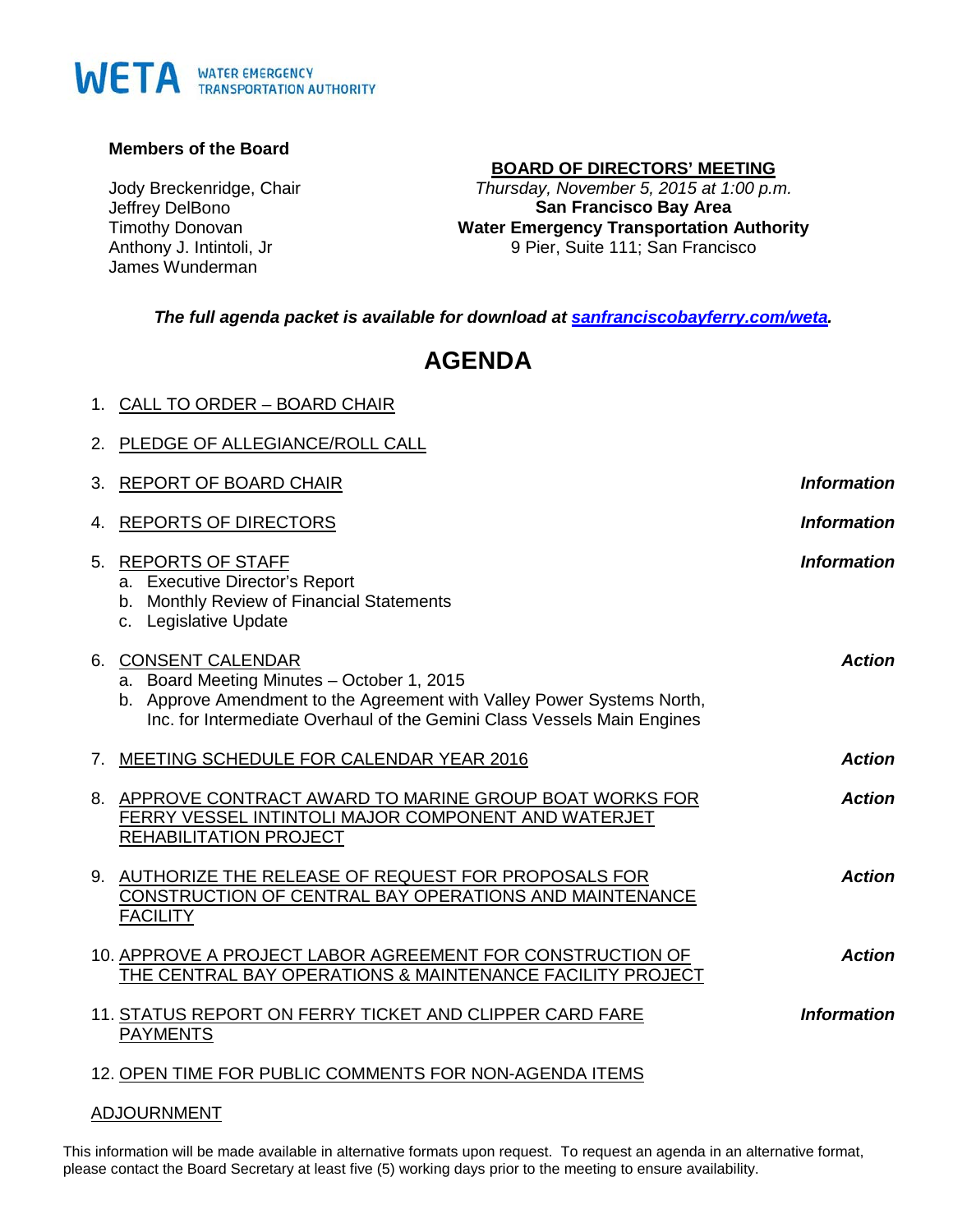**PUBLIC COMMENTS** The Water Emergency Transportation Authority welcomes comments from the public. Speakers' cards and a sign-up sheet are available. Please forward completed speaker cards and any reports/handouts to the Board Secretary.

Non-Agenda Items: A 15 minute period of public comment for non-agenda items will be held at the end of the meeting. Please indicate on your speaker card that you wish to speak on a non-agenda item. No action can be taken on any matter raised during the public comment period. Speakers will be allotted no more than three (3) minutes to speak and will be heard in the order of sign-up.

Agenda Items: Speakers on individual agenda items will be called in order of sign-up after the discussion of each agenda item and will be allotted no more than three (3) minutes to speak. You are encouraged to submit public comments in writing to be distributed to all Directors.

Water Emergency Transportation Authority (WETA) meetings are wheelchair accessible. Upon request WETA will provide written agenda materials in appropriate alternative formats to individuals with disabilities. Please send a written request to contactus@watertransit.org or call (415) 291-3377 at least five (5) days before the meeting.

**Participation in a meeting may be available at one or more locations remote from the primary location of the meeting. See the header of this Agenda for possible teleconference locations. In such event, the teleconference location or locations will be fully accessible to members of the public. Members of the public who attend the meeting at a teleconference location will be able to hear the meeting and testify in accordance with applicable law and WETA policies**.

Under Cal. Gov't. Code sec. 84308, Directors are reminded that they must disclose on the record of the proceeding any contributions received from any party or participant in the proceeding in the amount of more than \$250 within the preceding 12 months. Further, no Director shall make, participate in making, or in any way attempt to influence the decision in the proceeding if the Director has willfully or knowingly received a contribution in an amount of more than \$250 within the preceding 12 months from a party or such party's agent, or from any participant or his or her agent, provided, however, that the Director knows or has reason to know that the participant has a financial interest in the decision. For further information, Directors are referred to Government Code section 84308 and to applicable regulations.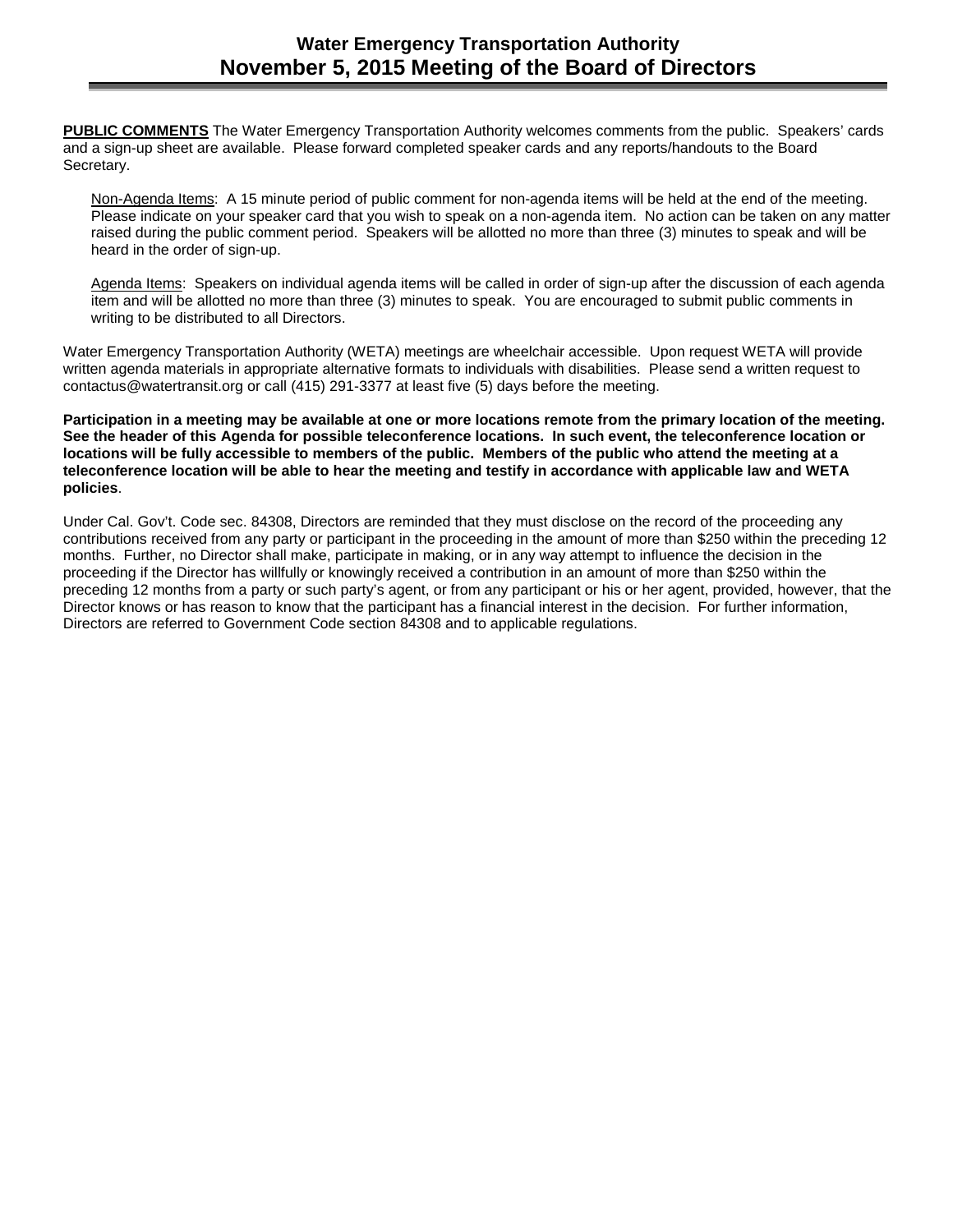

#### **M E M O R A N D U M**

TO: WETA Board Members

FROM: Nina Rannells, Executive Director

DATE: November 5, 2015

RE: Executive Director's Report

#### **CAPITAL PROJECT IMPLEMENTATION UPDATE**

**Vessel Replacement** – The *Encinal* and *Harbor Bay Express II* are included in the FY 2013/14 Capital Budget for replacement as they have reached the end of their useful lives (generally 25 years) and staff has secured funding commitments for replacement vessels. In December 2013, the Board of Directors approved the contract award to Aurora Marine Design (AMD) for vessel construction management services. The Request for Proposal to construct two new passenger-only vessels was released on September 26, 2014. The Board approved a contract with Kvichak Marine Industries in April 2015 for the construction of two new replacement vessels.

Design and engineering work is underway, main engines for both vessels have been ordered. The first aluminum orders for construction were delivered in late August. Vessel construction began in early September with engine room hull modules beginning assembly. Vessel design and construction work continues. Final acceptance dates are scheduled for December 2016 for the first vessel and April 2017 for the second vessel.

*Peralta* **Mid-Life Refurbishment -** The ferry vessel *Peralta* was acquired by WETA from the City of Alameda in April 2011 through the transition of the Alameda Oakland Ferry Service to WETA. Built in 2001 by Nichols Brothers Boat Builders, the *Peralta* has been in service for 13 years and has reached its economic mid-life. This refurbishment project consists of replacing or overhauling the main engines, refurbishment of the passenger cabin, hull work, major system renovation, and replacement of control systems and navigation electronics and will extend the useful life of the vessel to the expected full 25 years.

The refurbishment project is separated into two phases. The Phase 1 scope of work includes refurbishment of main engines, generators and gear boxes, installation of new steering hydraulic pumps and rams, passenger cabin renewal including refurbishment of the restrooms, new carpets, vessel drydock, interior vessel paint, and provision of spare gearbox, propellers and shafts. Bay Ship & Yacht completed Phase 1 work in mid-2015

Phase 2 will include replacement of all control systems and navigation electronics, snack bar renewal, and exterior cabin paint. Phase 2 implementation has been deferred until next winter (2016/17) so that the Peralta can be utilized this winter while core maintenance work is completed on other vessels in the fleet.

**Vallejo Ferry Terminal Maintenance Dredging** – This project will dredge the Ferry Terminal basin and refurbish the passenger float. The last maintenance dredging episode occurred in 2011; the basin has silted and requires maintenance dredging. CLE Engineering was awarded a contract to assist staff with permitting and project management on October 16, 2014. All permit applications have been submitted, with no delays expected. The Board awarded a contract for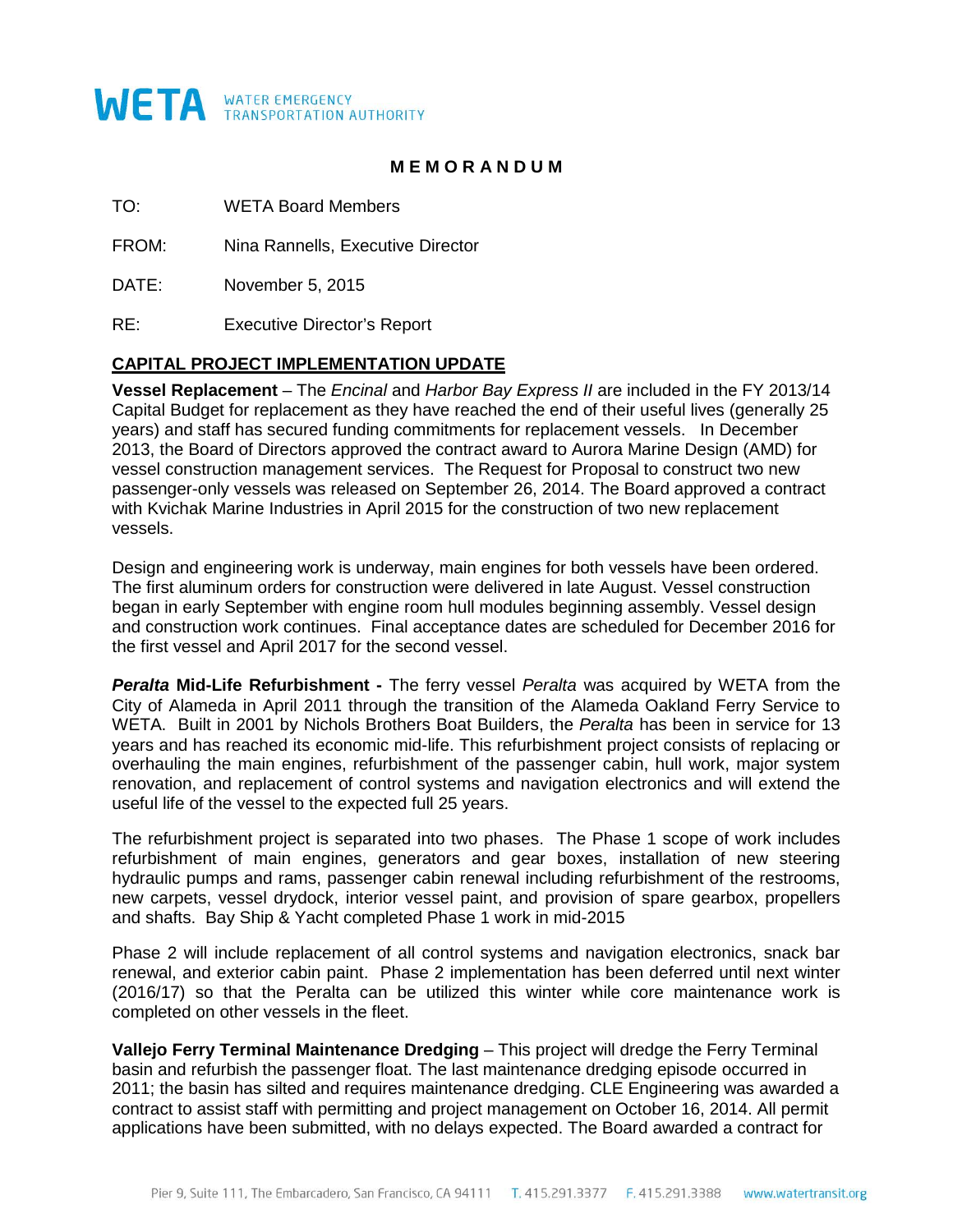the work to Vortex Marine Construction in August 2015 and dredging work began in September. The temporary passenger float was deployed and refurbishment work on the primary float began in September. Dredging was completed and the refurbished float was re-installed the last week of October.

**North Bay Operations and Maintenance Facility** – This project will construct a new ferry maintenance facility located at Building 165 on Mare Island in Vallejo in two phases. The landside phase includes site preparation and construction of a new fuel storage and delivery system along with warehouse and maintenance space. The waterside phase will construct a system of modular floats and piers, gangways, and over-the-water utilities.

The Board of Directors awarded a design-build contract for the landside phase to West Bay Builders, now Thompson Builders, in August 2013. Landside construction is substantially complete. Remaining tasks for the landside construction phase include commissioning and testing of systems that run between the landside and waterside portions of the project.

The Board of Directors awarded a design-build contract for the waterside construction phase to Dutra Construction in July 2014. Final design of the waterside phase is complete. The Navy NEPA environmental review work for the waterside portion of the project is complete and WETA entered into a lease with the Navy for the project area submerged lands on July 15, 2015. All required permits for the waterside construction phase of the project have been received. Pile driving activities began the week of August 3, 2015 and were completed on September 2, 2015. A total of 23 piles were driven over a 4 week period. Fabrication of the floats is underway and the floats are anticipated to be delivered to the site in November. After the floats are delivered, the construction contractor will begin installation of the superstructure and utility systems.

**Regional Passenger Float Construction** – This project will construct a new regional spare float that can be utilized as a backup for the Vallejo terminal float as well as other terminal sites such as downtown San Francisco when the permanent terminal floats must undergo periodic dry-dock, inspection, and repair. This spare will support ongoing daily services and will be a valuable asset to have available for use in unplanned or emergency conditions. Ghirardelli Associates Inc. was selected as the project construction manager. Procurement of the passenger float construction contract was combined with the North Bay Operations and Maintenance Facility Project construction contract. The Request for Proposals for the project was released on February 28 and the construction contract was awarded to Dutra Construction on July 10, 2014. Final design was completed in December 2014. Float fabrication was completed in Portland, Oregon. The float arrived at Dutra's Alameda yard in early October. Float ramping and utility systems are being installed. The float is anticipated for completion in November and will be towed to the existing Vallejo Maintenance Facility for storage.

**Central Bay Operations and Maintenance Facility** – This project will develop an operations and maintenance facility at Alameda Point to serve as the base for WETA's existing and future central bay ferry fleet. The proposed project would provide running maintenance services such as fueling, engine oil changes, concession supply, and light repair work for WETA vessels. The new facility will also serve as WETA's Operations Control Center for day-to-day management and oversight of service, crew, and facilities. In the event of a regional emergency, the facility would function as an Emergency Operations Center, serving passengers and sustaining water transit service for emergency response and recovery.

The agenda for this month's Board meeting includes an item requesting authorization to release a Request for Proposals (RFP) for Design/Build construction of the project. A related item is also agendized to approve a Project Labor Agreement with the Building Trades Council of Alameda County for the project. Pending Board approval, staff anticipates releasing the RFP to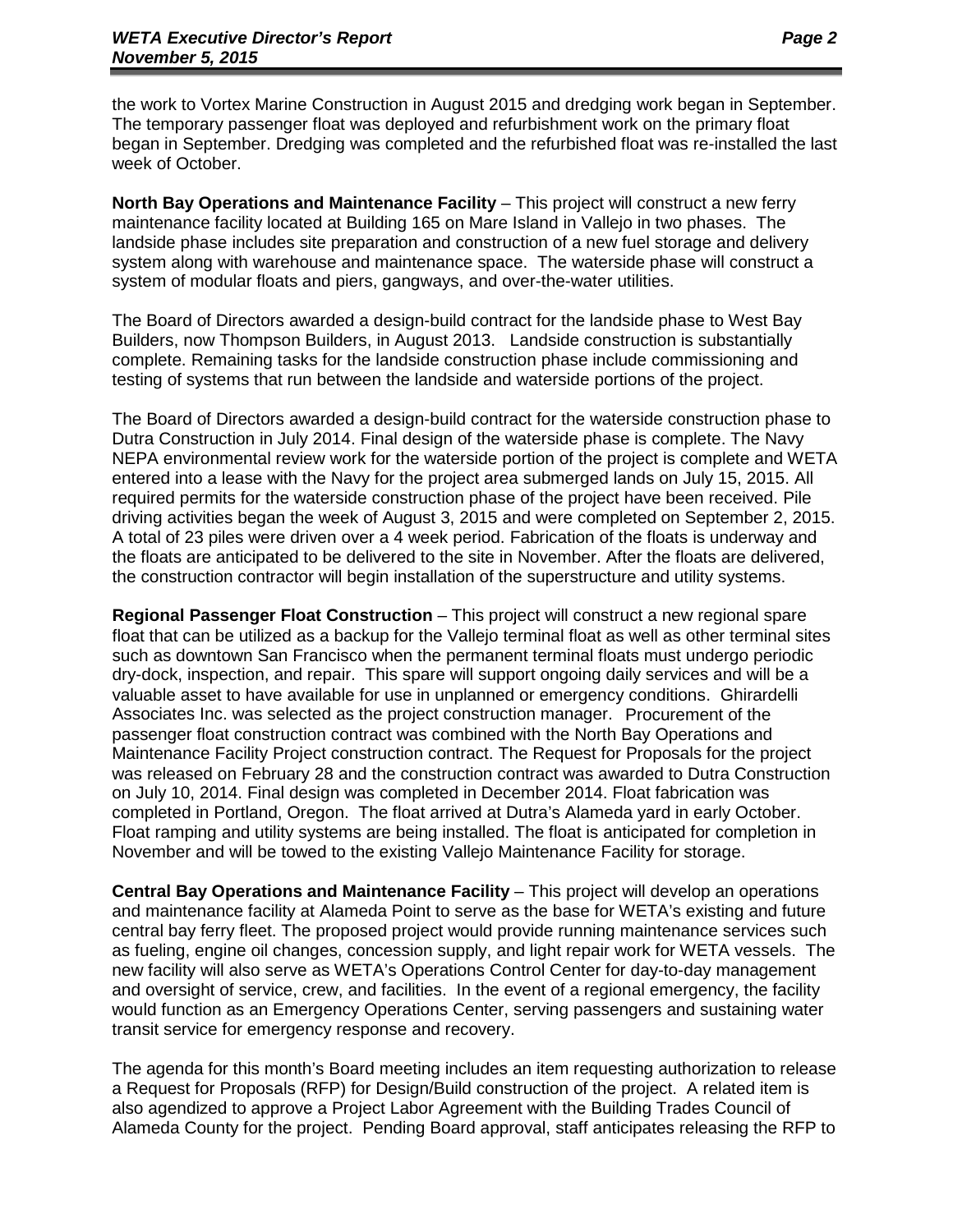potential bidders later this month. Project construction is scheduled to begin in 2016 and be complete by early 2018.

Staff is also advancing work to provide a replacement harbor seal haul-out in conjunction with this project. A conceptual design and implementation plan has been developed in coordination with a working group consisting of Alameda community members, City staff, and a marine mammal expert. Staff is working with state and federal resource agencies with jurisdiction over the work to secure permitting approval.

**Downtown San Francisco Ferry Terminal Expansion Project** – This project will expand berthing capacity at the Downtown San Francisco Ferry Terminal in order to support new and existing ferry services to San. The proposed project would also include landside improvements needed to accommodate expected increases in ridership and to support emergency response capabilities.

On October 2<sup>nd</sup>, the project was presented to the BCDC Engineering Criteria Review Board (ECRB) for design review. Preliminary (30%) design and engineering of the project will be complete in November and staff will move forward with finalizing bridging design documents for project construction. A Request for Proposals for construction of the project is anticipated to be released in spring 2016, pending Board approval.

#### **SERVICE DEVELOPMENT UPDATE**

**Richmond Ferry Service** – This service will provide an alternative transportation link between Richmond and downtown San Francisco. The conceptual design includes plans for replacement of an existing facility (float and gangway) and a phased parking plan. The WETA Board adopted a Funding Agreement and Memorandum of Understanding with the Contra Costa Transportation Authority at its March 2015 meeting that funds the operation for a minimum period of 10 years.

The NEPA environmental review process was completed in October. The project was presented to the BCDC Design Review Board (DRB) in September. The BCDC DRB recommended advancing the project to the full BCDC commission. A Planning Application for the project was submitted to the City in October. Staff is coordinating with City of Richmond staff for review by the City's DRB. The project will be presented to the City DRB in November or December. Staff is also coordinating with City staff to draft the lease agreement for the project. Efforts to develop an RFP document for vessel procurement to support the Richmond service are underway.

**Treasure Island Service** – This project, which will be implemented by the Treasure Island Development Authority (TIDA), the San Francisco County Transportation Authority (acting in its capacity as the Treasure Island Mobility Management Authority) and the prospective developer, will institute new ferry service to be operated by WETA between Treasure Island and downtown San Francisco in connection with the planned Treasure Island Development Project. The development agreement states that ferry operations would commence with the completion of the  $50<sup>th</sup>$  residential unit.

WETA staff is working cooperatively with City of San Francisco staff to support development of this project, including participating in regular meetings of the City's Technical Advisory Committee convened to update and further develop the Treasure Island Mobility Management Program, which will include new ferry service provided in conjunction with the development project. The City is scheduled to consider adoption of preliminary toll policies in Fall 2015 that will include a financial plan for the Mobility Management Program. Staff has begun negotiation of a Memorandum of Understanding (MOU) with the City that would set forth the terms and conditions under which WETA would operate the future Treasure Island ferry service. The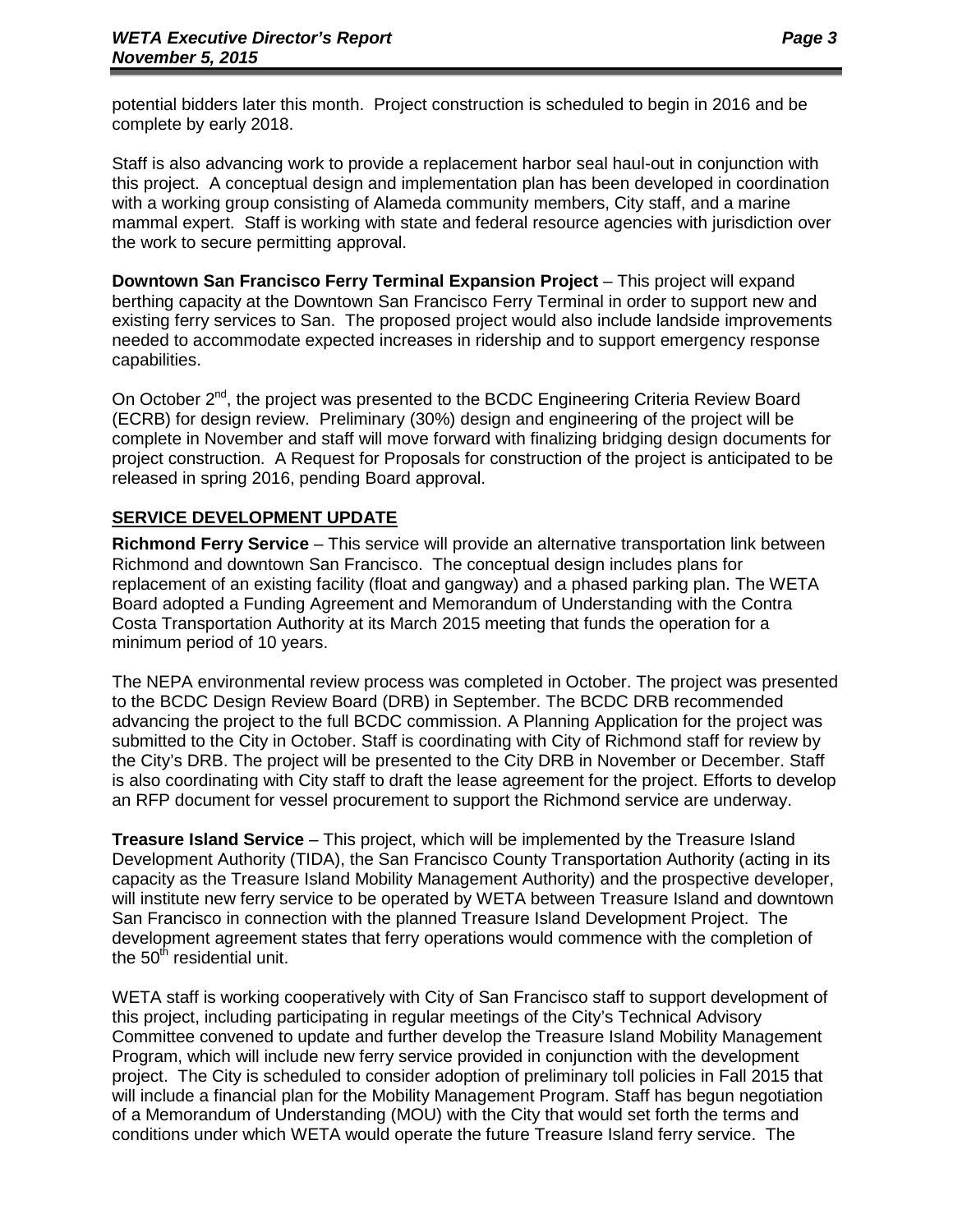finalization and execution of an MOU for the Treasure Island service would be subject to consideration by the WETA Board.

**Berkeley Environmental Studies** – This service will provide an alternative transportation link between Berkeley and downtown San Francisco. Staff has coordinated with FTA staff to discuss the process for completion of the Final EIS/EIR. FTA has recently expressed that it will not be able to complete the NEPA process and issue a Record of Decision because a long-term operational funding source is not available for the service.

#### **SYSTEM STUDIES**

**Alameda Terminals Access Study** – Both ferry terminals in Alameda have experienced a surge in ridership beginning with the first BART strike in July 2013. As a result, parking at both terminals typically spills on to adjacent streets and informal parking lots. WETA is partnering with City of Alameda staff to prepare plans to address the immediate issue and identify mid- to long-term solutions. In response to WETA staff activity, the City of Alameda Transportation Commission formed its own Ad Hoc Subcommittee to investigate improvements for ferry terminal access. In addition to Transportation Commission members and City of Alameda staff, the Subcommittee also includes WETA staff and representatives from AC Transit and local community organizations.

One of the original intents of the WETA Access Plan was to engage agency partners in finding access solutions. The formation of the Ad Hoc Subcommittee represents a success of the planning effort: the City of Alameda is engaged and is helping to improve access to ferry services for its residents. AC Transit has also developed proposals for service to Main Street to share with the Subcommittee. During this time, WETA staff has put access plan activities on hold to work collaboratively with the City and other partners to focus on parking strategies. The plan will restart with a fresh focus on alternative modes such as buses, shuttles, bicycles and pedestrian improvements after the Main Street overflow parking issue is considered by the Subcommittee. It is anticipated that the Access Plan will be released before the end of the calendar year.

**Alameda Seaplane Lagoon Study** - The City of Alameda has proposed a new ferry terminal located along Seaplane Lagoon on the former Naval Air Station at Alameda Point. Consistent with terms of the 2011 Transition Agreement executed between WETA and the City of Alameda, both parties have been working together to explore the viability of a new ferry service connecting Seaplane Lagoon and San Francisco over the past year.

Staff has been working with the City of Alameda on a draft a Memorandum of Understanding (MOU) that would set forth the terms and conditions under which a Seaplane Lagoon Ferry Service would be implemented, including construction of new facilities and service operations. However, the City's designated developer of the Seaplane Lagoon property -- Alameda Point Partners -- has elected to explore using a private sector operator and private development for the Seaplane Lagoon ferry terminal through the release of a Request for Proposals (RFP) for ferry operations in September. Responses to the RFP were due the week of September 21 for the developer's consideration.

**Mission Bay Ferry Terminal** – The NBA Champion Golden State Warriors basketball team has identified a preferred arena site at the foot of  $16<sup>th</sup>$  Street in the Mission Bay neighborhood of San Francisco. A Mission Bay ferry terminal has been identified in both WETA and City of San Francisco planning documents as a potential future infrastructure investment but no significant planning or development work has been conducted to date and no funding exists to develop this as a terminal site. The Warriors and the City released an Environmental Impact Report for the proposed arena in early June, 2015, that does not consider a new ferry terminal or ferry service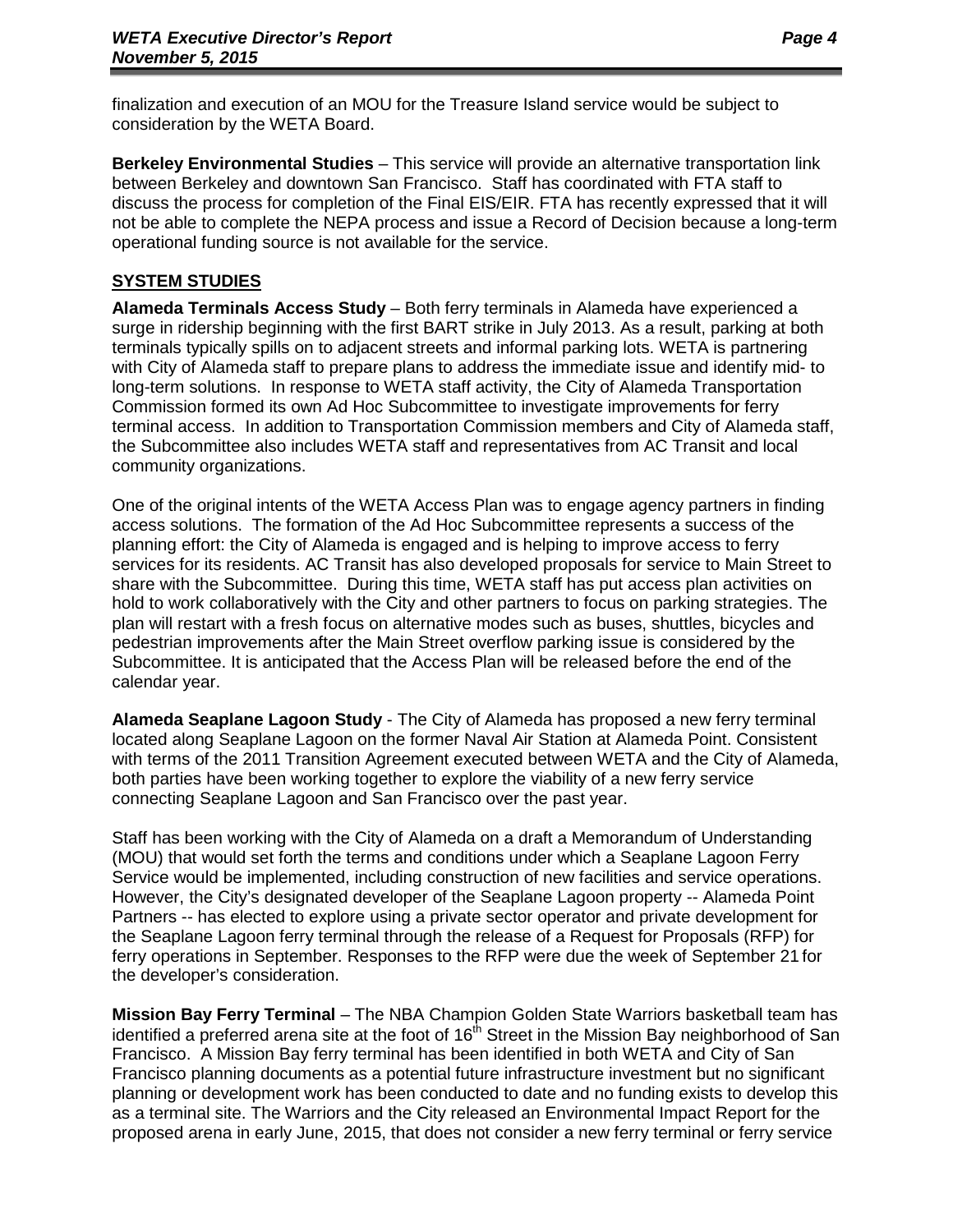as a part of its project. The final Environmental Impact Report calls for a \$60 million fund for transportation improvements in the area of the new arena. Specific improvements called for in the document include new light rail cars and a new station. The fund, which will be administered by a committee of Mission Bay property owners, includes \$6 million in annual operating revenues for transit and traffic management.

**Site Feasibility Studies** – Site feasibility reports have been prepared in cooperation with the cities of Hercules, Martinez, Antioch and Redwood City in an effort to identify site constraints and design requirements and better understand project feasibility and costs associated with development of terminals and services to these cities. The Contra Costa County Transportation Authority, as the county transportation planning and funding authority, has utilized this information to develop a Financial Feasibility of Contra Costa Ferry Service Report (completed June 2014) to assess the feasibility of implementing ferry services in the county. The report concludes that of the candidate ferry terminals in Contra Costa County, only the Richmond project is financially feasible at this time.

#### **OTHER**

**Emergency Response Activities Update –** WETA's enabling legislation, SB 976 as amended by SB 1093, directs the agency to provide comprehensive water transportation and emergency coordination services for the Bay Area region. Staff is currently working on several emergency response related activities:

External and Internal Emergency Plan Updates: WETA's external Emergency Water Transportation System Management Plan (EWTSMP) was published and approved in 2009. Navigating Preparedness Associates is assisting staff with evaluating existing plans and capabilities and updating WETA's internal and external emergency response plans. The external draft plan has been reviewed by staff and is undergoing a second revision. This plan has been developed to guide the agency's provision of emergency services in a catastrophic event (such as a major earthquake on the southern Hayward or San Andreas faults) that necessitates a Governor's Proclamation of Emergency and a Stafford Act Disaster Declaration. The agency's internal Emergency Operations Plan, is an appendix to the external plan and will address all other transportation incidents or required changes in service levels. Staff will provide an informational update to the Board in the next couple months in advance of bringing forward a Draft external plan to the Board for consideration. It is anticipated that both plans will be complete by early next year.

San Francisco Fleet Week 2015 Exercise: San Francisco Department of Emergency Management (SFDEM), in partnership with the San Francisco Center for Humanitarian Assistance Disaster Response and the Port of San Francisco, conducted a defense support of civil authorities (DSCA) full scale exercise drill on Monday, October 5, 2015 that included area leaders, first responders, the Department of Defense and Homeland Security services to test disaster transportation and logistics strategies and improve the preparedness for and response to a catastrophic disaster. The exercise tested the following objectives:

1. Planning – Test Plan Integration: De-conflict operational assumptions that have been documented in local, regional, State and Federal plans. 2. Operational Coordination – Maintain Common Operating Picture: Establish and maintain a unified and coordinated operational structure and process that appropriately integrates all critical stakeholders and supports the execution of core capabilities.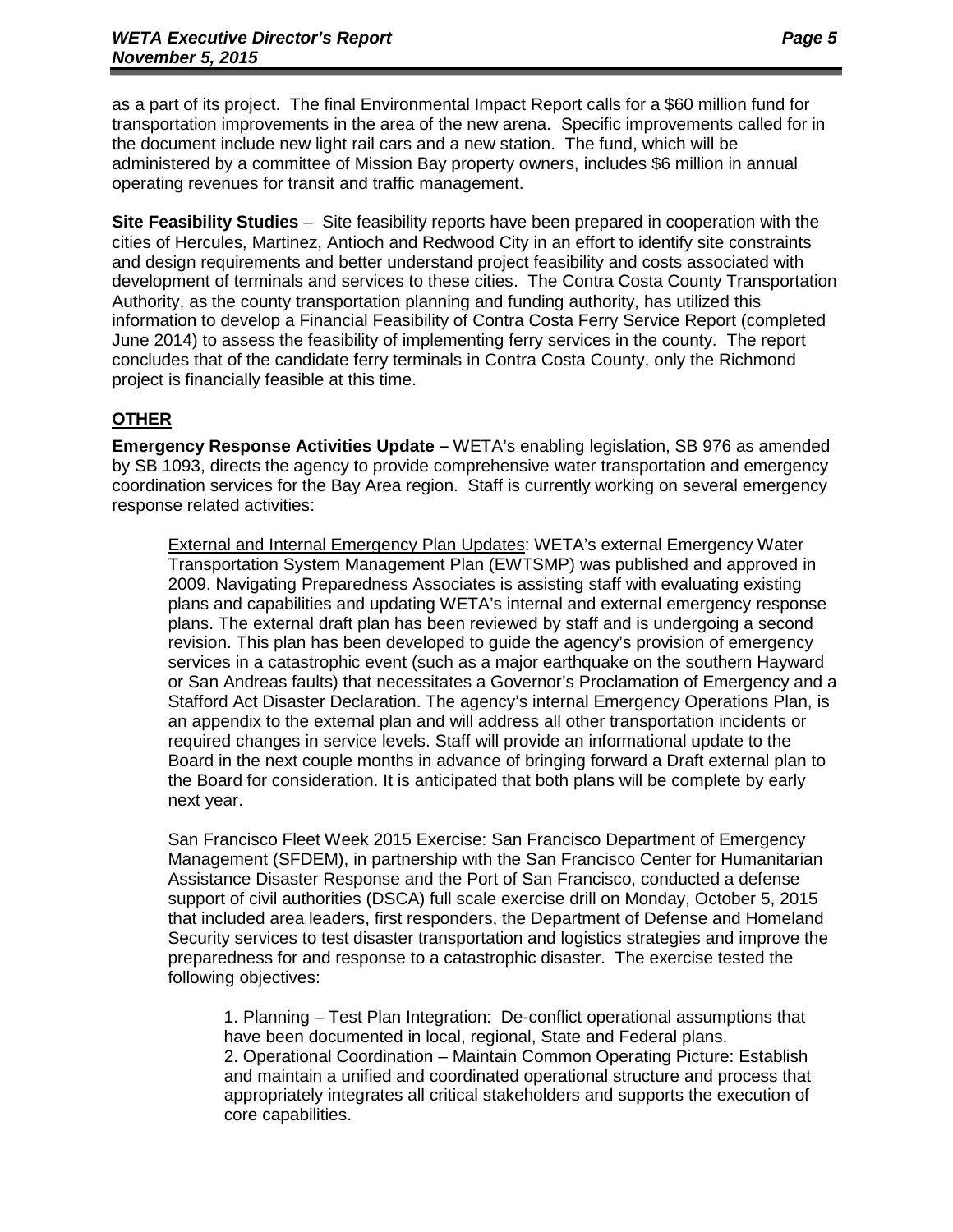3. Operational Communication – Vertical and Horizontal Information Sharing: Ensure the capacity for communications in support of security, situational awareness, and operations by all means available between affected communities in the impact area and all response forces, and

4. Logistical Coordination – Test interconnection of multi-modal delivery of assets into San Francisco concept through use of a Landing Craft Utility (LCU) and US Department of Transportation Maritime Administration (MARAD) Roll-on/Roll-off (RORO) ship.

One of the most helpful findings from this full scale exercise was that some of the trucks that were being moved could not be loaded onto the LCU. As a result, the associated plans and procedures will be changed to include wood blocking which will enable such trucks to be safely loaded onto LCUs and other similar equipment. Staff will be attending the After Action meeting on November 5 and will request to be a participating agency in next year's exercise to test one or more of WETA's emergency response objectives.

Fueling Exercise with MARAD: WETA staff is currently coordinating with the Maritime Administration (MARAD) to conduct a dry, over the water fueling exercise this winter to check compatibility of fueling hoses between the MARAD and WETA fleets and fendering requirements for WETA vessels. WETA and Blue & Gold staff attended a meeting with the MARAD staff on the vessel Callahan on October 13 to discuss exercise planning issues such as docking, fendering, hose length and compatibility. The exercise is tentatively scheduled for November 17.

**Coast Guard Manning Requirements -** Blue and Gold Fleet, our contract operator, was recently informed by the U.S. Coast Guard of a proposed change to the manning requirements of small passenger vessels operating in the San Francisco Bay including WETA vessels operated by Blue and Gold Fleet. Changes proposed would increase the deckhand requirement for WETA's vessels over 149 passengers and would result in an estimated \$2 million annual cost increase to WETA's operation. The bulk of this increase would impact the Vallejo service, which would be required to man vessels with twice as many deckhands as is required today. Staff has reached out directly to the Coast Guard to request additional information regarding their work and analysis supporting this recommendation and to request a consultative process to review and discuss any changes that might be made. On May 27, Nina Rannells, Keith Stahnke, Marty Robbins of Fast Ferry Management and representatives from Blue & Gold Fleet met with United States Coast Guard staff to receive a presentation regarding their work to date and begin the consultative process on this initiative. WETA staff and Blue & Gold Fleet prepared a draft response as requested by the USCG. Initial feedback is the draft letter has provided adequate detail on safety, risks and mitigations for vessels to operate at the current manning levels. Staff was informed that a written request for letters for each vessel inspection file is forthcoming. In addition the 2005 risk assessment for the four North Bay vessels in Vallejo service was located and the only action required is to confirm that any subsequent changes to systems or equipment do not impact the risk assessment findings. The North Bay vessels assessment for changed conditions has been completed, current manning levels remain in place, and this is noted in the vessel files and on each vessel Certificate of Inspection. The USCG Inspections unit is currently reviewing the Central Bay vessels. Initial indications are that individual assessments will not be required and the current manning levels are adequate.

**Senate Bill X1-7 and Assembly Bill X1-8** – SB X1-7, introduced by Senator Allen, and AB X1- 8, introduced by Assembly Members Chu and Bloom, are identical measures. These bills would increase the sales and use tax on diesel fuel from 1.75 percent to 5.25 percent, beginning July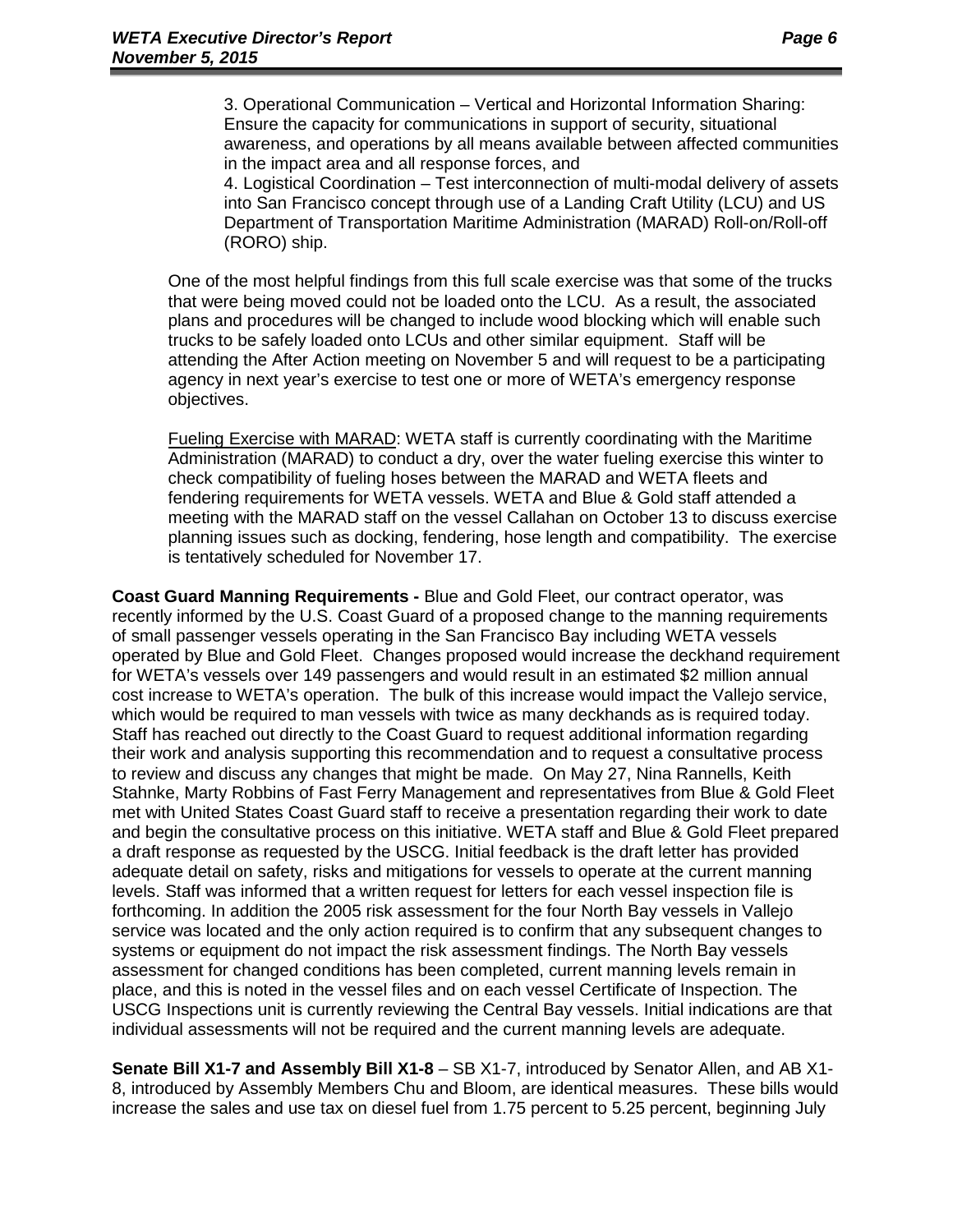1, 2016. This tax increase is expected to generate approximately \$300 million to support public transit's capital maintenance and expansion needs as well as operational needs.

If enacted, WETA's system-wide fuel cost would increase by approximately \$79,000, based upon current usage, and WETA would receive an estimated .additional \$900,000 in State Transit Assistance (STA) funds, based upon the current STA formula.

#### **KEY EXTERNAL OUTREACH/BUSINESS MEETINGS**

On October 2, Lauren Gularte attended a Regional Title VI Working Group Conference.

On October 7, Mike Gougherty participated in the Port of San Francisco Northeastern Waterfront Advisory Group (NEWAG) on behalf of WETA.

On October 9, Nina Rannells attended the San Francisco Bay Area Partnership Board meeting at MTC's offices.

On October 9, Lauren Gularte attended the monthly Regional Disadvantaged Business Enterprise Committee meeting.

On October 13, Nina Rannells attended the Small Operators General Managers Meeting to discuss Clipper and other items of common business.

On October 13, Lauren Gularte, Kevin Donnelly and Keith Stahnke attended a planning meeting aboard the MARAD vessel Callahan, preparing for a fuel transfer exercise scheduled for November 17.

On October 14, Nina Rannells attended the Metropolitan Transportation Commission Programming and Allocations Committee meeting in Oakland.

On October 14, Nina Rannells attended SolTrans' Curtola Park and Ride ribbon cutting ceremony in the City of Vallejo.

On October 15, Kevin Donnelly and Keith Stahnke attended the MTC Trans Response Plan (TRP) steering committee meeting.

On October 16, Nina Rannells attended a North Bay Transportation Summit organized to identify and discuss projects of common interest between North Bay transit operators, county transportation authorities and MTC.

On October 20-21, Nina Rannells attended the California Transportation Commission meeting held in Oakland, CA.

On October 21, Lauren Gularte attended the MTC Partnership Legislative Committee meeting.

On October 22, Mike Gougherty presented the Downtown San Francisco Ferry Terminal Expansion project to the BCDC Engineering Criteria Design Review Board for review.

On October 23, Lauren Gularte attended the 2015 Yellow Command After Action meeting.

On November 4, Mike Gougherty and Lauren Gularte presented to the Business Outreach Committee on upcoming WETA project opportunities.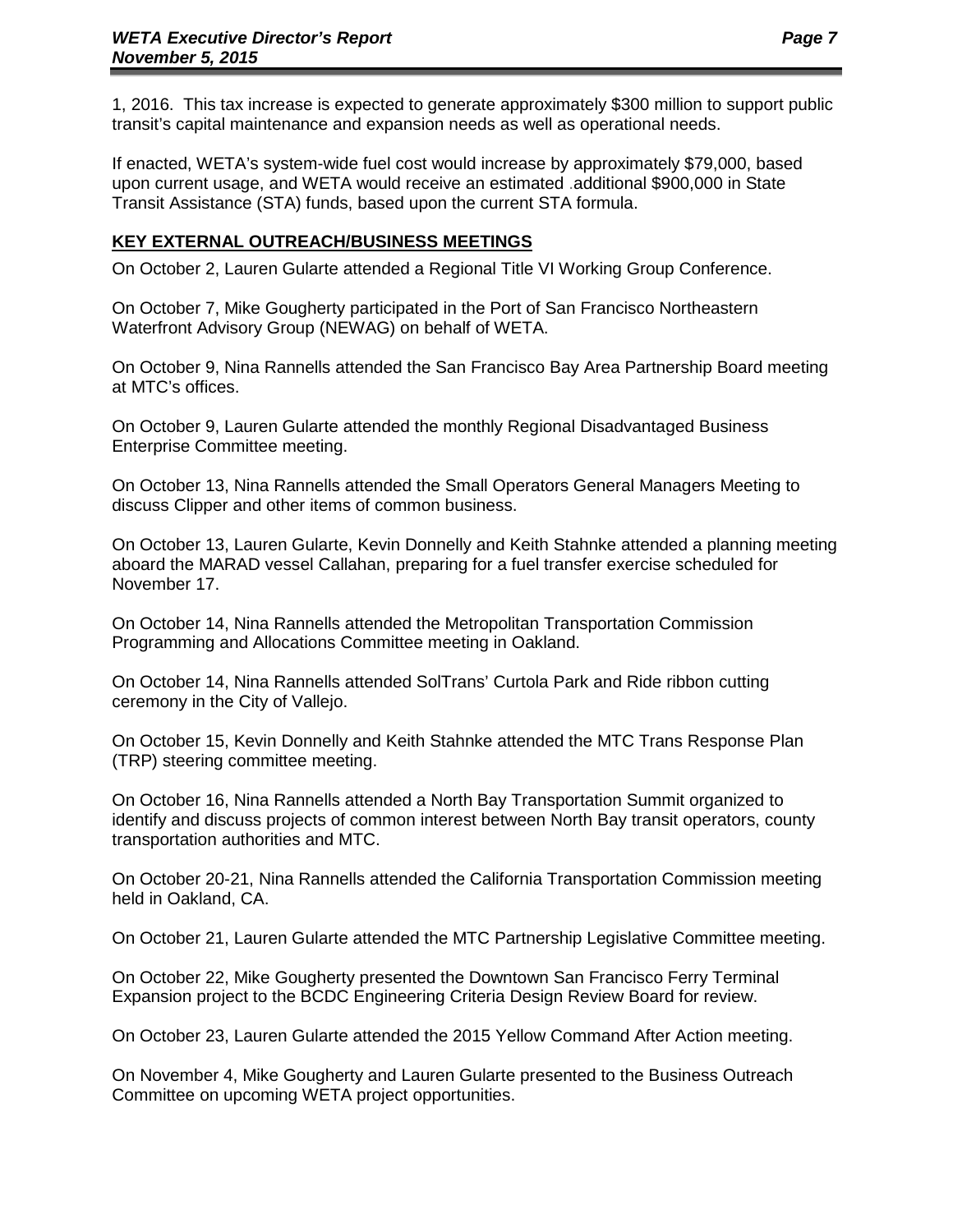On November 5, Lauren Gularte will attend the 2015 San Francisco Fleet Week Exercise After Action meeting.

#### **OPERATIONS REPORT**

#### **Fleet Week 2015**

Ridership was up 3 percent from 2014 for the Friday, Saturday, and Sunday period. There was a noticeable increase in ridership on Friday for the Alameda/Oakland and Harbor Bay services as a result of the Parade of Ships being moved to Friday. We operated similar weekend schedules as the Transbay BART Closure with similar impressive results; almost doubling the numbers we usually see on Summer weekend days (23,179 passengers).

**Monthly Operating Statistics** - The Monthly Operating Statistics Reports for September 2015 is provided as Attachment A.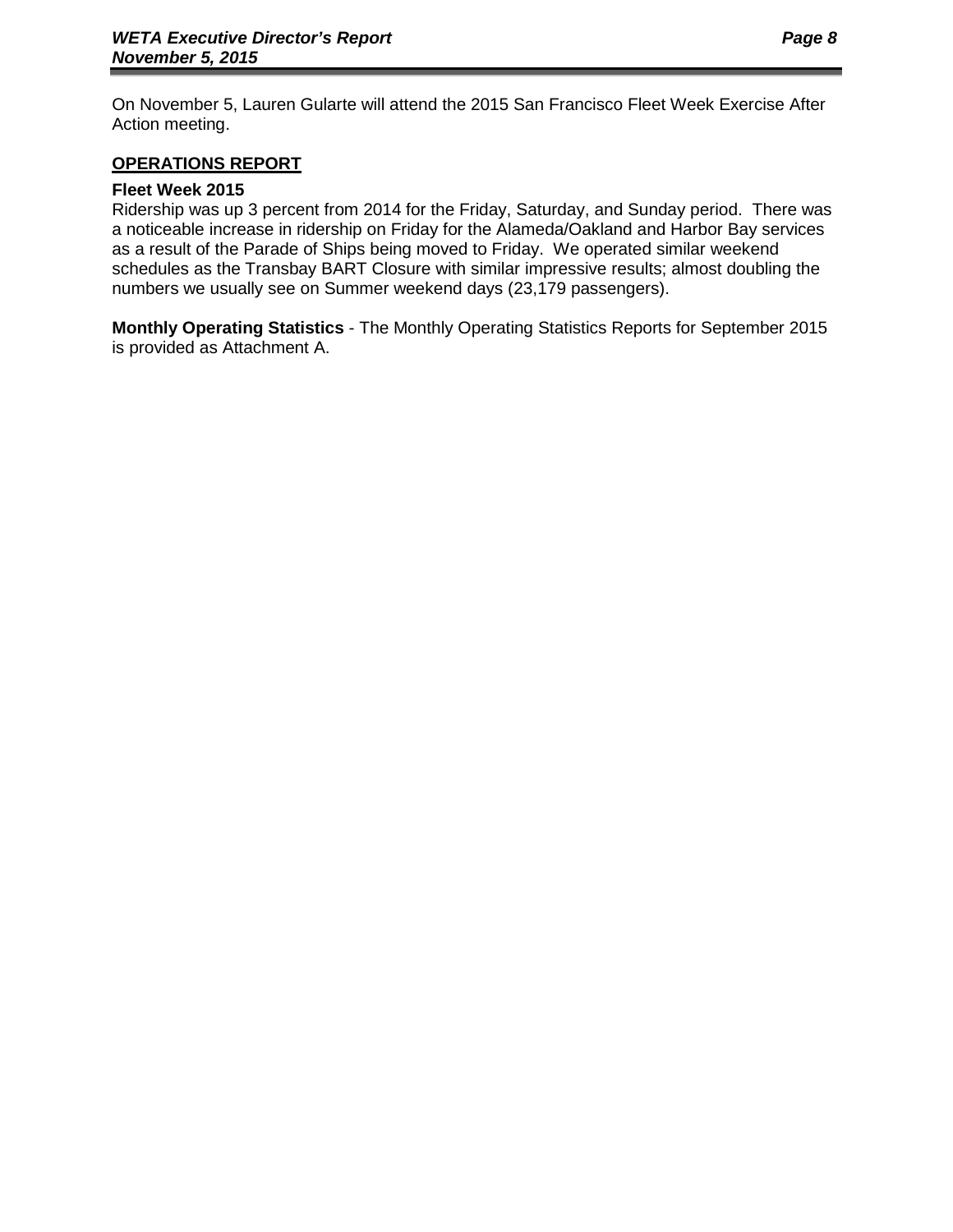#### **Attachment A**

#### **Monthly Operating Statistics Report September 2015**

|           |                                |                                      | Alameda/<br><b>Oakland</b> | <b>Harbor Bay</b> | <b>South San</b><br><b>Francisco</b> |                                                                                                                                                                                                           |           |
|-----------|--------------------------------|--------------------------------------|----------------------------|-------------------|--------------------------------------|-----------------------------------------------------------------------------------------------------------------------------------------------------------------------------------------------------------|-----------|
|           |                                |                                      |                            |                   |                                      |                                                                                                                                                                                                           |           |
|           |                                | Total Passengers September 2015**    | 115,286                    | 25,435            | 10,255                               |                                                                                                                                                                                                           |           |
|           | vs. last<br>month              | Total Passengers August 2015**       | 128,333                    | 25,534            | 10,083                               | 94,126                                                                                                                                                                                                    | 258,076   |
|           |                                | Percent change                       | $-10.17%$                  | $-0.39%$          | 1.71%                                | $-9.36%$                                                                                                                                                                                                  | $-8.44\%$ |
|           |                                | Fotal Passengers September 2015**    | 115,286                    | 25,435            | 10,255                               | 85,314                                                                                                                                                                                                    | 236,290   |
|           | vs. same<br>month<br>last year | Total Passengers September 2014      | 76,052                     | 21,457            | 8,495                                | Vallejo*<br><b>Systemwide</b><br>85,314<br>236,290<br>74,573<br>14.40%<br>276,246<br>245,827<br>12.37%<br>8,210<br>2,997<br>143<br>170<br>598<br>1,391<br>16,058<br>27,551<br>132,922<br>\$2.07<br>\$2.02 | 180,577   |
| Ridership |                                | Percent change                       | 51.59%                     | 18.54%            | 20.72%                               |                                                                                                                                                                                                           | 30.85%    |
|           | vs. prior<br>FY to<br>date     | Total Passengers Current FY To Date  | 360,575                    | 78,178            | 30,999                               |                                                                                                                                                                                                           | 745,998   |
|           |                                | Total Passengers Last FY To Date     | 268,541                    | 63,972            | 24,516                               |                                                                                                                                                                                                           | 602,856   |
|           |                                | Percent change                       | 34.27%                     | 22.21%            | 26.44%                               |                                                                                                                                                                                                           | 23.74%    |
|           |                                | Avg Weekday Ridership September 2015 | 3,514                      | 1,211             | 488                                  |                                                                                                                                                                                                           |           |
|           |                                | Passengers Per Hour                  | 234                        | 186               | 63                                   |                                                                                                                                                                                                           |           |
| Ops Stats |                                | <b>Revenue Hours</b>                 | 493                        | 137               | 163                                  |                                                                                                                                                                                                           |           |
|           |                                | <b>Revenue Miles</b>                 | 5,877                      | 3,017             | 2,599                                |                                                                                                                                                                                                           |           |
| Fuel      |                                | Fuel Used (gallons)                  | 42,718                     | 10,965            | 13,569                               |                                                                                                                                                                                                           | 200,174   |
|           |                                | Avg Cost per gallon                  | \$1.94                     | \$1.94            | \$1.94                               |                                                                                                                                                                                                           |           |

*\* Vallejo ridership includes ferry + 5903 Route 200 bus passengers.*

\*\* *August & September 2015 boardings include BART closure ridership for Alameda/Oakland and Vallejo services, August 1 & 2 and September 5, 6 & 7.*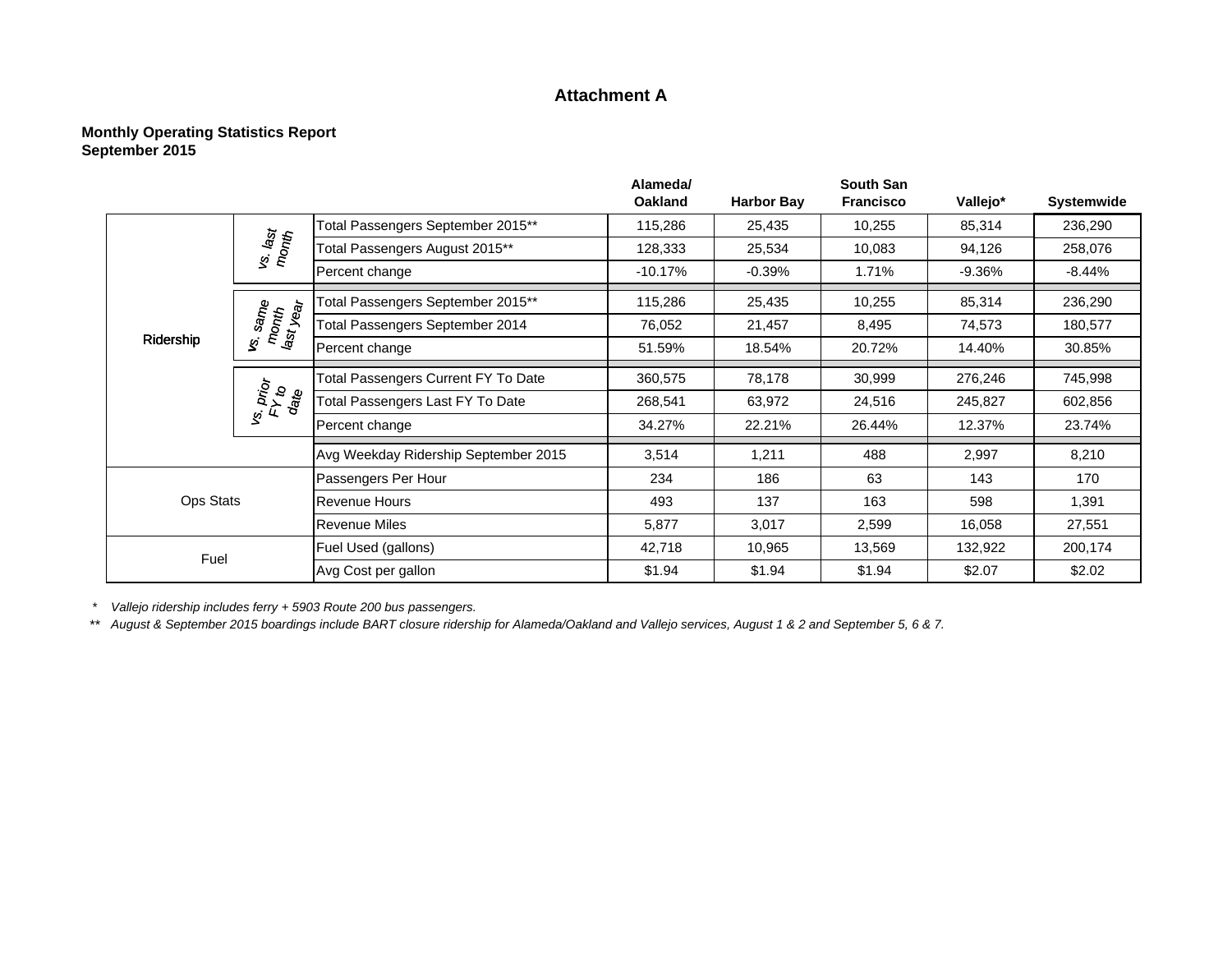#### **MEMORANDUM**

#### **TO: Board Members**

**FROM: Nina Rannells, Executive Director Lynne Yu, Manager, Finance & Grants** 

#### **SUBJECT: Monthly Review of FY 2015/16 Financial Statements for Three Months Ending September 30, 2015**

#### *Recommendation*

There is no recommendation associated with this informational item.

#### *Summary*

This report provides the attached FY 2015/16 Financial Statements for three months ending September 30, 2015.

#### **Operating Budget vs. Actual**

|                                       | <b>Prior Actual</b> | <b>Current Budget</b> | <b>Current Actual</b> |
|---------------------------------------|---------------------|-----------------------|-----------------------|
| <b>Revenues - Year To Date:</b>       |                     |                       |                       |
| <b>Fare Revenue</b>                   | 3,958,235           | 3,656,785             | 4,869,264             |
| Local Bridge Toll Revenue             | 3,674,806           | 4,820,598             | 2,615,826             |
| <b>Other Revenue</b>                  | 500                 | 143,305               | 325                   |
| <b>Total Operating Revenues</b>       | 7,633,540           | 8,620,688             | 7,485,415             |
| <b>Expenses - Year To Date:</b>       |                     |                       |                       |
| Planning & Administration             | 500,400             | 756,164               | 586,553               |
| <b>Ferry Services</b>                 | 7,133,140           | 7,864,524             | 6,898,862             |
| <b>Total Operatings Expenses</b>      | 7,633,540           | 8,620,688             | 7,485,415             |
| <b>System-Wide Farebox Recovery %</b> | 55%                 | 46%                   | 71%                   |

#### **Capital Acutal and % of Total Budget**

|                               |                   | % of FY 2015/16 |
|-------------------------------|-------------------|-----------------|
|                               | <b>YTD Acutal</b> | <b>Budget</b>   |
| <b>Revenues:</b>              |                   |                 |
| <b>Federal Funds</b>          | 2,861,826         | 9.45%           |
| <b>State Funds</b>            | 3,370,061         | 13.67%          |
| <b>Bridge Toll Revenues</b>   | 1,595,680         | 12.64%          |
| <b>Other Local Funds</b>      | 478,810           | 13.67%          |
| <b>Total Capital Revenues</b> | 8,306,376         | 11.69%          |
| <b>Expenses:</b>              |                   |                 |
| <b>Total Capital Expenses</b> | 8,306,376         | 11.69%          |

#### *Fiscal Impact*

There is no fiscal impact associated with this informational item.

\*\*\*END\*\*\*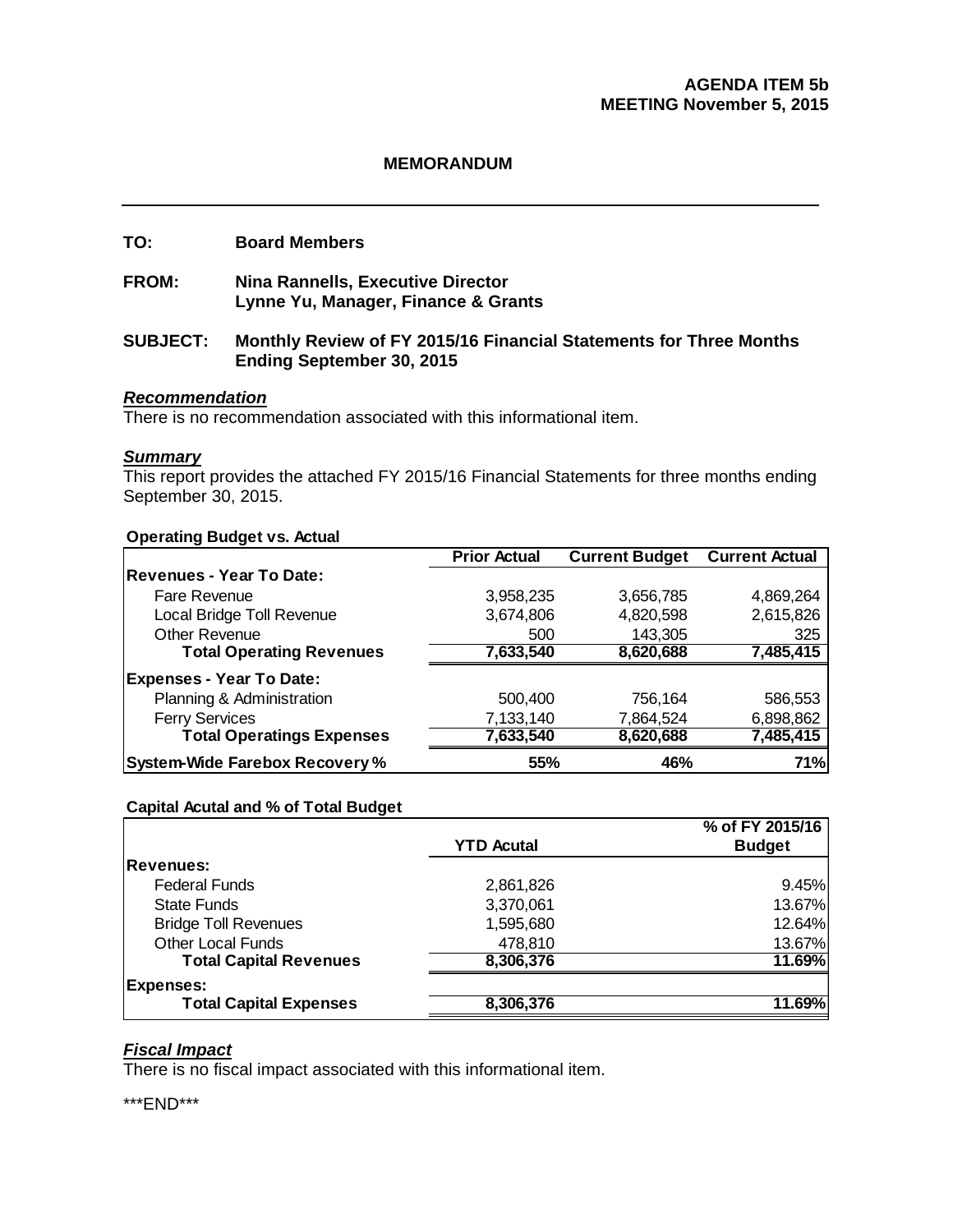#### **San Francisco Bay Area Water Emergency Transportation Authority FY 2015/16 Statement of Revenues and Expenses For Three Months Ending 09/30/2015**

|                                                                |                 |                   |                   |                   | % of Year Elapsed   | 25.2%          |
|----------------------------------------------------------------|-----------------|-------------------|-------------------|-------------------|---------------------|----------------|
|                                                                |                 |                   | Year - To - Date  |                   | <b>Budget</b>       |                |
|                                                                | <b>Current</b>  | FY2014/15         | FY 2015/16        | FY 2015/16        | FY 2015/16          | $%$ of         |
|                                                                | <b>Month</b>    | Actual            | <b>Budget</b>     | <b>Actual</b>     | <b>Total</b>        | <b>Total</b>   |
| <b>OPERATING EXPENSES</b>                                      |                 |                   |                   |                   |                     |                |
| <b>PLANNING &amp; GENERAL ADMIN:</b>                           |                 |                   |                   |                   |                     |                |
| Wages and Fringe Benefits                                      | 103,034         | 298,126           | 380,099           | 295,156           | 1,508,000           | 19.6%          |
| Services                                                       | 89,817          | 158,190           | 375,058           | 276,925           | 1,488,000           | 18.6%          |
| <b>Materials and Supplies</b>                                  | 965             | 1,762             | 7,058             | 4,638             | 28,000              | 16.6%          |
| <b>Utilities</b>                                               | 1,677           | 2,016             | 5,797             | 4,660             | 23,000              | 20.3%          |
| Insurance                                                      |                 | 18,335            | 5,797             |                   | 23,000              | 0.0%           |
| Miscellaneous                                                  | 17,633          | 17.688            | 30,247            | 23,252            | 120,000             | 19.4%          |
| Leases and Rentals                                             | 23,726          | 68,918            | 75,868            | 71,246            | 301,000             | 23.7%          |
| Admin Overhead Expense Transfer                                | (30, 582)       | (64, 635)         | (123, 759)        | (89, 323)         | (491,000)           | 18.2%          |
| Sub-Total Planning & Gen Admin                                 | 206,271         | 500,400           | 756,164           | 586,553           | 3,000,000           | 19.6%          |
|                                                                |                 |                   |                   |                   |                     |                |
| <b>FERRY OPERATIONS:</b>                                       |                 |                   |                   |                   |                     |                |
| <b>Harbor Bay FerryService</b>                                 |                 |                   |                   |                   |                     |                |
| <b>Purchased Transportation</b>                                | 110,153         | 326,158           | 460,580           | 383,387           | 1,827,300           | 21.0%          |
| Fuel - Diesel & Urea                                           | 21,253          | 112,761           | 116,197           | 77,516            | 461,000             | 16.8%          |
| <b>Other Direct Operating Expenses</b>                         | 28,962          | 90,531            | 125,876           | 81,664            | 499,400             | 16.4%          |
| Admin Overhead Expense Transfer                                | 5,350           | 11,773            | 20,668            | 15,460            | 82,000              | 18.9%          |
| <b>Sub-Total Harbor Bay</b>                                    | 165,717         | 541,223           | 723,322           | 558,028           | 2,869,700           | 19.4%          |
| <b>Farebox Recovery</b>                                        | 70%             | 53%               | 41%               | 64%               | 41%                 |                |
| <b>Alameda/Oakland Ferry Service</b>                           |                 |                   |                   |                   |                     |                |
| <b>Purchased Transportation</b>                                | 450,526         | 1,563,871         | 1,477,633         | 1,455,997         | 5,862,350           | 24.8%          |
| Fuel - Diesel & Urea                                           | 82,800          | 396,408           | 397,755           | 285,124           | 1,578,050           | 18.1%          |
| <b>Other Direct Operating Expenses</b>                         | 60,768          | 183,696           | 304,230           | 183,967           | 1,207,000           | 15.2%          |
| Admin Overhead Expense Transfer                                | 13,993          | 24,569            | 55,200            | 40,668            | 219,000             | 18.6%          |
| Sub-Total Alameda/Oakland                                      | 608,087         | 2,168,544         | 2,234,819         | 1,965,755         | 8,866,400           | 22.2%          |
| <b>Farebox Recovery</b>                                        | 87%             | 57%               | 50%               | 82%               | 50%                 |                |
|                                                                |                 |                   |                   |                   |                     |                |
| <b>Vallejo FerryService</b><br><b>Purchased Transportation</b> |                 |                   |                   |                   |                     |                |
| Fuel - Diesel & Urea                                           | 921,491         | 2,107,687         | 2,330,390         | 2,606,277         | 9,245,570           | 28.2%          |
| <b>Other Direct Operating Expenses</b>                         | 274,797         | 1,347,994         | 1,273,083         | 826,607           | 5,050,820           | 16.4%          |
| Admin Overhead Expense Transfer                                | 76,383<br>4,939 | 209,937<br>13,186 | 372,804<br>22,685 | 240,003<br>14,951 | 1,479,060<br>90,000 | 16.2%<br>16.6% |
| <b>Sub-Total Vallejo</b>                                       | 1,277,610       |                   |                   |                   | 15,865,450          |                |
| <b>Farebox Recovery</b>                                        | 64%             | 3,678,804<br>62%  | 3,998,963<br>51%  | 3,687,837<br>73%  | 51%                 | 23.2%          |
|                                                                |                 |                   |                   |                   |                     |                |
| South San Francisco FerryService                               |                 |                   |                   |                   |                     |                |
| <b>Purchased Transportation</b>                                | 167,535         | 467,787           | 584,238           | 489,829           | 2,317,900           | 21.1%          |
| Fuel - Diesel & Urea                                           | 26,300          | 157,679           | 159,425           | 98,191            | 632,500             | 15.5%          |
| <b>Other Direct Operating Expenses</b>                         | 26,046          | 103,997           | 138,555           | 80,976            | 549,700             | 14.7%          |
| Admin Overhead Expense Transfer                                | 6,300           | 15,107            | 25,205            | 18,245            | 100,000             | 18.2%          |
| Sub-Total South San Francisco                                  | 226,181         | 744,570           | 907,422           | 687,241           | 3,600,100           | 19.1%          |
| <b>Farebox Recovery</b>                                        | 25%             | 22%               | 20%               | 29%               | 20%                 |                |
| <b>Total Operating Expenses</b>                                | 2,483,866       | 7,633,540         | 8,620,689         | 7,485,415         | 34,201,650          | 21.9%          |
| <b>OPERATING REVENUES</b>                                      |                 |                   |                   |                   |                     |                |
| Fare Revenue                                                   | 1,514,058       | 3,958,235         | 3,656,786         | 4,869,264         | 14,507,900          | 33.6%          |
| Local - Bridge Toll                                            | 969,807         | 3,674,806         | 4,820,598         | 2,615,826         | 19,125,200          | 13.7%          |
| Local - Alameda Tax & Assessment                               |                 |                   | 143,306           |                   | 568,550             | 0%             |
| Local - Other Revenue                                          |                 | 500               |                   | 325               |                     | 0%             |
| <b>Total Operating Revenues</b>                                | 2,483,866       | 7,633,540         | 8,620,689         | 7,485,415         | 34,201,650          | 21.9%          |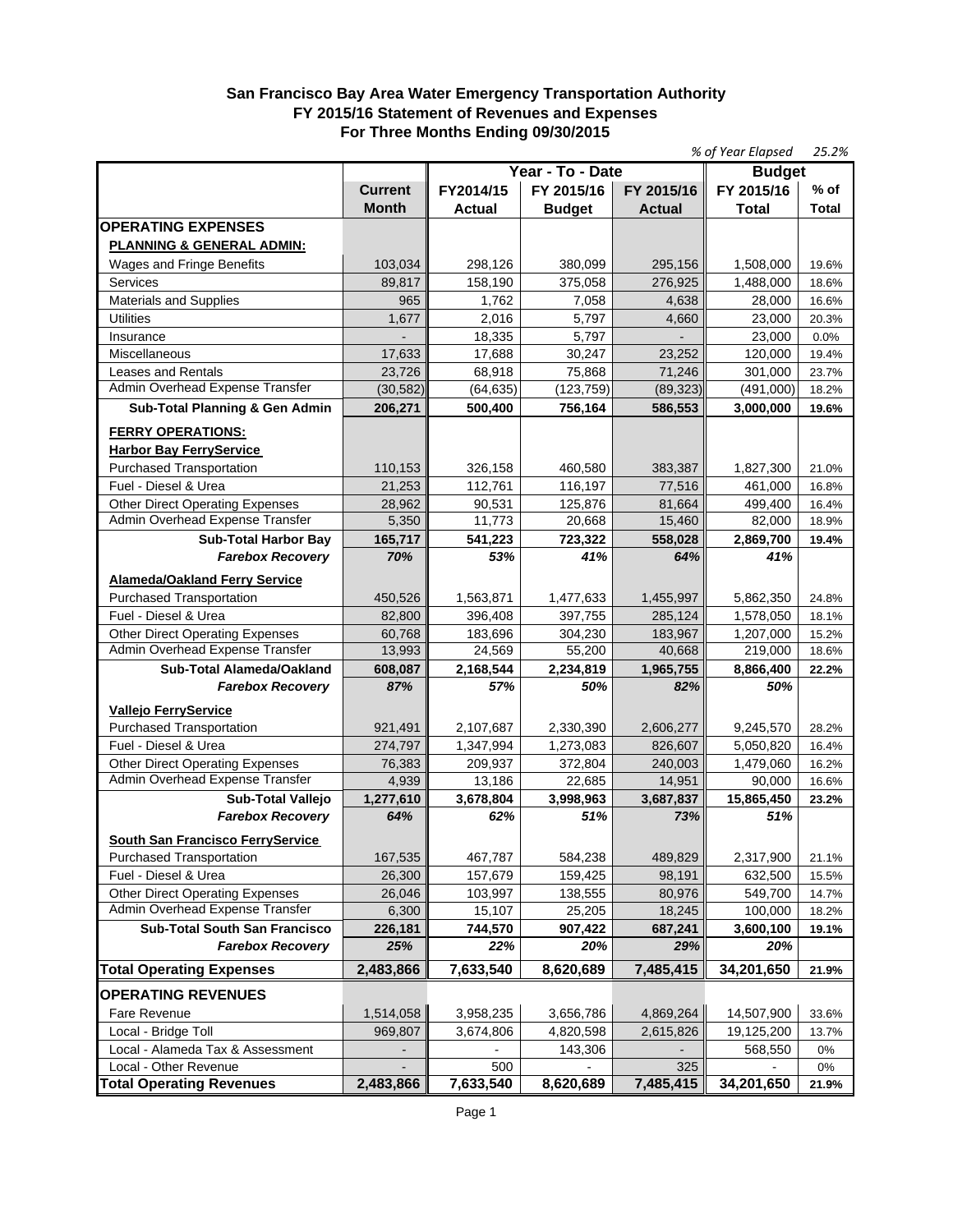#### **San Francisco Bay Area Water Emergency Transportation Authority FY 2015/16 Statement of Revenues and Expenses For Three Months Ending 9/30/2015**

|                                                    | <b>Current</b>           | Project       | <b>Prior Years</b> | FY2015/16     | FY2015/16      | <b>Future</b> | % of Total<br>Project |
|----------------------------------------------------|--------------------------|---------------|--------------------|---------------|----------------|---------------|-----------------------|
| <b>Project Description</b>                         | <b>Month</b>             | <b>Budget</b> | <b>Actual</b>      | <b>Budget</b> | Actual         | Year          | <b>Budget</b>         |
| <b>CAPITAL EXPENSES</b>                            |                          |               |                    |               |                |               |                       |
| <b>FACILITIES:</b>                                 |                          |               |                    |               |                |               |                       |
| <b>Maintenance and Operations Facilities</b>       |                          |               |                    |               |                |               |                       |
| North Bay Operations & Maintenance Facility        | 1,989,828                | 31,082,000    | 17,978,666         | 13,103,334    | 2,185,421      |               | 65%                   |
| Central Bay Operations & Maintenance Facility      |                          | 45,600,000    | 3,182,898          | 14,317,102    | 303,065        | 28,100,000    | 8%                    |
|                                                    |                          |               |                    |               |                |               |                       |
| <b>Float Rehabilitation/Replacement</b>            |                          |               |                    |               |                |               |                       |
| Regional Spare Float Replacement                   | 815,024                  | 3,862,000     | 1,457,429          | 2,404,571     | 823,822        |               | 59%                   |
| Replace Mooring Piles - Harbor Bay Float           | 1,558                    | 450,000       |                    | 450,000       | 2,962          |               |                       |
| <b>Terminal Improvement</b>                        |                          |               |                    |               |                |               |                       |
| Electronic Bicycle Lockers                         | $\overline{\phantom{a}}$ | 79,500        | ÷,                 | 79,500        |                | $\sim$        | 0%                    |
| Channel Dredging - Vallejo Ferry Terminal          | 867,973                  | 1,900,000     | 57,854             | 1,842,146     | 887,982        | $\Box$        | 50%                   |
| Terminal Access Improvement                        |                          | 250,000       |                    | 250,000       |                |               | 0%                    |
| <b>FERRY VESSELS:</b>                              |                          |               |                    |               |                |               |                       |
| <b>Major Component Rehabiliation / Replacement</b> |                          |               |                    |               |                |               |                       |
| Vessel Engine Overhaul - Gemini Class Vessels      |                          | 1,320,000     | 777,927            | 542,073       |                |               | 59%                   |
| Selective Catalyst Reduction (SCR) System Overhaul |                          | 1,400,000     |                    | 700,000       | ÷,             | 700,000       | 0%                    |
| Major Component & Waterject Rehab - Intintoli      | 1,345                    | 2,860,000     | ä,                 | 2,860,000     | 1,345          | ÷,            | 0%                    |
| Major Component Rehabiliation - Solano             | $\sim$                   | 430,000       |                    | 430,000       |                |               | 0%                    |
| Vessel Mid-Life Repower/Refurbishment              |                          |               |                    |               |                |               |                       |
| Vessel Mid-Life Refurbishment - Peralta            |                          | 5,260,000     | 3,373,932          | 1,886,068     | 11,556         |               | 64%                   |
| Vessel Quarter-Life Refurbishment - Gemini         | 20,000                   | 2,400,000     |                    | 2,400,000     | 30,031         |               | 1%                    |
|                                                    |                          |               |                    |               |                |               |                       |
| <b>Vessel Expansion/Replacement</b>                |                          |               |                    |               |                |               |                       |
| Purchase Replacement Vessel - Express II & Encinal | 3,624,879                | 33,951,000    | 3,227,001          | 17,086,999    | 3,702,152      | 13,637,000    | 20%                   |
| Purchase Replacement Vessel - Vallejo              |                          | 21,052,000    | 387                | 4,999,613     | 749            | 16,052,000    | 0%                    |
| <b>CAPITAL EQUIPMENT / OTHER:</b>                  |                          |               |                    |               |                |               |                       |
| Purchase Heavy Duty Forklift                       |                          | 120,000       |                    | 120,000       |                |               | 0%                    |
| <b>Purchase Utility Vehicles</b>                   | $\overline{a}$           | 35,000        | $\overline{a}$     | 35,000        | $\overline{a}$ | $\Box$        | 0%                    |
| <b>SERVICE EXPANSION:</b>                          |                          |               |                    |               |                |               |                       |
| Environmental Studies / Conceptual Design          |                          |               |                    |               |                |               |                       |
| Berkeley Terminal - Environ/Concept Design         |                          | 2,335,000     | 2,186,799          | 148,201       |                |               | 94%                   |
| <b>Terminal/Berthing Expansion Construction</b>    |                          |               |                    |               |                |               |                       |
| Downtown Ferry Terminal Expansion - South Basin    | 98,199                   | 79,580,000    | 3,269,602          | 4,180,398     | 201,593        | 72,130,000    | 4%                    |
| <b>Richmond Ferry Terminal</b>                     | 106,006                  | 17,062,500    | 791,931            | 1,240,569     | 155,511        | 15,030,000    | 6%                    |
|                                                    |                          |               |                    |               |                |               |                       |
| <b>Expansion Ferry Vessels</b>                     |                          |               |                    |               |                |               |                       |
| Richmond Ferry Vessels - 2 each                    | 187                      | 42,000,000    |                    | 2,000,000     | 187            | 40,000,000    | 0%                    |
| <b>Total Capital Expenses</b>                      | 7,524,999                | 293,029,000   | 36,304,428         | 71,075,573    | 8,306,376      | 185,649,000   |                       |
| <b>CAPITAL REVENUES</b>                            |                          |               |                    |               |                |               |                       |
| Federal Funds                                      | 2,770,518                | 65,275,756    | 9,114,783          | 30,289,489    | 2,861,826      | 25,871,485    | 18%                   |
| State Funds                                        | 2,772,385                | 166,257,383   | 22,272,394         | 24,660,205    | 3,370,061      | 119,324,784   | 15%                   |
| _ocal - Bridge Toll                                | 1,514,042                | 54,815,921    | 3,467,192          | 12,622,848    | 1,595,680      | 38,725,881    | 9%                    |
| Local - Alameda Sales Tax Measure B                | 467,743                  | 5,079,940     | 1,450,059          | 2,263,031     | 478,217        | 1,366,850     | 38%                   |
| ocal - Alameda TIF / LLAD                          | 312                      | 450,000       |                    | 90,000        | 593            | 360,000       | 0%                    |
| Local - San Francisco Sales Tax Prop K             |                          | 1,100,000     | $\overline{a}$     | 1,100,000     |                |               | 0%                    |
| .ocal - Transportation Funds for Clean Air         |                          | 50,000        |                    | 50,000        |                |               | 0%                    |
| <b>Total Capital Revenues</b>                      | 7,524,999                | 293,029,000   | 36,304,428         | 71,075,573    | 8,306,376      | 185,649,000   |                       |

Page 2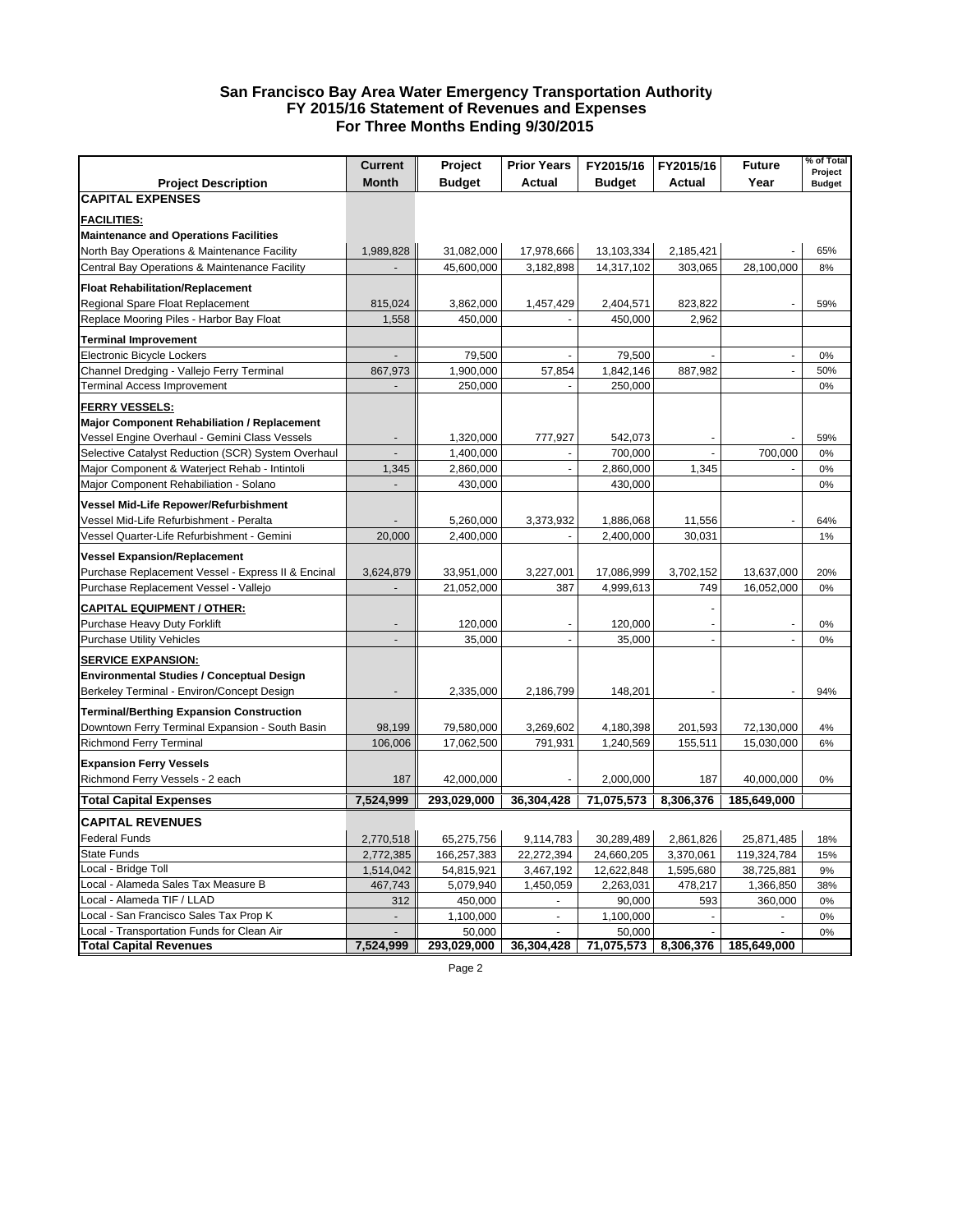#### **MEMORANDUM**

#### **TO: Board Members**

#### **FROM: Peter Friedmann, WETA Federal Legislative Representative Ray Bucheger, WETA Federal Legislative Representative**

#### **SUBJECT: WETA Federal Legislative Board Report – October 29, 2015**

This report is divided into two sections:

- 1. Political Support for WETA FTA Grant Application
- 2. House T&I Passes Surface Transportation Bill Lobbying Efforts to Focus on Conference **Committee**

#### **Political Support for WETA FTA Grant Application**

WETA is seeking \$4 million in funding for the Downtown San Francisco Ferry Terminal Expansion project from the FTA Ferry Discretionary Grant Program. We were successful obtaining FTA grant money during the last round of funding thanks in large part to strong support from the Bay area Congressional delegation. Working with our labor union friends in Washington DC, we have been able to get similar political support for this particular grant request, with letters in hand from ten members of the Bay Area Congressional delegation, and a separate letter from Leader Pelosi. We are awaiting similar letters of support from Senators Feinstein and Boxer. It is worth noting that Reps DeSaulnier and Lee took a leadership role on the delegation letter.

#### **House T&I Passes Surface Transportation Bill – Lobbying Efforts Turn to Conference Committee**

The House Transportation and Infrastructure (T&I) Committee passed a six-year surface transportation bill this month. The bill extends the FHWA formula program and makes changes to the program to assure that funds only go to public systems/infrastructure and that unspent money is redistributed to systems that do spend their grants. While these changes will add some funding for WETA, the House bill does not achieve our primary objective, which is to increase the overall level of funding for ferries and make changes to the formula, both of which we accomplished in the Senate bill. The Senate bill increases annual funding from \$67 million to \$75 million and changes the formula from one that disadvantages WETA [45 percent vehicles, 35 percent route miles, 20 percent passengers] to one that is more favorable for WETA [35 percent passengers, 35 percent vehicles, 30 percent route miles].

Even though the T&I Committee-passed bill has yet to receive a vote in the full House (as of the time of this report), we are already implementing a strategy for the conference committee negotiations. After the House passes its version of the surface transportation bill, House and Senate leaders will come together to reconcile the differences between the two bills. We will leverage the coalitions that we have assembled over time (labor unions, other ferry systems, etc) to exert pressure on our Congressional supporters to advocate for the FHWA ferry formula that is more advantageous to WETA.

\*\*\*END\*\*\*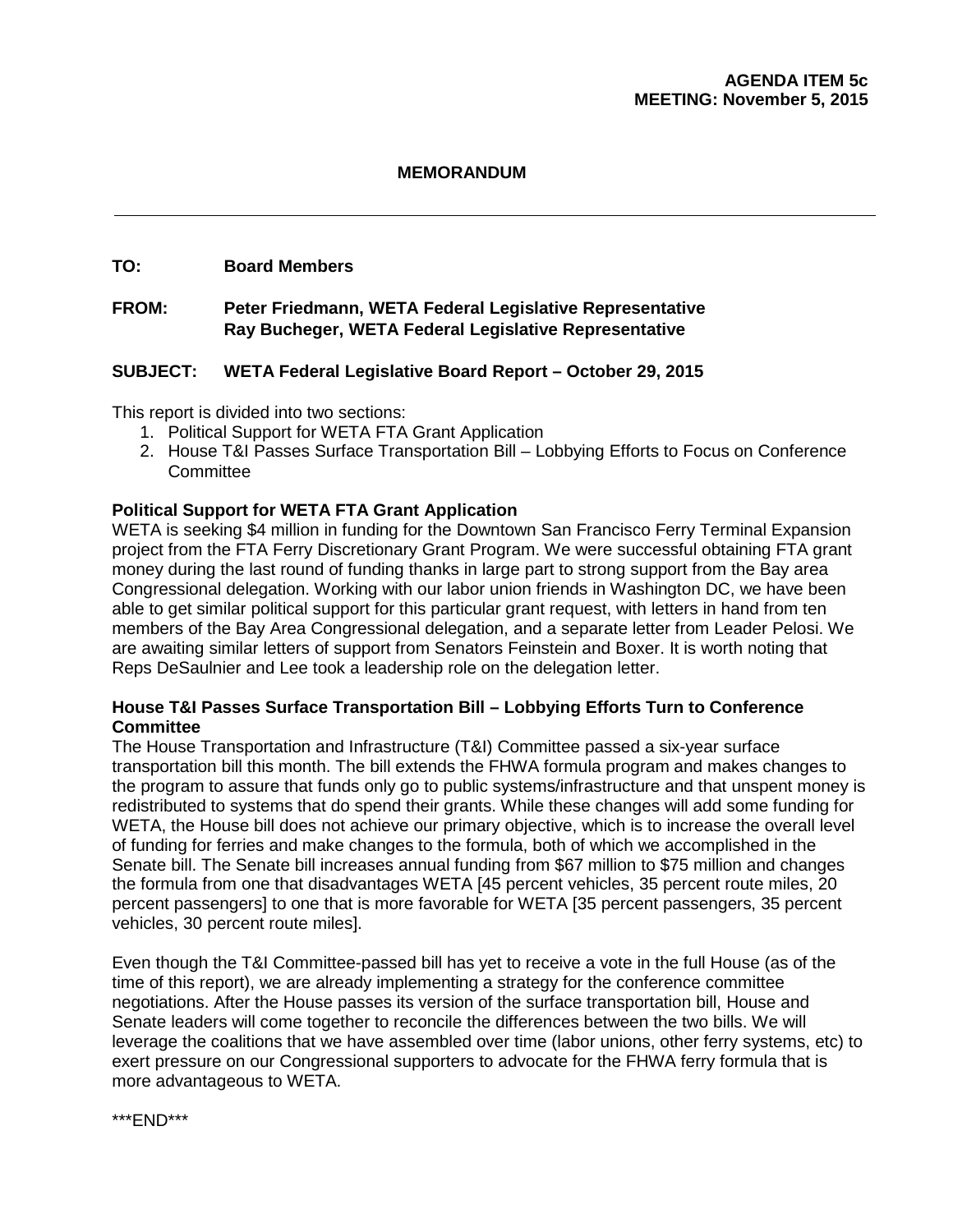#### **AGENDA ITEM 6a MEETING: November 5, 2015**

#### **SAN FRANCISCO BAY AREA WATER EMERGENCY TRANSPORTATION AUTHORITY MINUTES OF THE BOARD OF DIRECTORS MEETING**

#### *(October 1, 2015)*

The Board of Directors of the San Francisco Bay Area Water Emergency Transportation Authority met in regular session at the WETA offices at 9 Pier, Suite 111, San Francisco, CA.

#### **1. CALL TO ORDER – BOARD CHAIR**

Chair Jody Breckenridge called the meeting to order at 1:02 p.m.

#### **2. PLEDGE OF ALLEGIANCE AND ROLL CALL**

Chair Breckenridge led the Pledge of Allegiance. Directors present were Director Timothy Donovan, Director Anthony Intintoli and Director James Wunderman.

#### **3. REPORT OF BOARD CHAIR**

No report.

#### **4. REPORTS OF DIRECTORS**

Director Wunderman reported that he had attended the Bay Area Council (BAC) Water Transit Subcommittee meeting which had included information about electric ferry vessels. He said the meeting had also been attended by Metropolitan Transportation Commission (MTC) Legislation and Public Affairs Director Randy Rentschler and that the subcommittee was working to improve MTC's understanding of water transit and emphasize the need for water transit funding.

Director Wunderman also extended an invitation to join him on a trip to Seattle from November 22-24 organized by BAC to learn from Seattle, King County and Washington State about ferry service and water transit by contacting BAC Policy Manager Emily Loper. He noted that Mr. Connolly was already committed to the trip and that California Lieutenant Governor Gavin Newsom was expected to lead the trip.

#### **5. REPORTS OF STAFF**

Executive Director Nina Rannells referred the Board to her written report and noted that she also attended the BAC Water Transit Subcommittee meeting. She indicated that the conversation with MTC was positive, and that they had been increasingly receptive to including ferry transit in the conversation about transportation solutions in the past year.

Ms. Rannells introduced Manager of Operations Keith Stahnke who shared an update on the vessels that were under construction at Vigor Kvichak in Seattle. Mr. Stahnke explained that WETA presently utilized a fleet of eleven vessels; four 34-knot vessels for the Vallejo service and seven 25-knot vessels for the central bay services. He said that the new boats would be 27-knot vessels with a 400 passenger capacity. Mr. Stahnke shared a slideshow detailing the progress of the vessel construction and noted that the first vessel was expected to be completed in late 2016 and the second in spring 2017.

Ms. Rannells advised the directors that the U.S. Coast Guard (USCG) had completed a risk assessment for the manning requirements for the Vallejo vessels. She noted that the USCG had confirmed that current manning levels were sufficient and no change would be required. Mr. Stahnke explained that the risk assessments would be included in the official USCG Certificates of Inspection.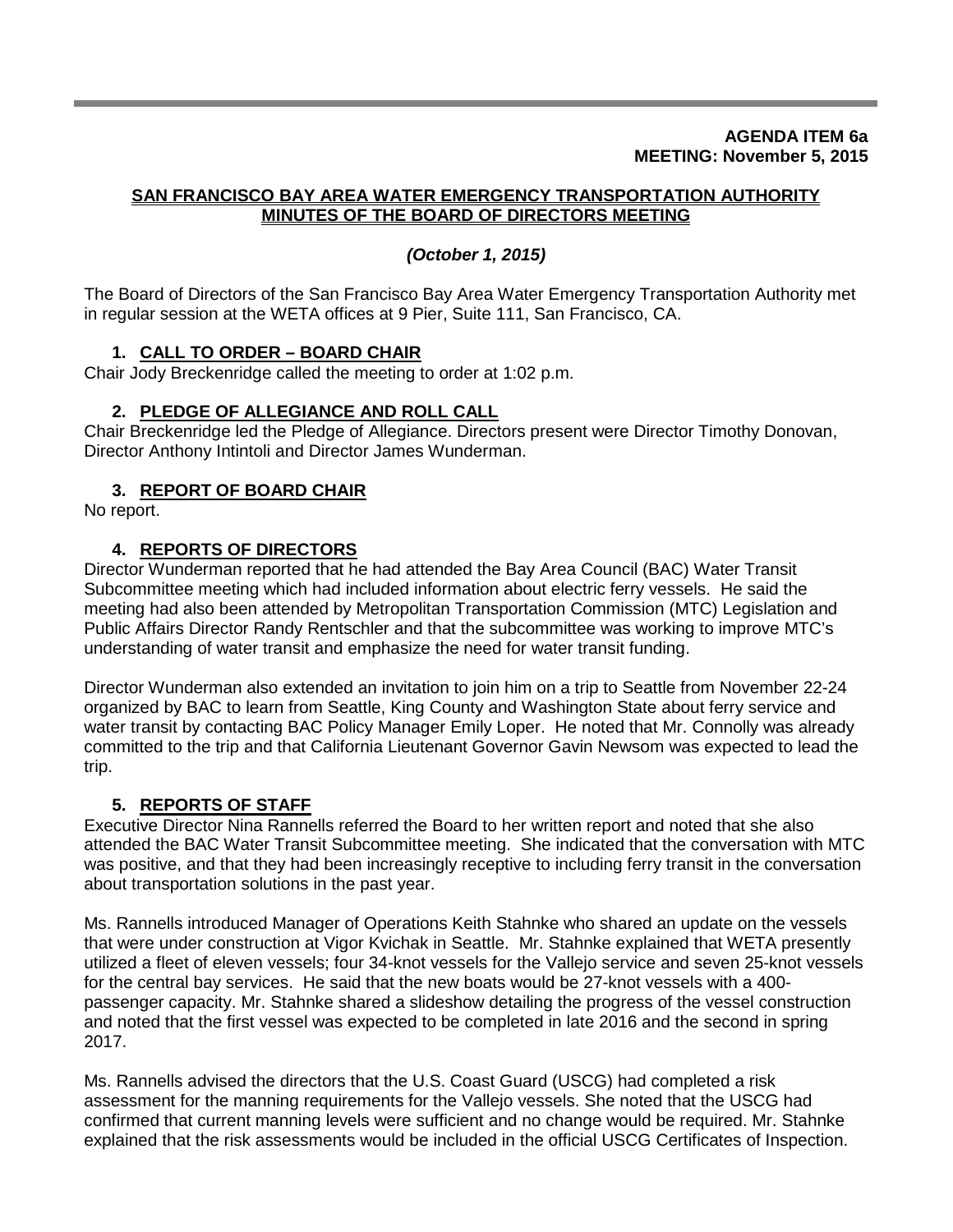He added that WETA had received a copy of assessment report. Ms. Rannells said Vallejo had been assessed first because the fiscal impact was significant. She said the next step in the USCG's risk assessment process would be for the other vessels to undergo a similar review and that staff had already prepared and provided the necessary information to USCG for their review.

Chair Breckenridge asked if the process had also begun for the two vessels that were under construction. Mr. Stahnke said staff had met with the USCG and the vessels would be evaluated as they were brought into service.

Ms. Rannells said that Senate Bill 231 had been signed by the Governor clearly stating that ferries were eligible for both the Low Carbon Transit Operation Program (LCTOP) and Affordable Housing and Sustainable Communities Program (AHSC) funding.

Ms. Rannells noted that service would be augmented to support anticipated increased ridership demand during Fleet Week. She then introduced Administrative/Policy Analyst Lauren Gularte who would be observing the Defense Support of Civilian Authorities (DSCA) exercise planned for October 5 at Pier 50 during the 2015 San Francisco Fleet Week. Ms. Gularte explained that the exercise was to rehearse coordination between federal, state and local agencies to test disaster transportation and logistics strategies in an emergency response environment. Chair Breckenridge added that DSCA was military support to local authority.

Ms. Gularte also provided an overview of the Urban Shield Yellow Command emergency response exercise in which WETA staff had participated on September 11. She reported that she had participated as the WETA Liaison at the California Office of Emergency Services' (Cal OES) Regional Emergency Operations Center (REOC) in Walnut Creek, along with Chair Breckenridge who observed the exercise. Ms. Gularte reported that the exercise had provided an opportunity to activate and staff the WETA Emergency Operations Center (EOC). She noted that the After Action Report and Improvement Plan for the exercise listed several opportunities for improvement including a need to review and update procedures with the CalOES Coastal Region, cross training, and communications device audit and review. Director Donovan, who had observed the exercise from the WETA EOC, felt it had gone very well and agreed with the opportunities that surfaced.

Chair Breckenridge said the exercise had been important and felt WETA had learned a lot in the process. Chair Breckenridge emphasized that fuel distribution was a vital component in emergency response, and Ms. Gularte said that WETA would be participating in an over-the-water fueling exercise involving WETA vessels and a Maritime Administration (MARAD) ship this winter. Mr. Stahnke clarified that the exercise would test hose connections and not involve actual fueling.

#### **Public Comment**

Jerry Bellows of MARAD the said he and MARAD were also looking forward to the fueling exercise and wanted to remind everyone that MARAD ships would be open to the public during Fleet Week.

Director Wunderman asked for clarification on the general perception of WETA as an emergency response agency. Ms. Rannells noted that the general perception and understanding of the agency's roles and responsibilities has improved as WETA has recently re-engaged federal, state and local partners as a part of updating the WETA Emergency Response Plan. Ms. Rannells noted further that WETA is not a first responder and that until recently some stakeholders had been unfamiliar with WETA's emergency response role, capabilities and how the agency fits into the overall emergency response framework. Ms. Gularte added that while not a catastrophic disaster, the BART strike and service interruptions that had occurred in the last few years had afforded WETA opportunities to provide much needed transit assistance to mitigate Bay Area travel disruption, highlighting WETA's emergency response capabilities.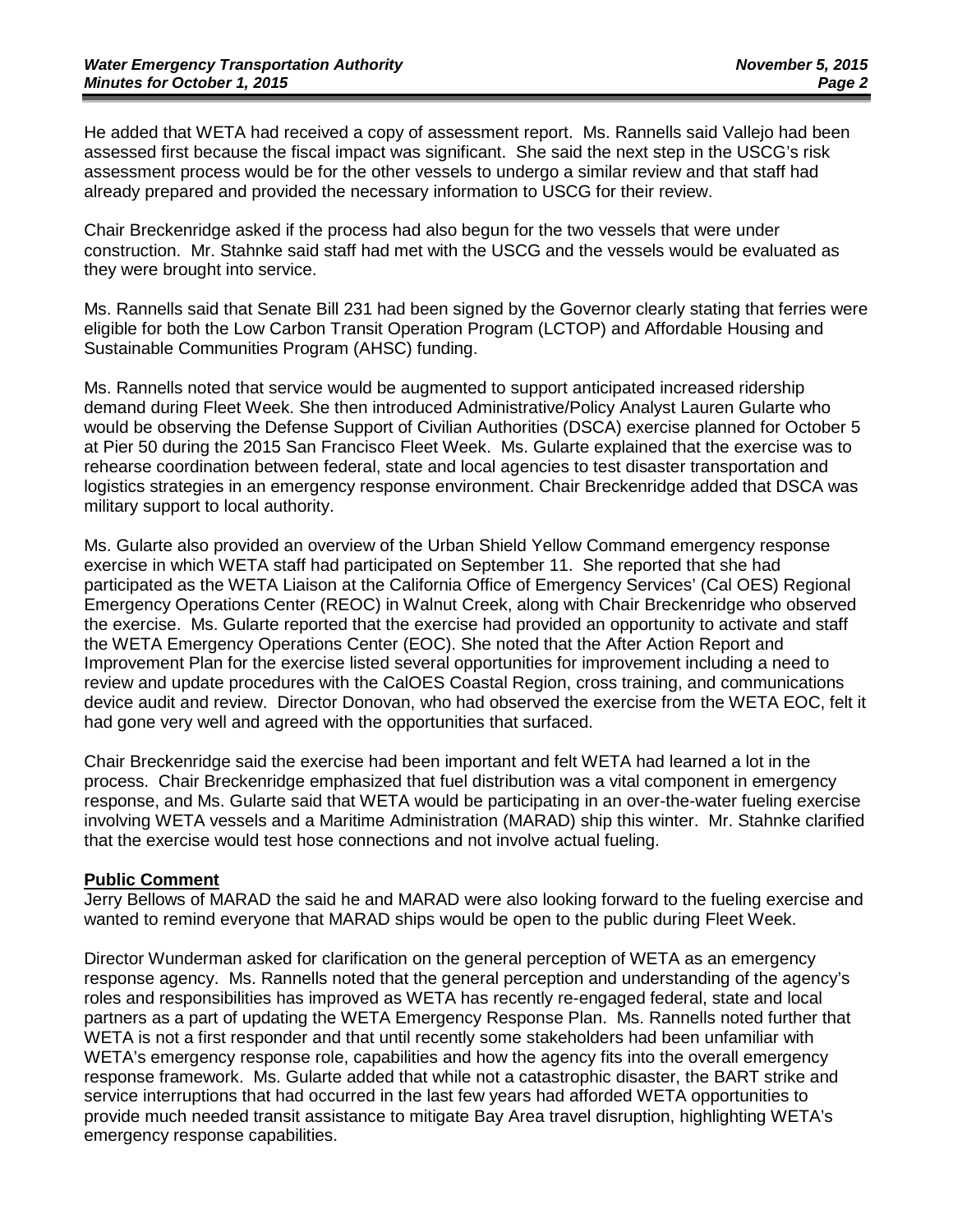Chair Breckenridge felt that WETA was perceived as a full partner playing a key transportation role. She further noted that details and logistics including credentialing, staffing and training needed to be addressed to assure WETA could respond effectively.

Director Intintoli asked for clarification regarding the tax benefit for transit commuters and Ms. Rannells explained that the program offered a convenient way for employees to lower their commuting costs by utilizing pretax dollars to pay for commuting to work.

Director Intintoli also asked about the challenges WETA experienced on the prior Tuesday, September 29 when buses were called in to support the Vallejo evening commute. Ms. Rannells explained that two vessels had experienced a mechanical failure and a BayAlerts notice had been sent to Vallejo subscribers advising riders that the scheduled ferry would be replaced by buses. Mr. Stahnke further explained that one of the mechanical issues was fixed and a vessel was placed back into service within approximately 30 minutes. He confirmed that commuters were informed of the delay via the BayAlerts system and in person by vessel crews and Blue & Gold Fleet staff.

#### **Public Comment**

Hans Korve of Korve Consulting LLC suggested the use of electronic displays and a public announcement system to provide schedule information and change notifications.

Ms. Rannells clarified that a messaging system existed; however, any additional property work improvements would at the direction of the property owner, Port of San Francisco.

Manager of Public Information and Marketing Ernest Sanchez explained that public and rider communication improvement was a continuing process involving a host of methods including the BayAlerts subscription service, social media outlets, printed collateral, printed and NextBus electronic signs at the terminals and on vessels, in-person conversations and the WETA website. He added that in addition to events such as vessel mechanical failure that cause schedule disruption, communicating clearly and effectively with the public was also a critical aspect of WETA's emergency response planning.

Mr. Sanchez further noted that advising riders proactively about what to expect and what to do in the event of emergency, prior to an actual event occurrence, was crucial to effective communication with riders and the public generally. He added that Guest Assistance Representatives (GARs) were dispatched to the terminal to assist riders who may not be BayAlerts subscribers and may not be aware of the issues and noted that WETA would be adding a message crawler to its website. Mr. Stahnke noted that permanent GARs staffing is important with surges in ridership, but that this also adds to the cost of providing services.

Director Donovan requested clarification on the noted in Peter Friedmann's federal legislative report regarding new U.S. Federal Transit Administration (FTA) Disadvantaged Business Enterprise requirements for new vessel construction. Ms. Rannells explained that she and staff have been working with FTA at the staff level to understand and develop and approach to comply with this new requirement. The new FTA rule will require WETA to set a project-specific DBE goal for vessel construction projects instead of including new vessel construction in the agency's overall DBE goal. Ms. Rannells noted that FTA had used the model of new bus procurements as the basis for this rule change, which is very different than the vessel construction process. She emphasized that the U.S. Federal Transit Administration (FTA) did not consult with the ferry community prior to the institution of the new regulation. Chair Breckenridge added that the specialized work has limited availability of DBEs and that this rule could have large implications on the entire industry. Ms. Rannells noted that one of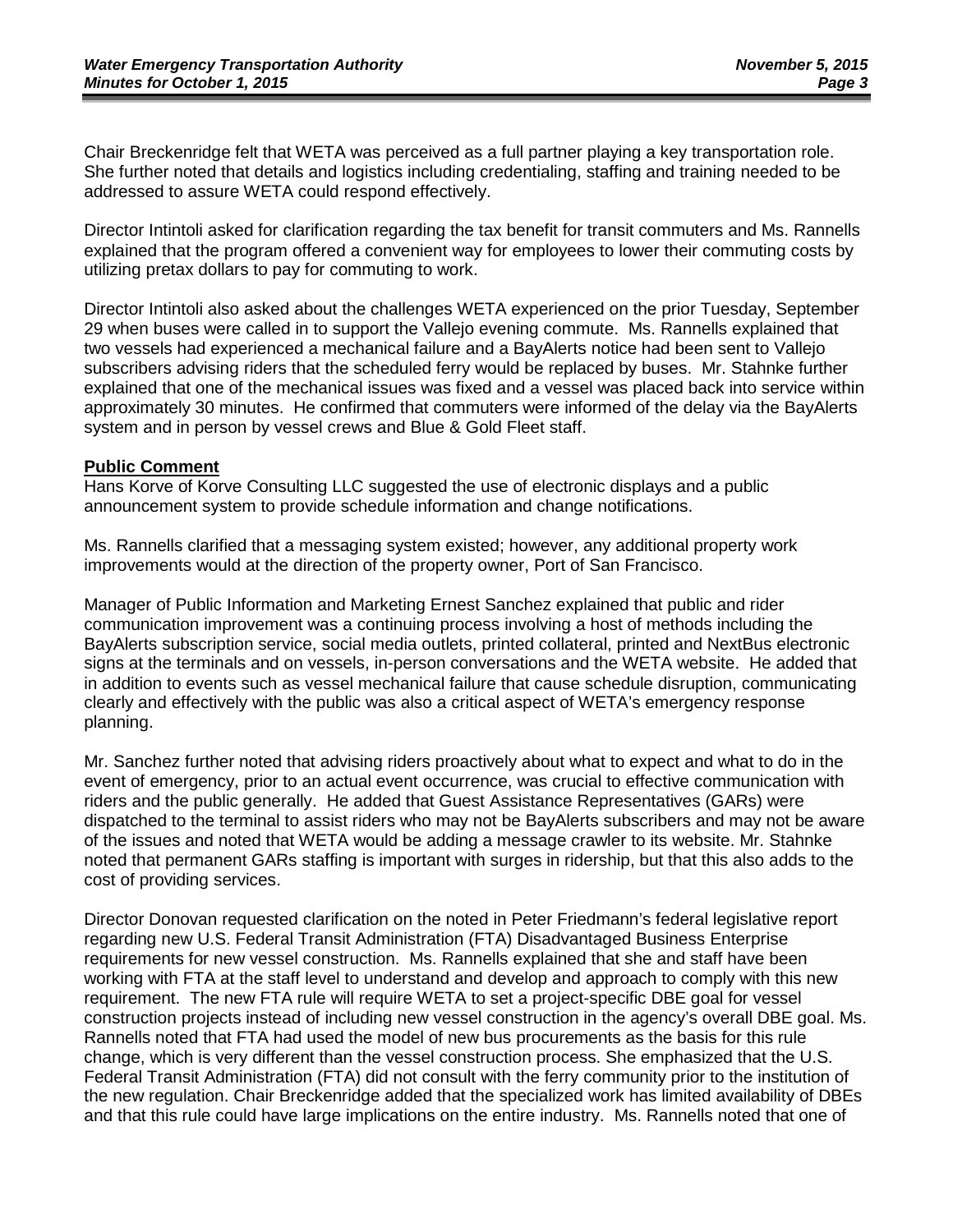her primary concerns under the new rule is the potential for delay as the goal and methodology must be approved by FTA, which could take months.

Director Wunderman said that with the new Speaker of the House, he was optimistic that a long term transportation bill would be passed this month and added that getting language into the bill for water transportation funding would be prudent.

#### **Public Comment**

Mr. Bellows asked for an update on Seaplane Lagoon. Manager of Planning and Development Kevin Connolly said the developer received proposals last week.

#### **6. CONSENT CALENDAR**

Director Intintoli made a motion to approve the consent calendar which included:

- a) Board of Directors meeting minutes of September 3, 2015
- b) Approval of an Amended and Restated Clipper Memorandum of Understanding with Metropolitan Transportation Commission and Bay Area Transit Operators

Director Donovan seconded the motion and the consent calendar carried unanimously.

Yeas: Breckenridge, Donovan, Intintoli, Wunderman. Nays: None. Absent: DelBono.

#### **7. APPROVE CONTRACT AWARD TO VORTEX MARINE CONSTRUCTION, INC. FOR MARINE CONSTRUCTION SERVICES FOR THE HARBOR BAY PILING REPLACEMENT PROJECT**

Mr. Stahnke presented the item recommending approval and award of a contract to Vortex Marine Construction, Inc., in an amount not to exceed \$425,000 for marine construction services to implement the Harbor Bay Piling Replacement Project and to authorize the Executive Director to negotiate and enter into a contract and take any other related actions as may be necessary to support this work.

Chair Breckenridge asked if the recommendation to increase the diameter and length of the pilings was so that the pilings could be further driven in to provide stronger support and Mr. Stahnke said yes.

Director Donovan made a motion to approve the item. Director Intintoli seconded the motion and the item carried unanimously.

Yeas: Breckenridge, Donovan, Intintoli, Wunderman. Nays: None. Absent: DelBono.

#### **8. APPROVE THE AWARD OF A SOLE SOURCE CONTRACT TO VALLEY POWER SYSTEMS NORTH, INC. FOR** *TAURUS* **MAIN ENGINE OVERHAUL PROJECT**

Mr. Stahnke presented the item recommending approval of the following actions associated with the overhaul of the port main engine on the vessel *Taurus*:

- 1. Add the *Taurus* Main Engine Overhaul project to the FY 2015/16 Capital Budget for a total project cost of \$300,000; and
- 2. Award a sole source contract to Valley Power Systems North, Inc. (VPSNI) in an amount not to exceed \$210,000, for the *Taurus* Main Engine Overhaul and authorize the Executive Director to negotiate and execute an agreement for this work.

Mr. Stahnke recommended a sole source contract to address the need for factory parts and installation from an MTU factory authorized dealership which would provide parts and labor warranties. He further noted that utilizing a dealer authorized by MTU to sell and install its parts significantly reduced WETA's financial risks in undertaking the engine overhaul project.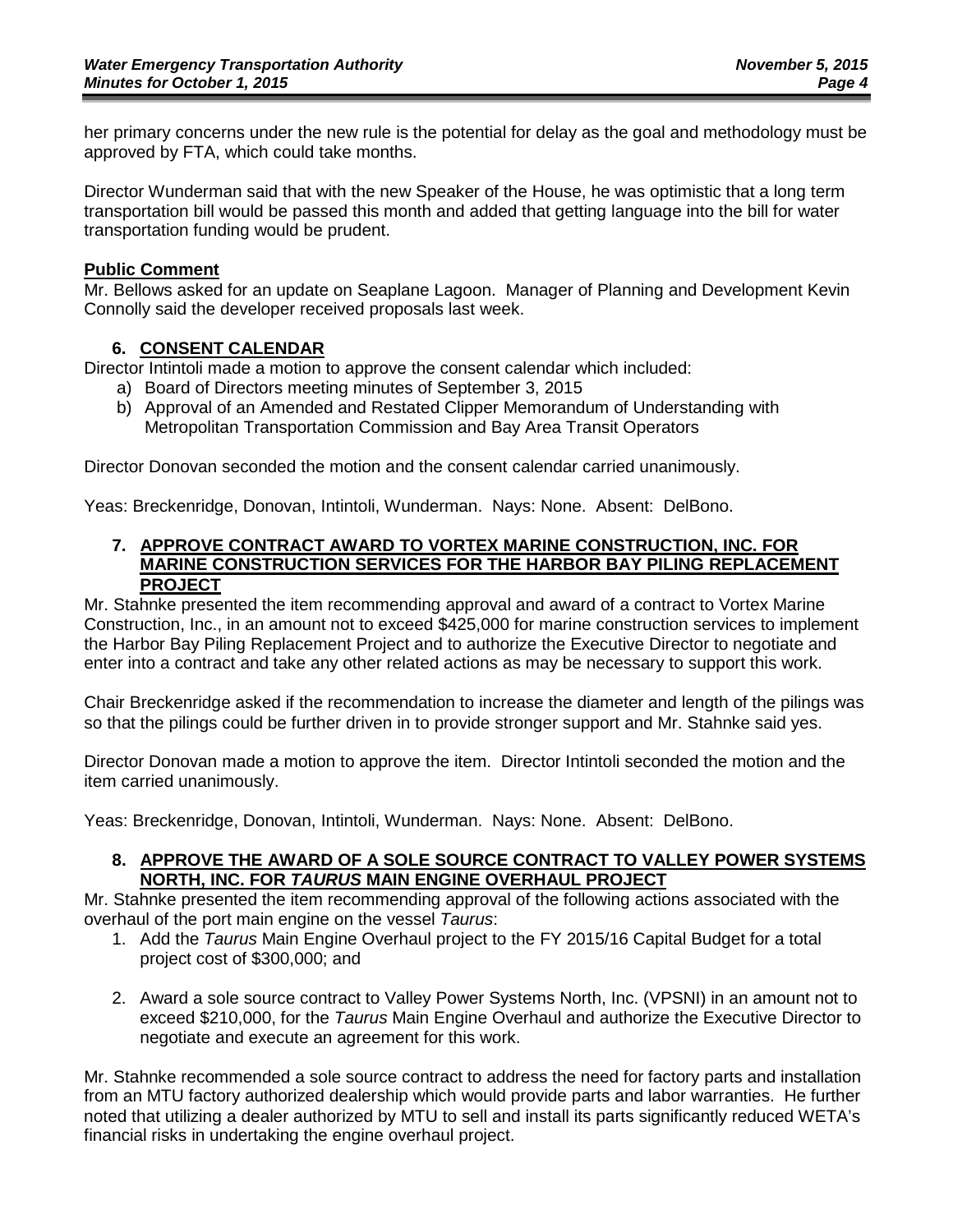Director Donovan asked whether there was other similar work and costs for other vessels that should also be added to the current budget given the extra duty that WETA vessels had been called upon to perform during the last year. Mr. Stahnke said that while it was true that all of the vessels in the WETA fleet were being taxed with extra hours and that several of them would be up for their 10,000 mile services in the next two years, the *Taurus* engine overhaul work was advanced so that the project could be completed prior to the Spring/Summer operating season and included in the current capital budget period. He said the work in question was planned for early November and would take about eight days.

Director Intintoli made a motion to approve the item. Director Wunderman seconded the motion and the item carried unanimously.

Yeas: Breckenridge, Donovan, Intintoli, Wunderman. Nays: None. Absent: DelBono.

#### **9. OPEN TIME FOR PUBLIC COMMENTS FOR NON-AGENDA ITEMS**

#### **PUBLIC COMMENT**

Veronica Sanchez of Masters, Mates and Pilots (MM&P) said that MM&P had advocated that waterfront developers requiring ferry and water taxi landings in their plans for future development. She said that at a San Francisco Port Commission meeting two weeks prior, the Commission had approved supporting language in the maritime policy for that inclusion. Ms. Sanchez further noted that despite missing a water transit piece in the new Warriors stadium plans for Pier 32, she expected that conversations about ferries for that area were not over and that she and her organization would continue to advocate on behalf of ferries and water transit in general. Chair Breckenridge thanked Ms. Sanchez for her support and efforts.

Mr. Korve requested an update on the WETA Strategic Plan. Ms. Rannells said that staff expected to present the Plan to the Board in the next few months.

#### **10. ADJOURNMENT**

All business having been concluded, the meeting was adjourned at 2:12 p.m.

Respectfully Submitted,

Board Secretary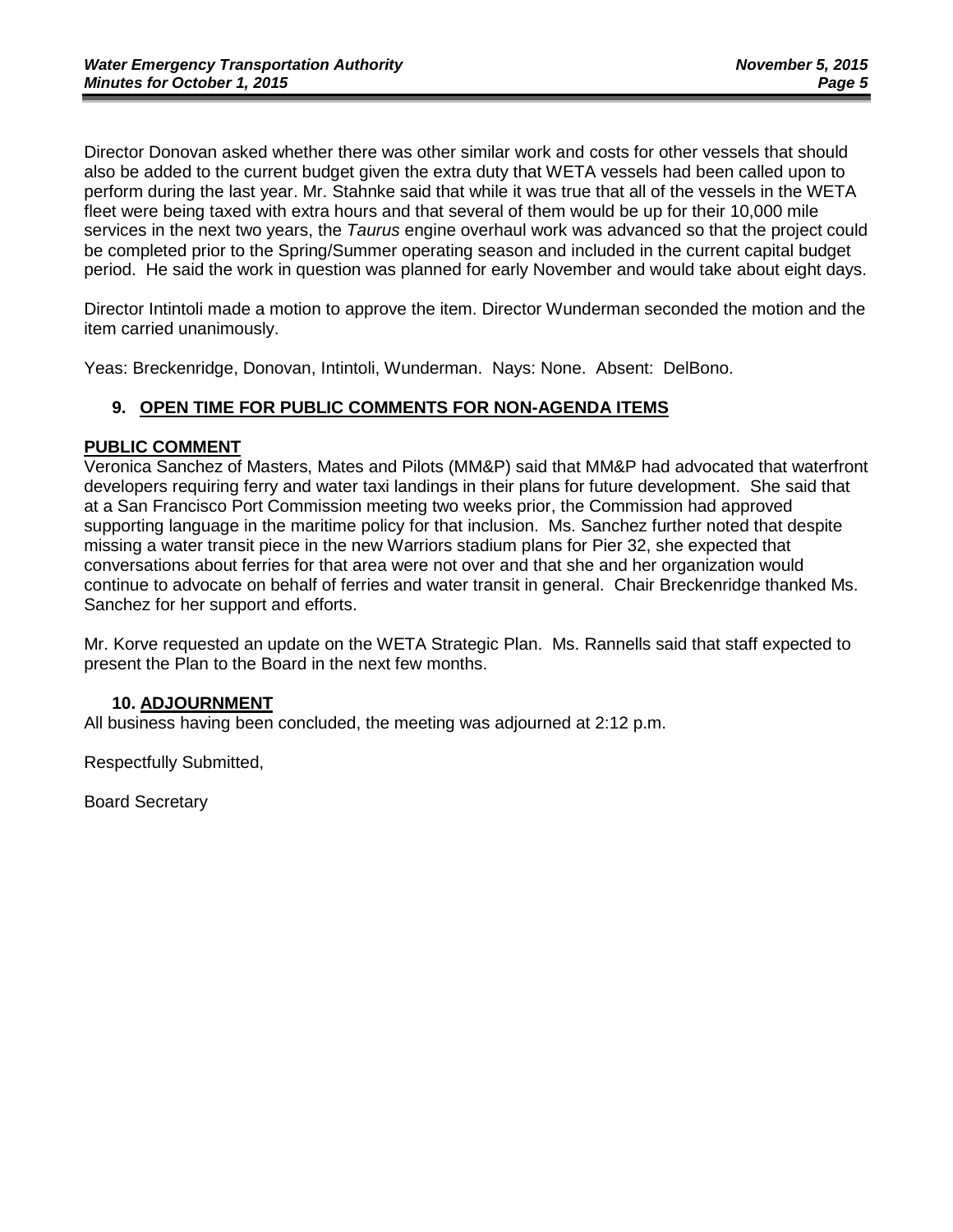#### **AGENDA ITEM 6b MEETING: November 5, 2015**

#### **MEMORANDUM**

#### **TO: Board Members**

- **FROM: Nina Rannells, Executive Director Keith Stahnke, Manager, Operations**
- **SUBJECT: Approve Amendment to the Agreement with Valley Power Systems North, Inc. for Intermediate Overhaul of the Gemini Class Vessels Main Engines**

#### *Recommendation*

Approve Amendment No. 1 to Agreement No. 14-013 with Valley Power Systems North, Inc. (VPSNI) authoring additional funds in the amount of \$30,000 to support the Vessel Engine Overhaul *–* Gemini Class Vessels project and authorize the Executive Director to execute the amendment and take any other related actions as may be necessary to support this work*.*

#### *Background/Discussion*

The Board awarded a contract to Valley Power Systems North, Inc. on August 20, 2014 to provide engine overhaul services for the four Gemini Class ferry vessels. The scope of work is a modified 7,000 hour service based on factory recommendations extending the interval between overhauls. The modified schedule allowed for a partial overhaul with the engines remaining in the vessels. A second phase of work will require the engines to be removed from the vessels at 10,000 to 12,000 engine hours (approximately two years from now) based upon inspection and monitoring. The intermediate engine overhaul has been completed on three of the four Gemini class vessels including the *Pisces, Scorpio and Taurus*.

Engine overhaul work on the final vessel, *Gemini,* is scheduled to be completed this winter. The *Gemini* is also scheduled for a minor quarter life refit this winter. Staff proposes to advance the full overhaul of the *Gemini* engines, rather than implementing a modified in-vessel 7,000 hour overhaul, as a part of the larger refit project. This would minimize duplication of work and overall downtime for the vessel and expedite the vessel refit project.

The proposed contract amendment will expand the scope of work for the last set of engines from a modified 7,000 hour overhaul to a full 7,000 hour overhaul. This work will be performed at VPSNI facilities instead of onboard the vessel. The increased cost of completing the full 7,000 overhaul on the two *Gemini* engines is approximately \$170,000, for additional labor and parts including camshafts, cylinders and pistons, which would be funded with the balance of funds in the contract and the supplemental funds requested as a part of this proposed contract amendment.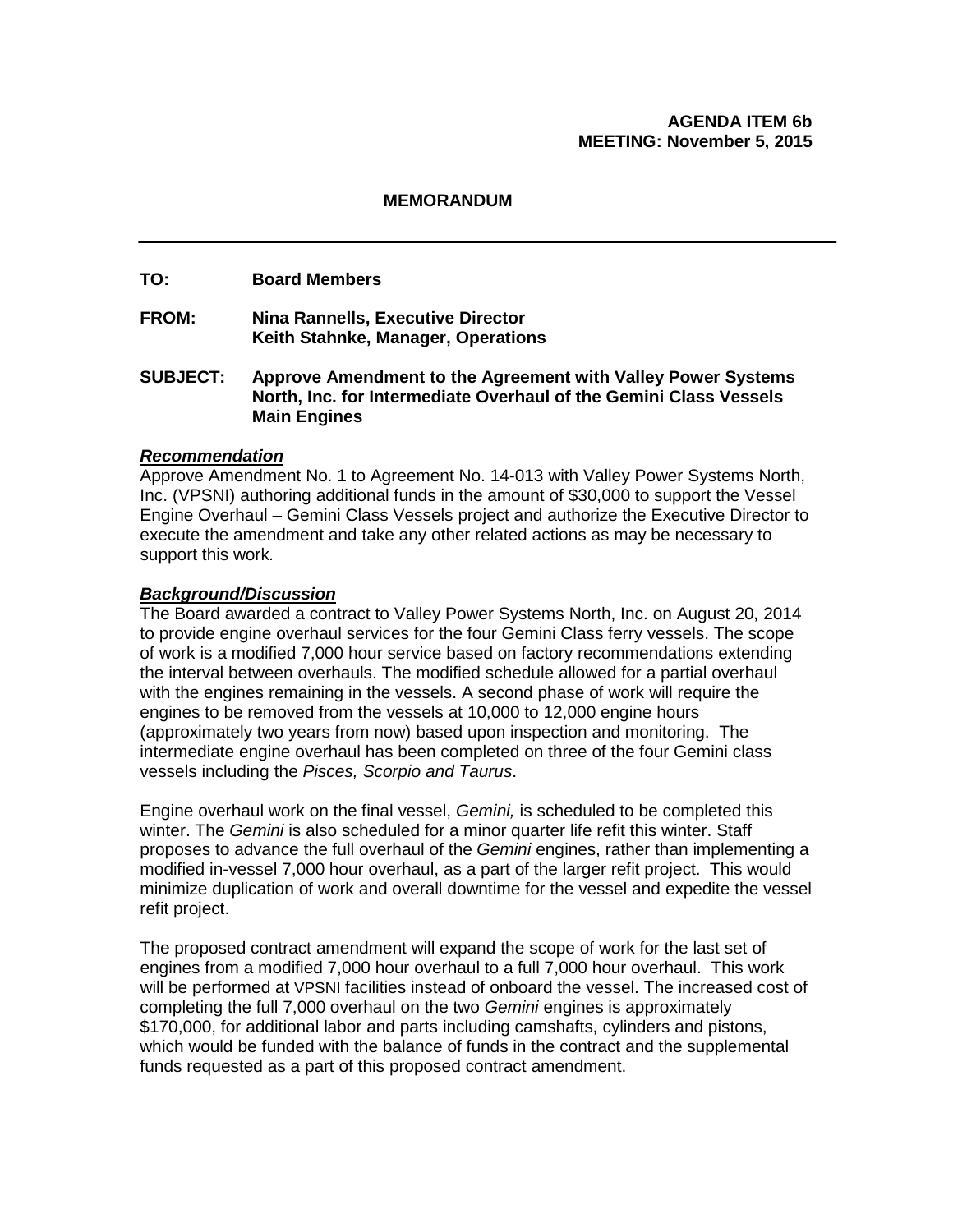## *Fiscal Impact*

Approval of Amendment No. 1 would increase the total not-to-exceed contract amount for Agreement #14-013 by \$30,000, from \$1,150,000 to \$1,180,000. The Vessel Engine Overhaul - Gemini Class Vessels project is included in the FY 2015/16 Capital Budget at a total project budget of \$1,320,000, funded with a combination of Federal Transit Administration (FTA) grant funds and AB664 Net Toll revenues. Sufficient funds are available within the total project budget to support this contract amendment.

\*\*\*END\*\*\*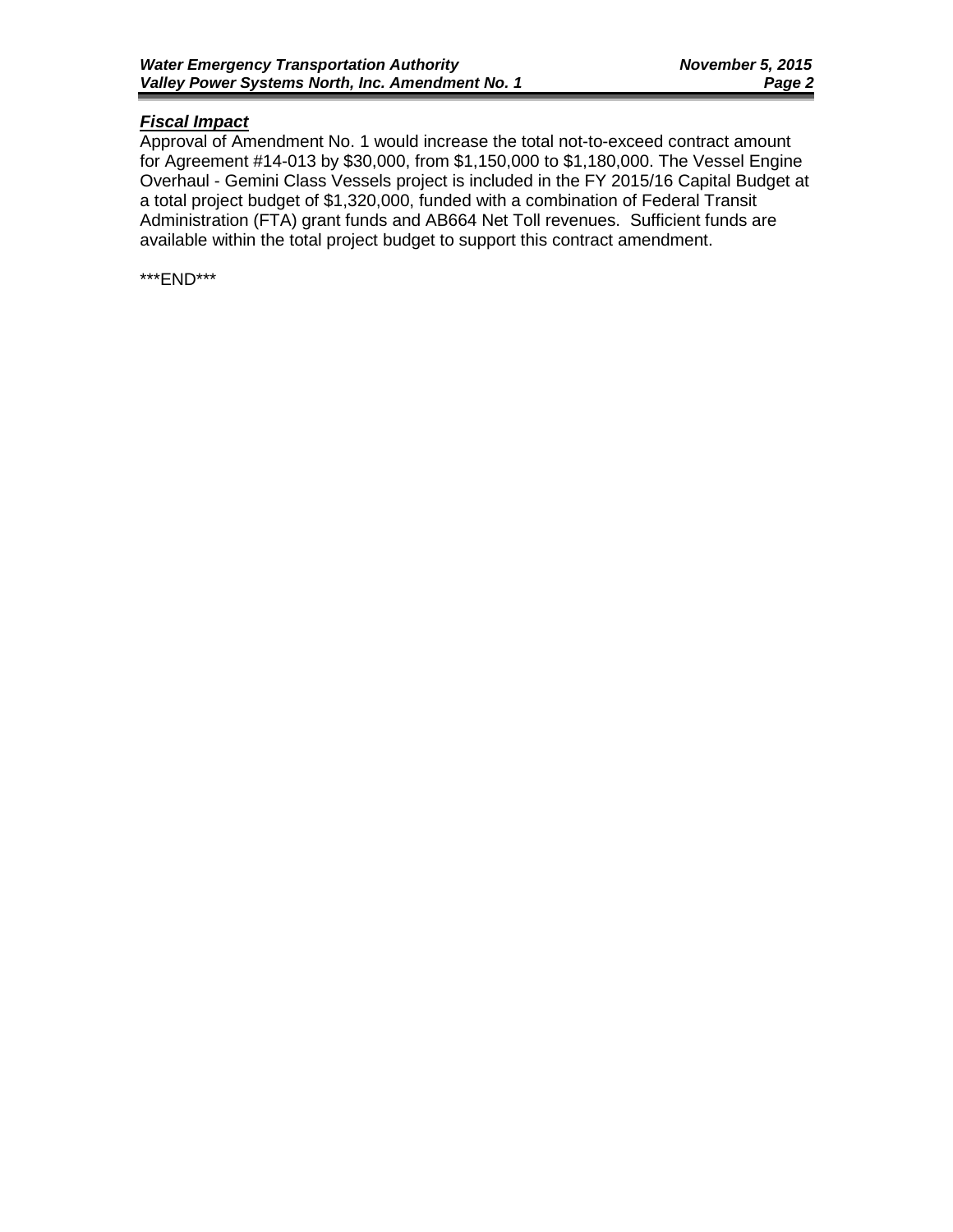#### **SAN FRANCISCO BAY AREA WATER EMERGENCY TRANSPORTATION AUTHORITY**

#### **RESOLUTION NO. 2015-29**

#### **APPROVE AMENDMENT TO AGREEMENT WITH VALLEY POWER SYSTEMS NORTH, INC. FOR INTERMEDIATE OVERHAUL OF GEMINI CLASS VESSELS MAIN ENGINES**

**WHEREAS** on August 20, 2014, the Board of Directors authorized entering into Agreement No. 14-013 Valley Power Systems North, Inc. for engine overhaul services for the Gemini Class Vessels for a not-to-exceed amount of \$1,150,000, and;

**WHEREAS**, WETA staff has identified the need for additional services and recommends amending the Agreement with Valley Power Systems North, Inc. to approve additional funds in the amount of \$30,000; now, therefore, be it;

**RESOLVED**, that the Board of Directors hereby approves Amendment No. 1 to Agreement No. 14-013 with Valley Power Systems North, Inc. for an additional \$30,000 for a not-toexceed contract budget amount of \$1,180,000; and be it further;

**RESOLVED**, that the Board of Directors authorizes the Executive Director to negotiate and execute the amendment and take any other related actions to support this work.

#### **CERTIFICATION**

The undersigned, Board Secretary, does hereby certify that the foregoing is a full, true and correct copy of a resolution duly and regularly adopted at a meeting of the San Francisco Bay Area Water Emergency Transportation Authority held on November 5, 2015.

YEA: NAY: ABSTAIN: ABSENT:

/s/ Board Secretary 2015-29 \*\*\*END\*\*\*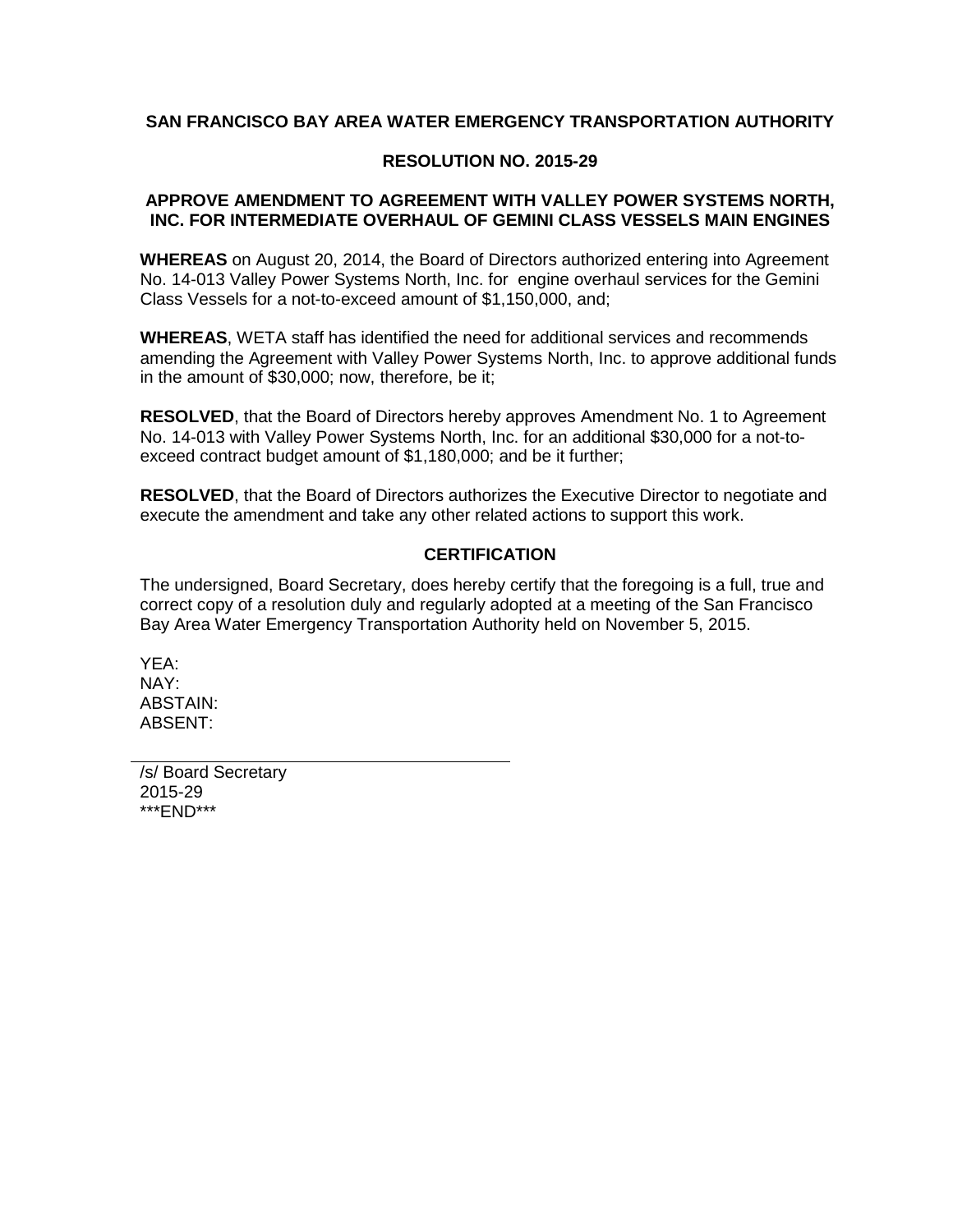#### **MEMORANDUM**

#### **TO: Board Members**

#### **FROM: Nina Rannells, Executive Director Melanie Jann, Manager, Administration & Business Services**

#### **SUBJECT: Meeting Schedule for Calendar Year 2016**

#### **R***ecommendation*

Approve WETA Board of Directors meeting schedule for Calendar Year 2016.

#### *Discussion*

The WETA Board of Directors generally meets on the first Thursday of each month at 1:00 p.m. at WETA's offices located at 9 Pier, Suite 111, San Francisco, CA, with exceptions made to address holiday or business conflicts. Based upon a review of the 2016 calendar, staff proposes the following meeting dates for next year:

| DATE:                               | TIME:     | <b>LOCATION/ADDRESS:</b> |
|-------------------------------------|-----------|--------------------------|
| Thursday, January 14 (2nd Thursday) | 1:00 p.m. | <b>WETA</b>              |
| Thursday, February 4                | 1:00 p.m. | <b>WETA</b>              |
| Thursday, March 3                   | 1:00 p.m. | <b>WETA</b>              |
| Thursday, April 7                   | 1:00 p.m. | <b>WETA</b>              |
| Thursday, May 5                     | 1:00 p.m. | <b>WETA</b>              |
| Thursday, June 2                    | 1:00 p.m. | <b>WETA</b>              |
| Thursday, July 7                    | 1:00 p.m. | <b>WETA</b>              |
| Thursday, August 4                  | 1:00 p.m. | <b>WETA</b>              |
| Thursday, September 1               | 1:00 p.m. | <b>WETA</b>              |
| Thursday, October 6                 | 1:00 p.m. | <b>WETA</b>              |
| Thursday, November 3                | 1:00 p.m. | <b>WETA</b>              |
| Thursday, December 8 (2nd Thursday) | 1:00 p.m. | <b>WETA</b>              |

This schedule may be amended during the year to adjust the time, meeting place or number of meetings held in response to WETA's business needs.

#### *Fiscal Impact*

There is no fiscal impact associated with setting the Board meeting calendar.

\*\*\*END\*\*\*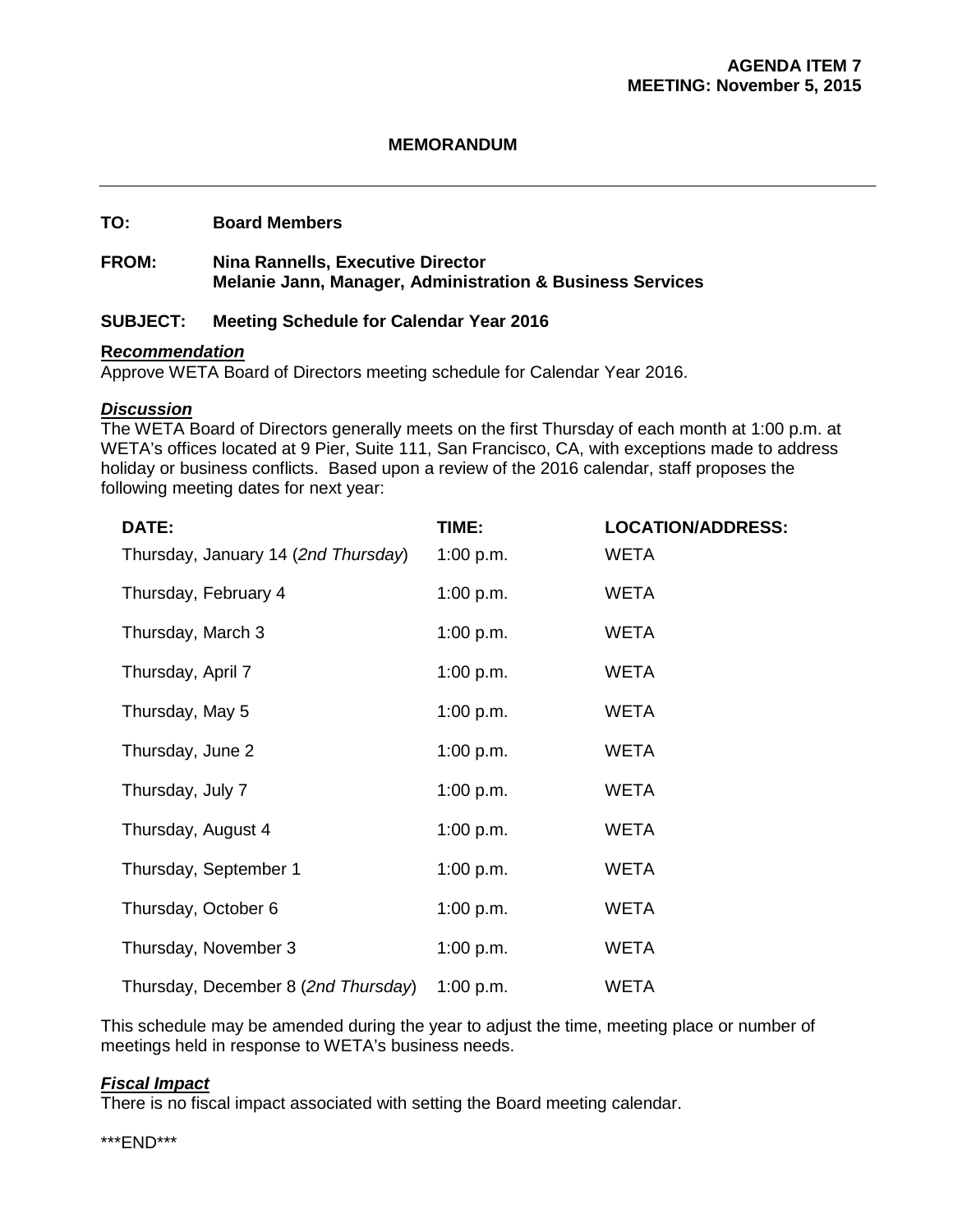#### **MEMORANDUM**

#### **TO: Board Members**

#### **FROM: Nina Rannells, Executive Director Keith Stahnke, Manager, Operations**

#### **SUBJECT: Approve Contract Award to Marine Group Boat Works for Ferry Vessel**  *Intintoli* **Major Component and Waterjet Rehabilitation Project**

#### *Recommendation*

Approve contract award to Marine Group Boat Works for the *Intintoli* Major Component and Waterjet Rehabilitation project in an amount not to exceed \$1,580,000 and authorize the Executive Director to negotiate and execute an agreement and take any other related actions as may be necessary to support this work.

#### *Background*

This project provides for replacement of the major propulsion train subcomponents of the MV *Intintoli*. The original MJP Mk I waterjets currently have 60,000+ operating hours. This project is required to ensure that the vessel can operate reliably and efficiently over the remainder of its economic lifetime. Replacement of the high wear subcomponents of the waterjets necessitates replacement and upgrades to other propulsion train subcomponents. This project will result in higher propulsive efficiency, more reliable operation, and reduced maintenance costs.

Preliminary engineering work was jointly completed by Advanced Multihull Design (original naval architect), MJP (waterjet manufacturer), ZF Marine (reduction gear manufacturer), and MTU (main engine and shafting manufacturer). The RFP requires that the installing shipyard complete the engineering for approval by WETA. All vessel modifications will be subject to US Coast Guard review, inspection, and approval.

This refit is planned for Winter/Spring 2016. During the work, other minor upgrades to the passenger cabins and minor vessel system upgrades will be accomplished. The vessel is expected to be out of service for 8 weeks to accomplish this work package.

#### *Discussion*

#### **Procurement Process:**

A Best Value procurement process was utilized for this project consistent with the Authority's Administrative Code and Federal Transit Administration requirements. A Best Value procurement process considers both price and qualitative components of a proposal that are deemed the most advantageous and of the greatest value to the procuring agency.

The Request for Proposals (RFP) was released on August 25, 2015. Notice of this RFP was sent to WETA's mailing list, posted on the Agency's website, and advertised with the San Francisco Chronicle, and in the Regional DBE Business Outreach Committee quarterly newsletter.

On September 10, 2015, WETA hosted a mandatory Proposers' conference at Pier 9 which was attended by six individuals representing two shipyards. WETA staff issued two addenda to the original RFP clarifying the specifications set forth in the RFP, and responding to pre-bid questions. Proposals were due to WETA on or before October 9, 2015.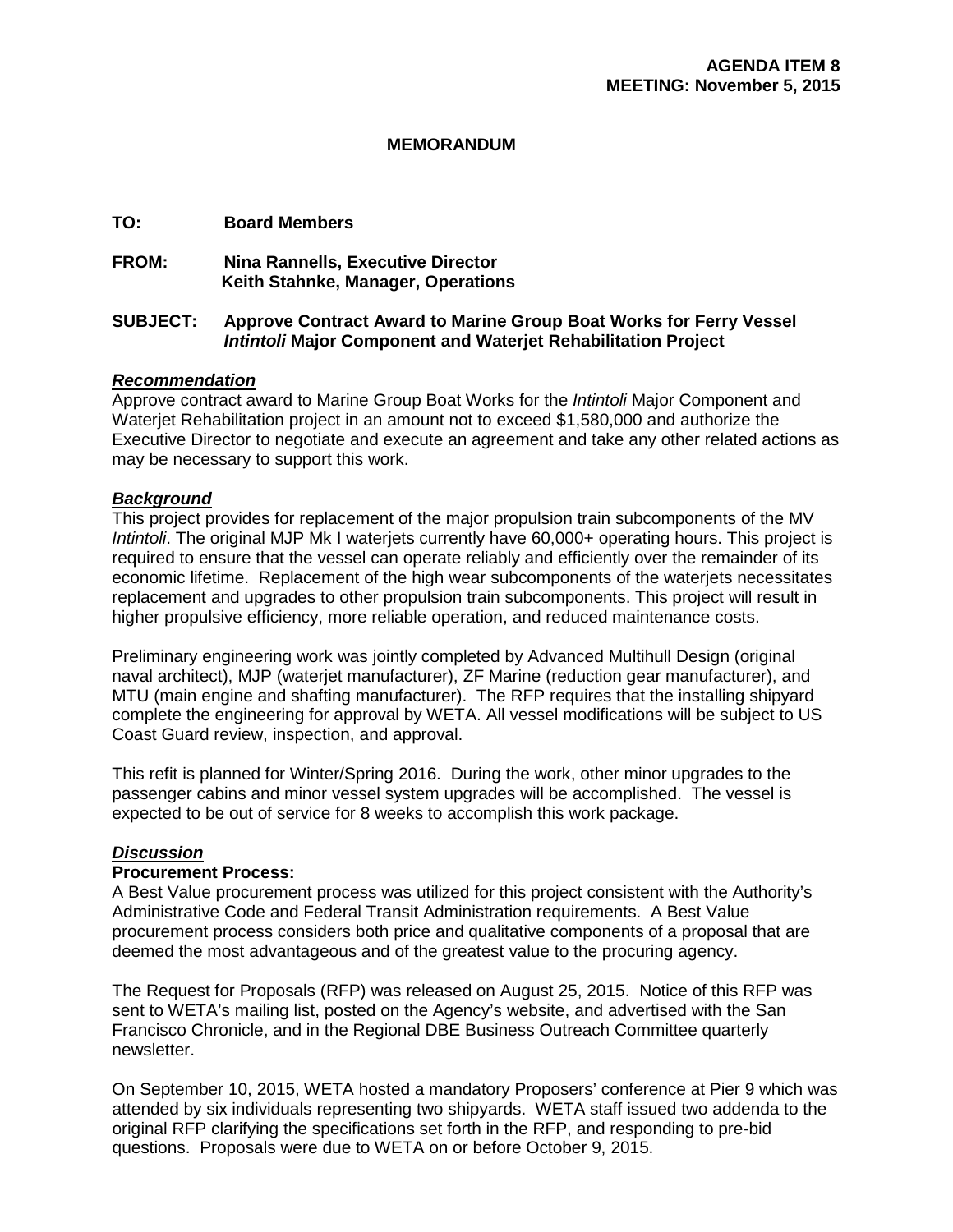#### **Evaluation Process:**

The RFP required proposers to submit technical qualifications for review and scoring, as well as a separate price proposal that was reviewed if the proposer met the technical requirements. The technical portion of the evaluation process amounted to 60 percent of the total possible score. Technical scores considered each proposer's technical approach, ability to meet the project schedule, understanding of the project, management plan, and experience in similar projects, references, qualifications of its proposed team, and its facilities and equipment.

A total of two proposals were received by the October 9 deadline. Submitting shipyards were Bay Ship & Yacht and Marine Group Boat Works. The proposal evaluation committee reviewed the technical portion of the proposals, both of which met the technical requirements and were determined to be within the competitive range. Interviews with Marine Group and Bay Ship & Yacht were conducted on October 22, and best and final offers were received on October 26. Table 1 below provides the scoring totals for each proposal.

| Table 1                                          |                       |                         |                                   |  |  |  |
|--------------------------------------------------|-----------------------|-------------------------|-----------------------------------|--|--|--|
| Scoring                                          | <b>Maximum Points</b> | Bay Ship & Yacht        | <b>Marine Group Boat</b><br>Works |  |  |  |
| <b>Total Technical</b><br><b>Proposal Points</b> | 60                    | 40.625                  | 44.500                            |  |  |  |
| Price Proposal<br>Points                         | 40                    | 27.907 (\$1,788,277.00) | 40.00 (\$1,373,148.91)            |  |  |  |
| <b>Total Score</b>                               | 100                   | 68.532                  | 84.500                            |  |  |  |

Based upon the results of the evaluation process and final scores for each bidder, Marine Group Boat Works has been determined to be the Best Value proposer for this project. Accordingly, staff recommends awarding a contract to Marine Group Boat Works and proposes that this award include a 15 percent owner's contingency to allow for additive changes for work not yet identified but that may be necessary to satisfactorily complete the project. The recommended award including contingency is \$1,580,000. If approved, staff will issue the Notice to proceed for design and engineering activities as soon as possible, with shipyard work to begin in February 2016. Work for the project is expected to be completed by April, 2016.

#### **DBE/SBE Participation:**

The Authority's overall annual Disadvantaged Business Enterprise (DBE) goal and Small Business Enterprise (SBE) goal for Federal Fiscal Year 2015/16 is 1.36 percent for all FTAassisted contracts. Staff has reviewed the DBE/SBE materials provided by Marine Group Boat Works and has determined that they have complied with the DBE requirements for this contract.

#### *Fiscal Impact*

The *Intintoli* Major Component and Waterjet Rehabilitation project is included in the FY 2015/16 Capital Budget in the total amount of \$2,860,000 and is funded with Federal Transit Administration (FTA) grant funds and Regional Measure 1 – 2% (RM1 2%) Bridge Toll revenues. Sufficient funds are available in the project budget to support the award of this contract.

\*\*\*END\*\*\*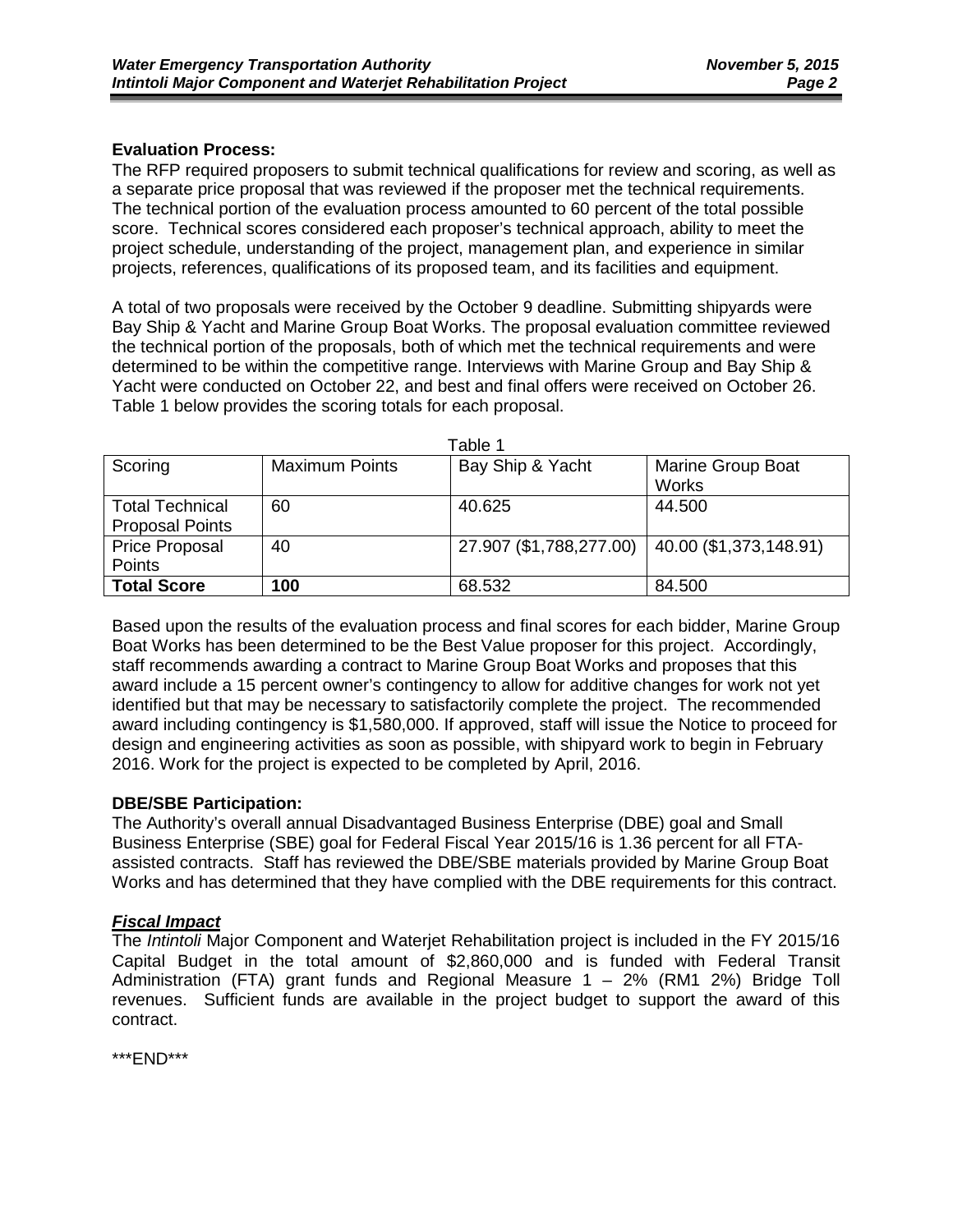#### **SAN FRANCISCO BAY AREA WATER EMERGENCY TRANSPORTATION AUTHORITY**

#### **RESOLUTION NO. 2015-30**

#### **APPROVE THE AWARD OF A CONTRACT WITH MARINE GROUP BOAT WORKS LLC FOR SHIPYARD SERVICES FOR THE MV** *INTINTOLI* **MAJOR COMPONENT AND WATERJET REHABILITATION PROJECT**

**WHEREAS**, San Francisco Bay Area Water Emergency Transportation Authority (WETA) has established the MV *Intintoli* Major Component and Waterjet Rehabilitation Project as a part of its FY 2015-16 Capital Budget and program of projects; and

**WHEREAS**, WETA has established procedures in its Administrative Code relating to the selection and contracting of Construction Services, including projects where FTA funds will be used; and,

**WHEREAS**, WETA has Federal Transit Administration (FTA) and local match funds to support the Project; and

**WHEREAS**, on August 25, 2015, WETA issued an Request for Proposals (RFP) for Major Component and Waterjet Rehabilitation shipyard work for the Project; and

**WHEREAS**, WETA followed the procedures in its Administrative Code, consistent with an FTA project regarding solicitation and evaluation of qualifications; and,

**WHEREAS**, WETA staff has evaluated proposals submitted for this project based upon a Best Value competitive procurement process and, as a result, recommends the award of a contract for services to Marine Group Boat Works, LLC, to complete this project for a not-to-exceed amount of \$1,580,000 which includes a 15 percent owner's contingency; now, therefore, be it

**RESOLVED**, that the Board of Directors hereby approves an agreement with Marine Group Boat Works to provide shipyard services for the MV *Intintoli* for an amount not to exceed \$1,580,000 which includes a 15 percent owner's contingency; and be it further

**RESOLVED**, that the Board of Directors authorizes the Executive Director to negotiate and execute a contract for this work and to take any other related actions as may be necessary to support this work.

#### **CERTIFICATION**

The undersigned, Board Secretary, does hereby certify that the foregoing is a full, true and correct copy of a resolution duly and regularly adopted at a meeting of the San Francisco Bay Area Water Emergency Transportation Authority held on November 5, 2015.

YEA: NAY: ABSTAIN: ABSENT:

/s/ Board Secretary 2015-30 \*\*\*END\*\*\*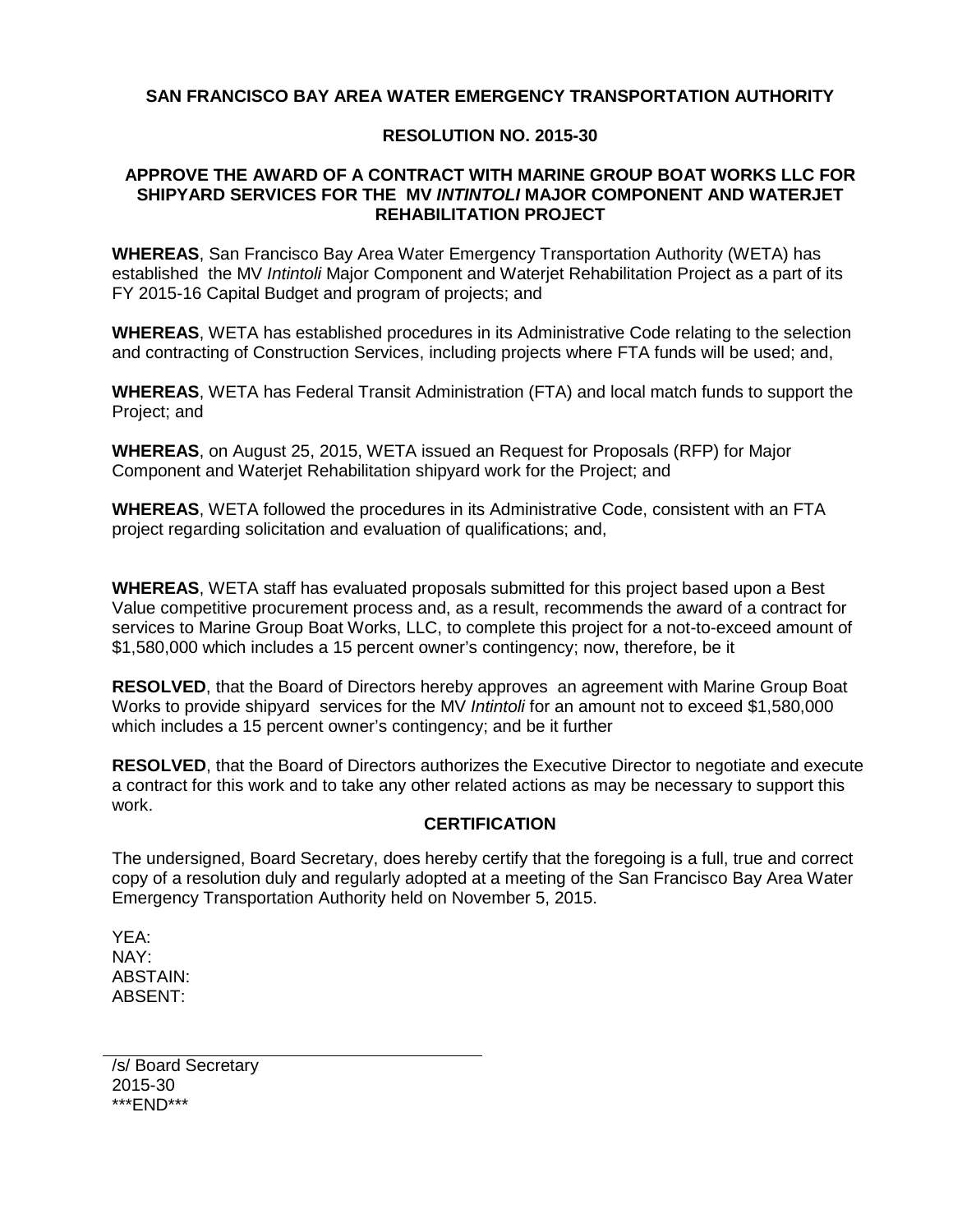#### **MEMORANDUM**

#### **TO: Board Members**

**FROM: Nina Rannells, Executive Director Mike Gougherty, Senior Planner**

#### **SUBJECT: Authorize the Release of Request for Proposals for Construction of Central Bay Operations and Maintenance Facility**

#### **R***ecommendation*

Authorize the release of a Request for Proposals for Construction of the Central Bay Operations and Maintenance Facility.

#### *Background*

The Central Bay Operations and Maintenance Facility will be the future home of WETA's central San Francisco Bay ferry fleet, providing a consolidated base for WETA to maintain vessels operating on its Alameda/Oakland, Alameda Harbor Bay, and South San Francisco ferry routes, as well as future Richmond and Treasure Island services under development. The facility will also include an Operations Control Center for service dispatch and emergency response coordination and operations activities.

The project site is located near Pier 3 of the Naval Air Station Base Realignment and Closure area known as Alameda Point. The project will include development of approximately 1 acre of landside property and 1/2 acre within San Francisco Bay. The site is currently home to remnants of a former small vessel marina operated by the U.S. Navy. All debris, including a dilapidated pier extending into San Francisco Bay, would be removed as part of this project. WETA is working with the City of Alameda to provide an alternative haul-out location for a group of Harbor Seals that have been observed at the pier in recent years.

The facility will include a 70-foot high four-story building and working yard along the Alameda Point shoreline that will support light repair and maintenance work, spare parts storage, concession supply, administrative office space, records storage and deliveries. Across the street (W. Hornet Avenue) from the building, WETA will also construct a diesel fuel facility with a total storage capacity of 48,000 gallons – enough to operate WETA's central bay services for up to a week in the event of an emergency. Extending from the shoreline of the project site and into the Bay will be a marine facility with berthing slips for 12 ferry vessels. Each slip will be outfitted with equipment to deliver fuel and utility hook-ups to WETA vessels, while a limited number of slips will be specially outfitted to meet regular vessel maintenance needs such as engine oil changes and life raft servicing.

As part of the project, WETA is committed to making the surrounding areas of its project site more attractive and accessible for Alameda residents and the public at-large. WETA will improve approximately  $\frac{1}{2}$  acre of land adjacent to the project site and within a future area designated as parkland by the City of Alameda. The improvements will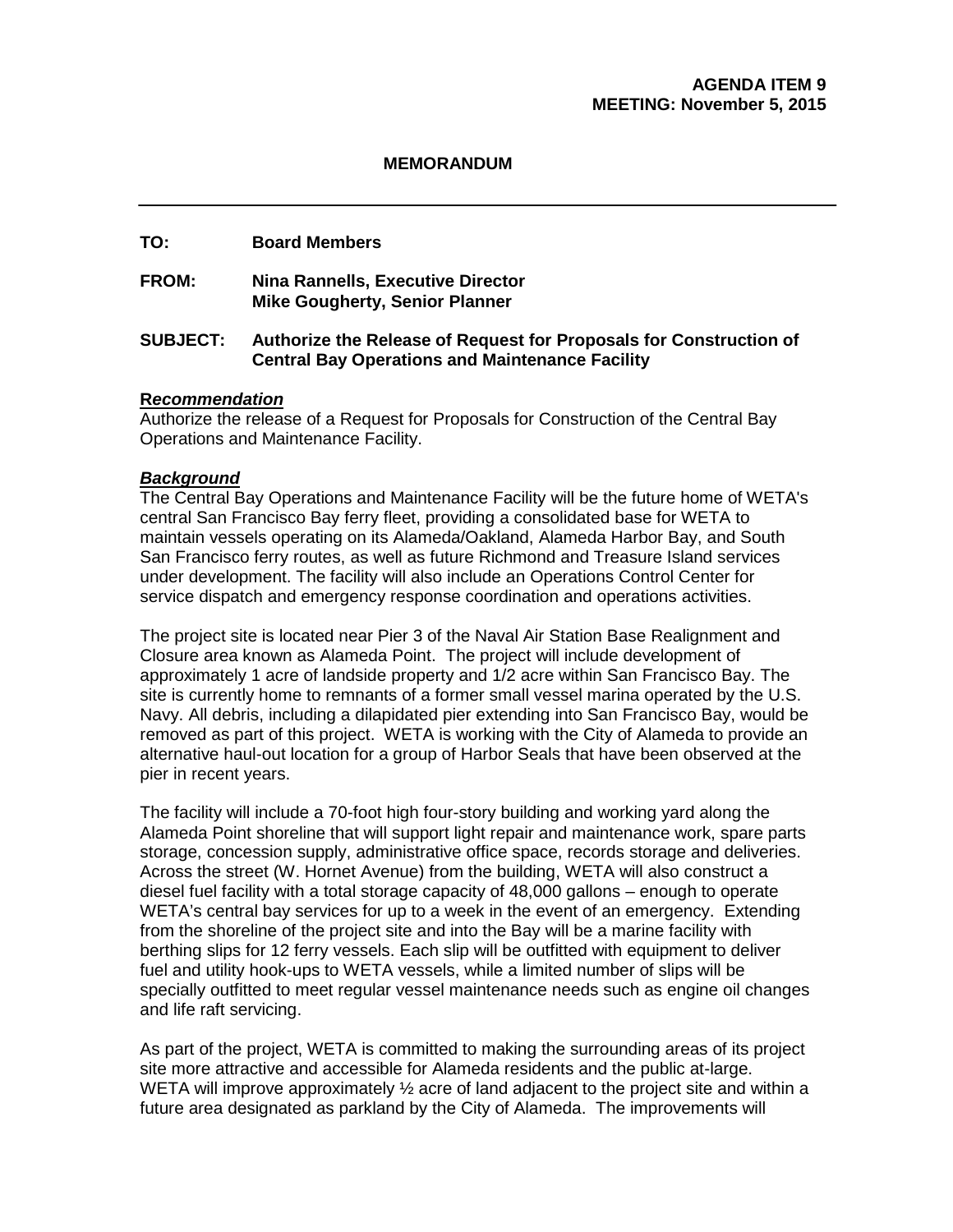include expansion of the San Francisco Bay Trail, construction of a shoreline viewing terrace, bicycle parking, interpretive signage, improved lighting and landscaping, and seating.

#### *Discussion*

This item seeks Board authorization to release a Request for Proposals (RFP) for Design/Build construction of the Central Bay Operations and Maintenance Facility Project. The independent cost estimate prepared for construction of the project is approximately \$45 million. WETA has secured the services of 4Leaf, Inc. to provide Construction Management services and serve as the Owner's Designated Representation for the project.

Pending Board authorization, staff anticipates releasing the RFP to potential Offerors by the end of November 2015 and tentatively requiring that proposals be submitted by the end of January 2016. Staff will evaluate all proposals pursuant to provisions of the RFP and potential present a recommendation to the Board for contract award as early as April 2016. Final design work and construction are estimated to be completed within 18- 22 months following contract award.

#### *Fiscal Impact*

There is no fiscal impact associated with the release of the project RFP. This project is included in the FY 2015/16 Capital Budget with a total project budget of \$45.6 million funded with Federal Transit Administration and State Proposition 1B grant funds.

\*\*\*END\*\*\*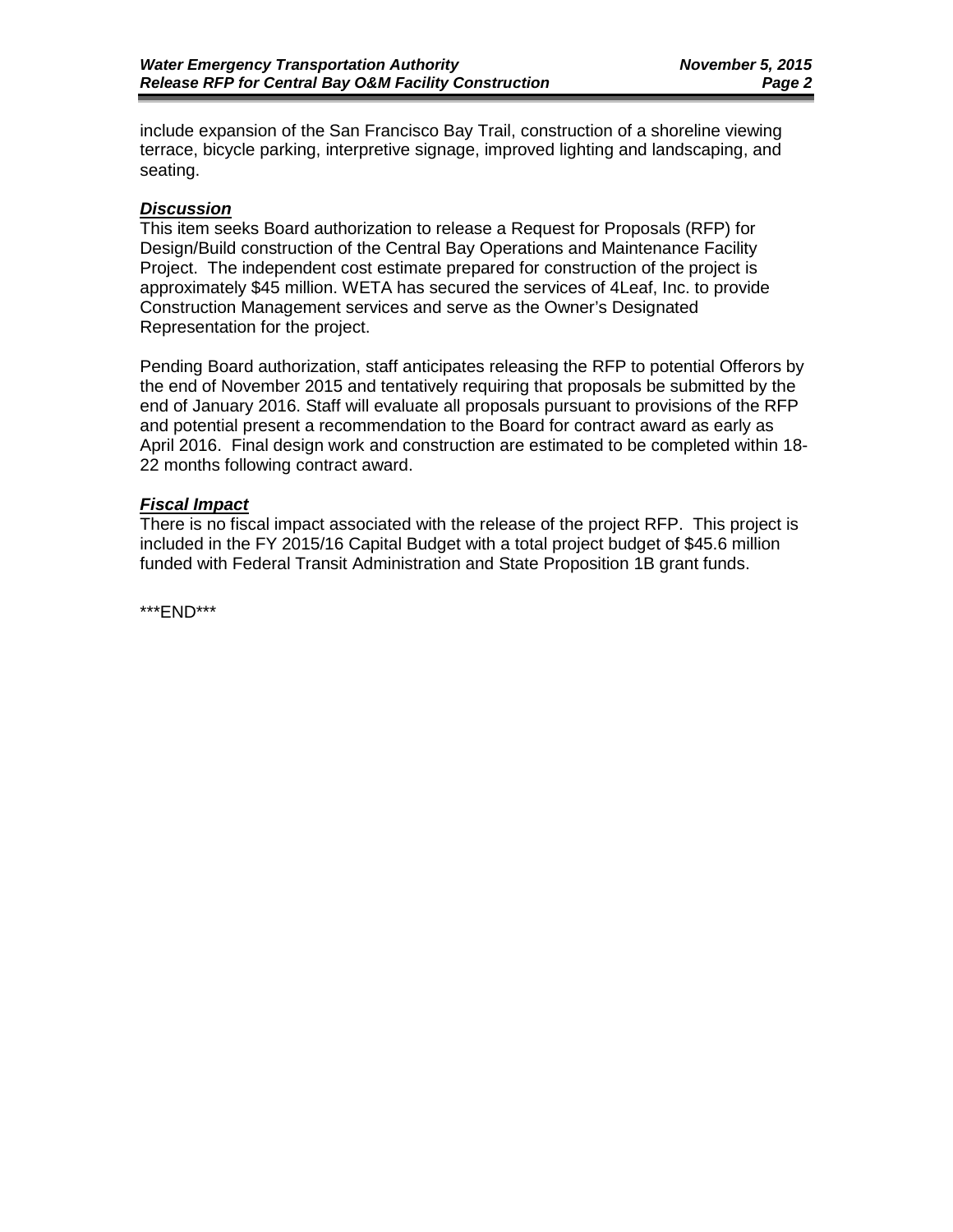#### **AGENDA ITEM 10 MEETING: November 5, 2015**

#### **MEMORANDUM**

#### **TO: Board Members**

**FROM: Nina Rannells, Executive Director**

#### **SUBJECT: Approve a Project Labor Agreement for Construction of the Central Bay Operations and Maintenance Facility Project**

#### *Recommendation*

Approve utilization of a Project Labor Agreement for construction of the Central Bay Operations and Maintenance Facility project and authorize the Executive Director to negotiate and execute the final agreement and take other such related actions to support this project.

#### *Background*

A Project Labor Agreement (PLA) is a form of pre-hire agreement which is negotiated between a construction project owner and the local building and trades labor unions in the project area in order to promote efficiency of construction operations. A PLA is contractually binding and becomes a part of the bid specification that all winning contractors must follow. Once executed, a PLA remains in effect for the duration of project construction.

In 2013, the Board of Directors requested staff to work with county building trades councils in the San Francisco Bay Area to develop a standard form of PLA for use in conjunction with large construction projects to be implemented in the upcoming years including the North Bay Operations and Maintenance Facility, Central Bay Operations and Maintenance Facility, Richmond Ferry Terminal and the Downtown San Francisco Terminal Expansion. In December 2013, the Board of Directors approved a Model Project Labor Agreement (PLA) to serve as the agency's template in developing projectspecific PLAs for upcoming large construction projects noted above. This model agreement was used as the basis for developing a PLA between WETA and the Napa-Solano Building Trades Council that is currently in place for the North Bay Maintenance and Operations Facility Project.

#### *Discussion*

The San Francisco Bay Area Water Emergency Transportation Authority (WETA), as construction project owner for the Central Bay Operations and Maintenance Facility located in Alameda, CA, has worked with the Building Trades Council of Alameda County to develop the terms of a PLA for this project based on the WETA's Model PLA (provided as *Attachment A*). The objective of the proposed agreement is to advance the public interest of promoting labor harmony and project efficiency during construction of the Central Bay Operations and Maintenance Facility. In support of these goals, the proposed PLA: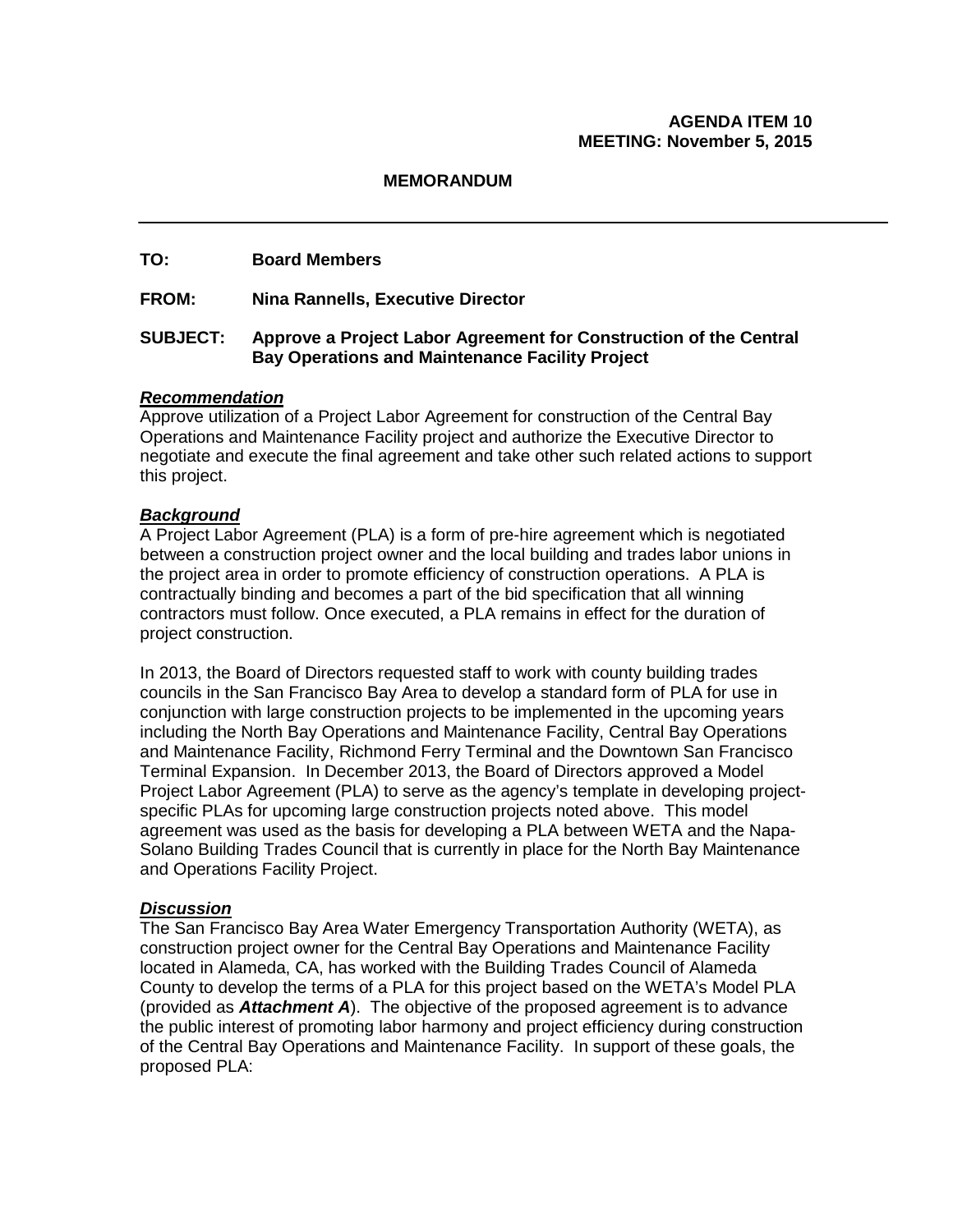- o Provides for uniformity in bidding work by identifying pre-established wages, work rules, and benefits for the multiple crafts employed on a project;
- o Establishes a pre-job conference with all affected parties to review and clarify the work assignments up-front in order to avoid conflicts during construction;
- o Identifies roles, responsibilities and procedures for addressing work disputes that may arise during construction in a timely and expeditious manner;
- o Prohibits work stoppages, strikes and lockouts at the project construction site and identifies a process for expedited arbitration and resolution in the event of a breach of this provision; and
- o Identifies various mechanisms for labor and management cooperation on matters of mutual interest and concern such as productivity, quality of work, safety and health.

Two additional provisions included in the proposed PLA that are not in the Model PLA include:

- $\circ$  A Core Employee provision, identifying a process for contractors to utilize their own local core workforce on the project; and
- $\circ$  A payment retention option in the dispute resolution process in order to facilitate expeditious closure of issues and minimize project disruption.

This agreement recognizes the Council's unions as the primary source of craft labor employed on the project. However, in the event that a contractor proposes to utilize its own local core workforce, the agreement allows for a limited number of "core employees" to be utilized on the project through a prescribed process. This and several other management rights provisions contained in the agreement are included to promote project work and cost efficiencies and to help ensure fair and open competition to all potential bidders.

If approved by the Board, the agreement would be between the WETA and the Council, and its signatory unions, for construction work to be performed by any of these groups on the project. The winning project construction contractor/employer, and any subcontractors, would be required to comply with and be bound by the agreement through a Letter of Assent.

#### *Fiscal Impact*

There is no fiscal impact associated with this item.

\*\*\*END\*\*\*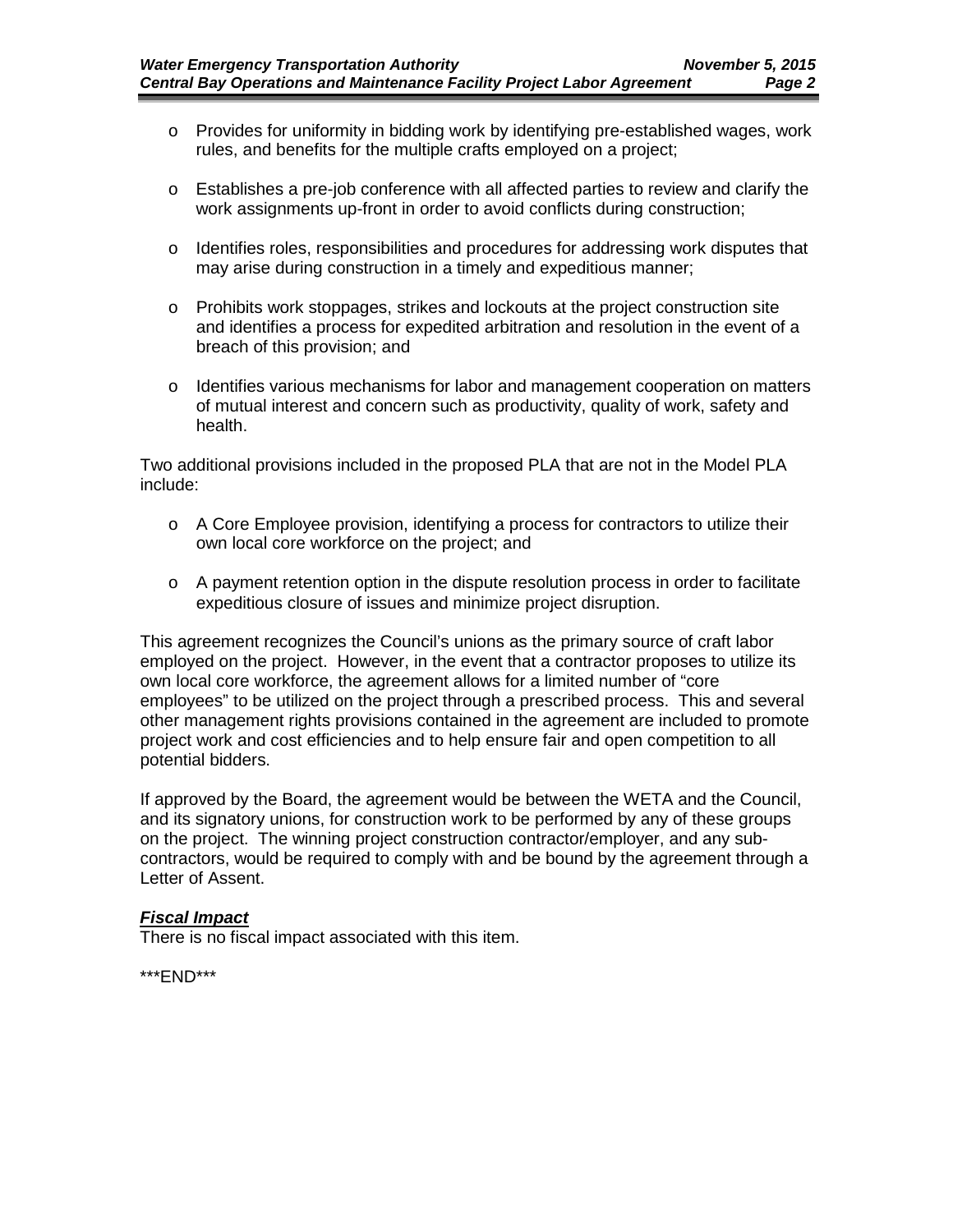## **PROJECT LABOR AGREEMENT FOR CONSTRUCTION OF THE SAN FRANCISCO BAY AREA WATER EMERGENCY TRANSPORTATION AUTHORITY CENTRAL BAY OPERATIONS AND MAINTENANCE FACILITY PROJECT**

This Agreement is entered into this 1 day of 1 and 2015 by and between the San Francisco Bay Area Water Emergency Transportation Authority (hereinafter, the "WETA" or "Owner"), together with contractors and/or subcontractors, who become signatory to this Agreement by signing the "Letter of Assent" (Addendum A) (all of whom are referred to herein as "Contractors/Employers"), and the Building Trades Council of Alameda County ("Council") and its affiliated local Unions that have executed this Agreement (all of whom are referred to collectively as "Union" or "Unions").

The purpose of this Agreement is to promote efficiency of construction operations during construction of the WETA Central Bay Operations & Maintenance Facility Project (defined below) by providing for the orderly and peaceful settlement of labor disputes and grievances without strikes, work stoppages or lockouts, thereby promoting the public interest in assuring the timely and economical completion of the Project.

WHEREAS, WETA is developing a new ferry operations and maintenance facility, located at Alameda Point in the City of Alameda, to serve as an operations facility and provide for the mooring and maintenance of vessels utilized in WETA services; and

WHEREAS, this Agreement is intended solely for the Central Bay Operations & Maintenance Facility, which includes the construction of landside and waterside facilities and infrastructure (the "Project"); and

WHEREAS, the timely and successful completion of the Project is of the utmost importance to WETA and the general public; and

WHEREAS, large numbers of workers of various skills will be required in the performance of the construction work, including those to be represented by the Unions signatory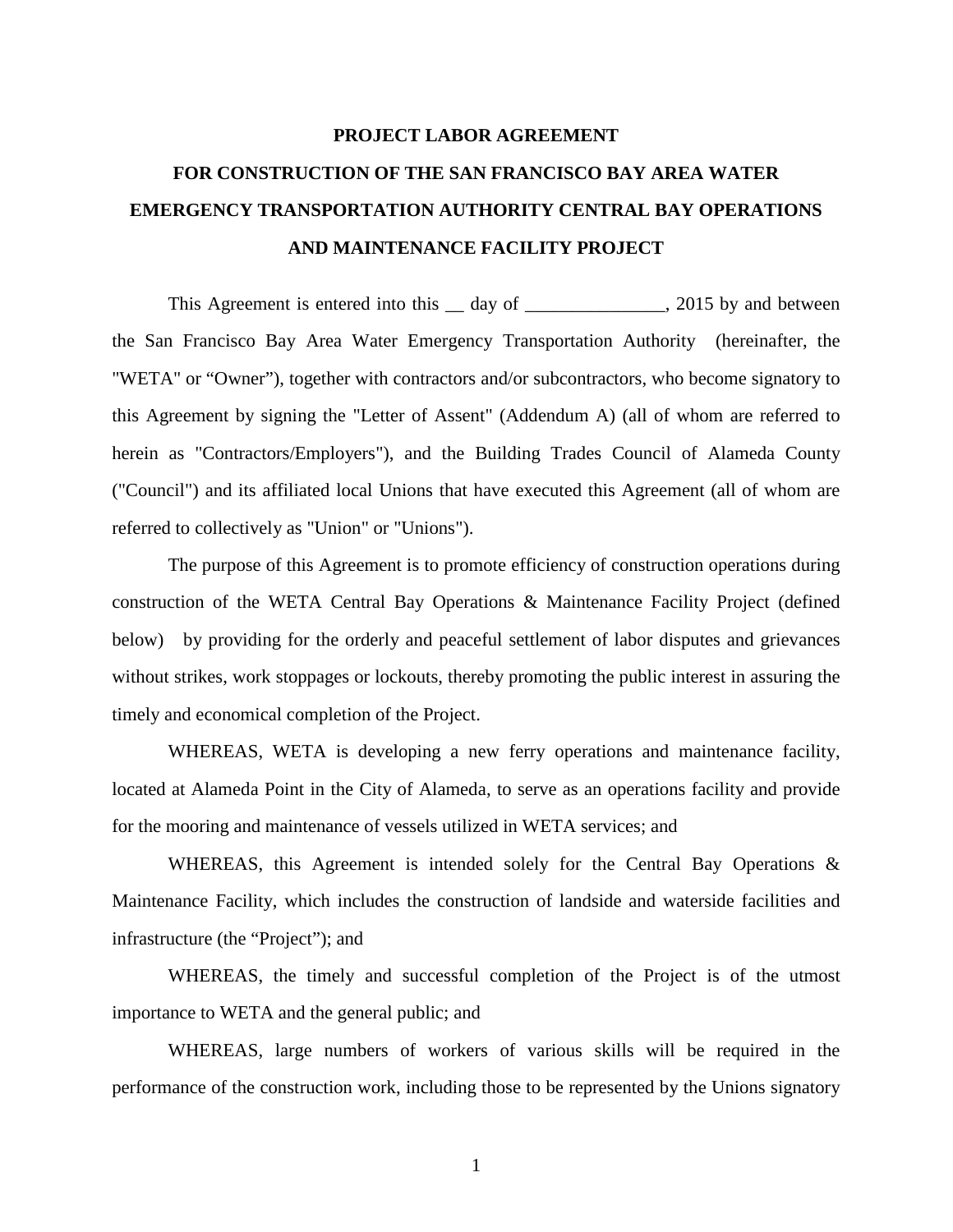to this Agreement employed by contractors and subcontractors who are also signatories to this Agreement; and

WHEREAS, it is recognized that on a project of this magnitude with multiple contractors and bargaining units on the job site at the same time over an extended period of time, there is the potential for work disruption that could negatively impact the continuity of work and the Project schedule; and

WHEREAS, the interests of the general public, WETA, the Unions and Contractor/Employer(s) would be best served if the construction work proceeded in an orderly manner without disruption because of strikes, sympathy strikes, work stoppages, picketing, lockouts, slowdowns or other interferences with work; and

WHEREAS, WETA, the Contractor/Employer(s) and the Unions desire to mutually establish and stabilize wages, hours and working conditions for the workers employed on the Project by the Contractor/Employer(s), and further, to encourage close cooperation among the Contractor/Employer(s) and the Union(s) so that a satisfactory, continuous and harmonious relationship will exist among the parties to this Agreement; and

WHEREAS, the parties agree that one of the primary purposes of this Agreement is to avoid the tensions that might arise on the Project if Union and non-union workers of different employers were to work side by side on the Project thereby leading to labor disputes that could delay completion of the Project; and

WHEREAS, this Agreement is not intended to replace, interfere with, abrogate, diminish or modify existing local or national collective bargaining agreements in effect during the duration of the Project, insofar as a legally binding agreement exists between the Contractor/Employer(s) and the affected Union(s) except to the extent that the provisions of this Agreement are inconsistent with said collective bargaining agreements, in which event, the provisions of this Agreement shall prevail; and

WHEREAS, the parties hereto are committed to constructing the Project safely and efficiently and the Unions are committed to staffing Project work with qualified craft workers;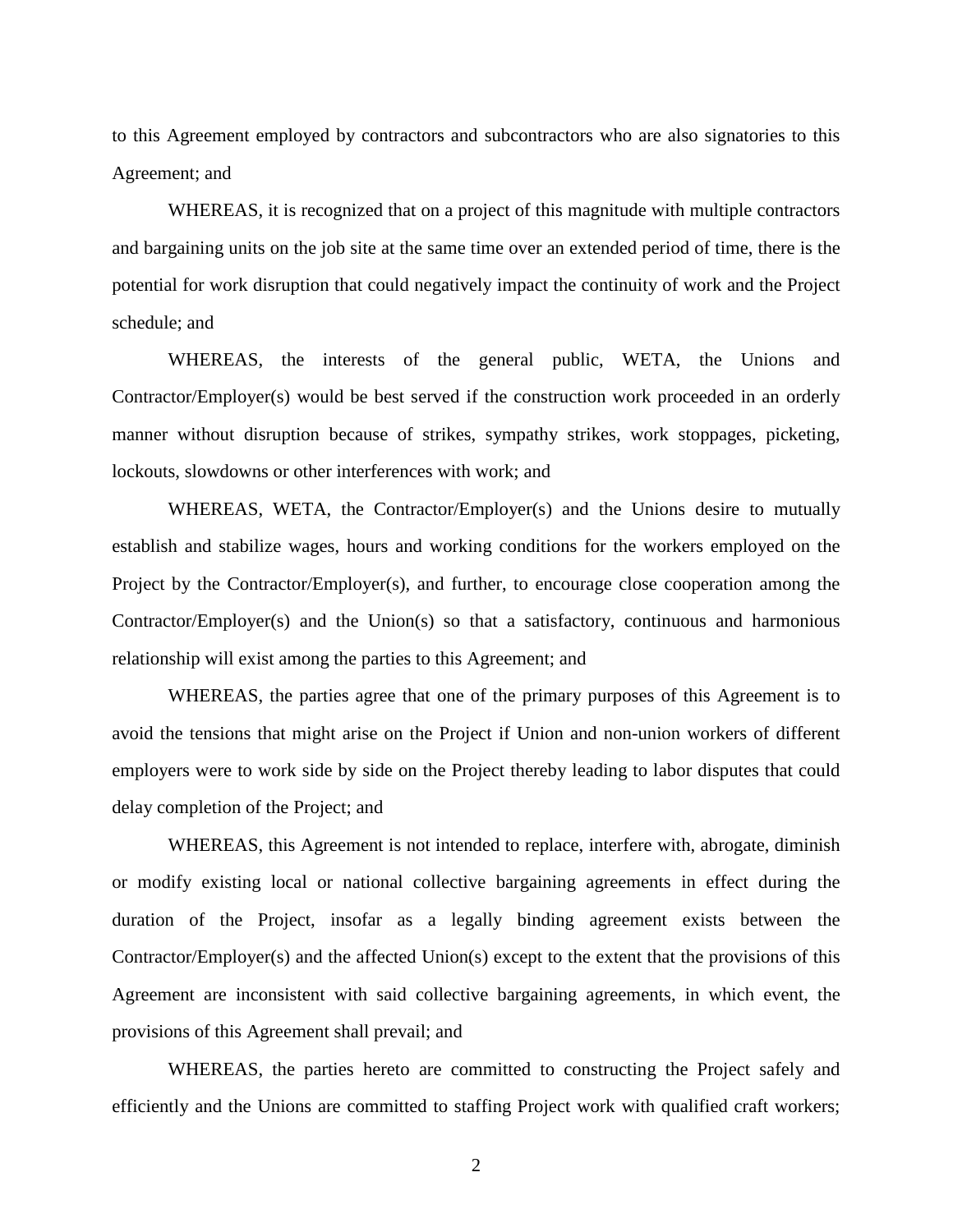WHEREAS, the Project is funded with various grant funds and, as such, is subject to and must comply with a variety of local, regional, state and federal regulations imposed as a result of such funding sources; and

WHEREAS, this Agreement will be an exhibit to the contract for construction of the Project to be awarded by WETA in accordance with applicable provisions of the California Public Contract Code, Federal, State and local regulations, ordinances and laws; and

WHEREAS, WETA has the absolute right to select as its prime contractor the entity offering the best value to WETA; and

WHEREAS, the parties to this Agreement pledge their full good faith and trust to work towards a mutually satisfactory completion of the Project;

NOW, THEREFORE, IT IS AGREED BETWEEN AND AMONG THE PARTIES HERETO, AS FOLLOWS:

#### **ARTICLE I**

#### **DEFINITIONS**

1.1 "Agreement" means this Project Labor Agreement.

1.2 "Apprentice" means an individual registered and participating as an apprentice in a Joint Labor/Management Apprenticeship Program approved by the State of California, Department of Industrial Relations, Division of Apprenticeship Standards.

1.3 "Construction Contract" means the public works or improvement contract(s) awarded by WETA for Central Bay Operations & Maintenance Facility construction after execution of this Agreement that are necessary to complete the Project, including subcontracts at any tier, with respect to the Project work.

1.4 "Contractor/Employer(s)" means any individual, firm, partnership or corporation, or combination thereof, including joint ventures, that is an independent business enterprise and enters into a contract with WETA or its Project Manager or any of its contractors or

and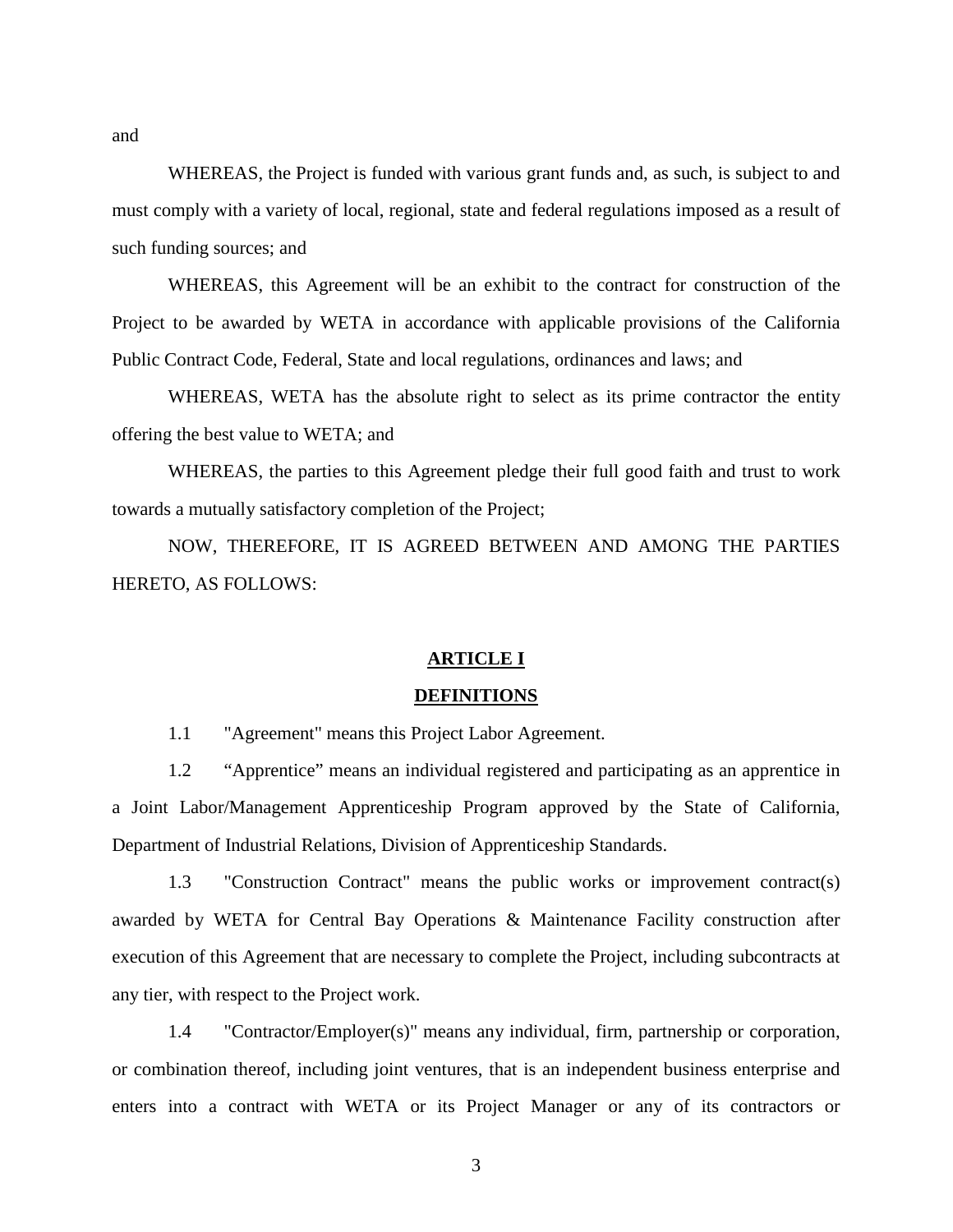subcontractors at any tier, with respect to the construction of any part of the Project under contract terms and conditions approved by WETA and which incorporate this Agreement.

1.5 "Core Employee" means an employee who meets the requirements set forth in Section 8.3.

1.6 "Council" means the Building Trades Council of Alameda County and its affiliated local Unions.

1.7 "Letter of Assent" means the document, as set forth in Addendum A hereto, that formally binds the Contractor/Employer(s) to comply with all the terms and conditions of this Agreement and that operates as a pre-condition to performing work on the Project.

1.8 "Master Labor Agreement" or "MLA" means the Master Collective Bargaining Agreement of each craft Union signatory hereto, as listed in Addendum B, and a copy of which shall be submitted to WETA by the Council with its executed copy of this Agreement and retained on file with WETA for the duration of the project.

1.9 "Project" means the public work or improvement for the construction of the Central Bay Operations & Maintenance Project in Alameda, California. WETA and the Council may mutually agree in writing to add additional components to the scope of work of the Project covered under this PLA.

1.10 "Project Manager" means the person(s) or business entity(ies) designated by WETA to oversee all phases of construction on the Project and to oversee the implementation of this Agreement and who works under the guidance of WETA's Authorized Representative.

1.11 "Trust Agreement" means an agreement for an established vacation, pension or other form of deferred compensation plan, apprenticeship and health benefit funds established by an applicable Master Labor Agreement as set forth in Section 9.1.

1.12 "Union" or "Unions" means the Building Trades Council of Alameda County, AFL-CIO, ("the Council") and any affiliated labor organization signatory to this Agreement, acting in their own behalf and on behalf of their respective affiliates and member organizations whose names are subscribed hereto and who have through their officers executed this Agreement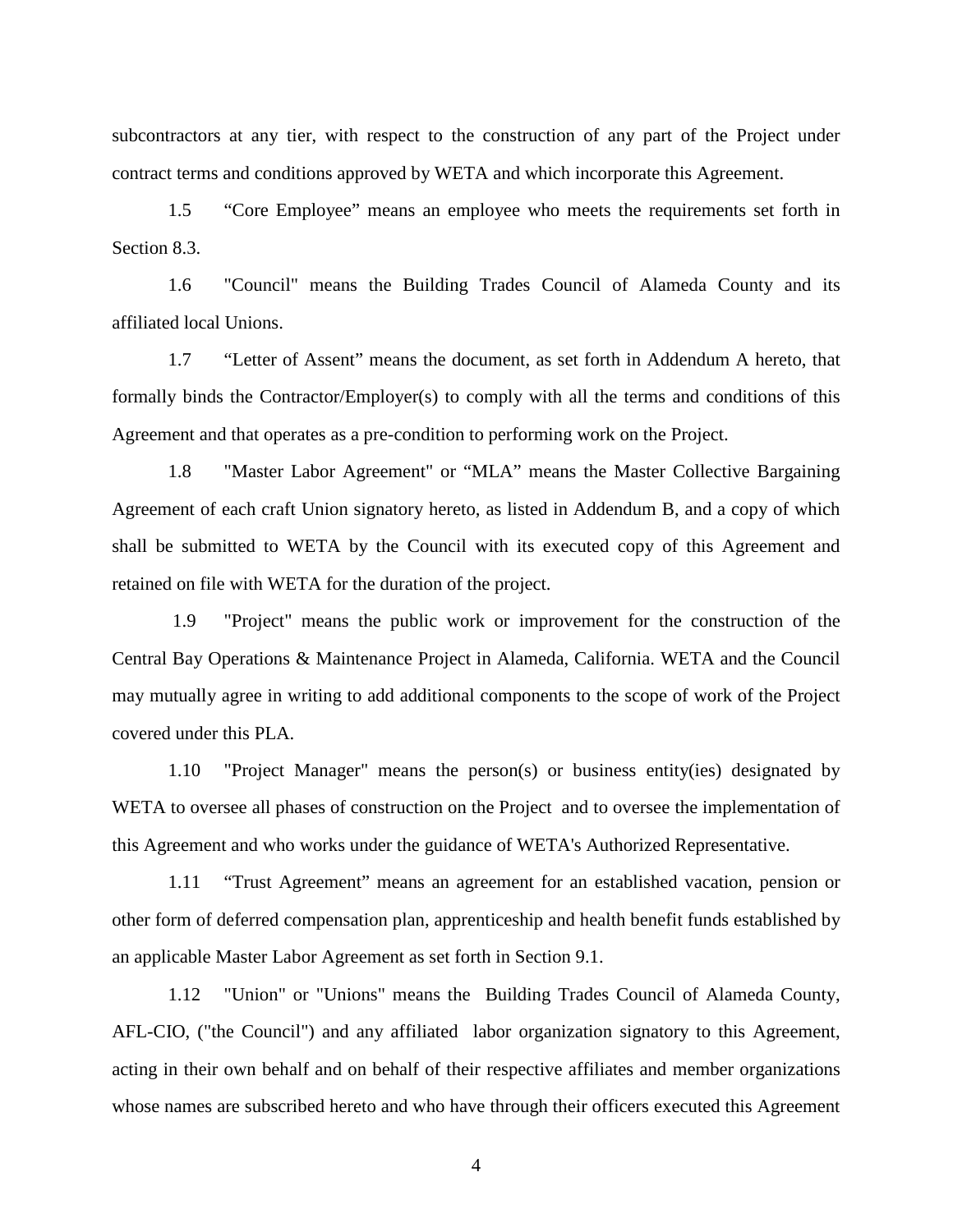("Signatory Unions").

1.13 "WETA" or "Owner" means the San Francisco Bay Area Water Emergency Transportation Authority and its public employees, including managerial personnel.

#### **ARTICLE II**

#### **SCOPE OF AGREEMENT**

2.1 Parties: The Agreement shall apply to and is limited to all Contractors/ Employer(s) performing Construction Contracts (including subcontracts at any tier on the Project) who must execute a Letter of Assent, WETA, the Council and the Unions signatory to this Agreement, acting on their own behalf and on behalf of their respective affiliates and member organizations whose names are subscribed hereto and who have through their officers executed this Agreement ("Signatory Unions").

2.2 Project Description: The Agreement shall govern all Construction Contracts for the Project, as defined in Article 1 above. Once a Construction Contract is completed, it is no longer covered by this Agreement. For the purposes of this Agreement, a Construction Contract shall be considered completed upon the filing of a Notice of Completion, or as otherwise provided by applicable State law.

2.3 Covered Work: This Agreement covers, without limitation, all on-site site preparation, surveying, construction, alteration, demolition, installation, painting or repair of buildings, structures and other works, and related activities for the Project, including geotechnical and exploratory drilling, and landscaping and temporary fencing that is within the craft jurisdiction of one of the Unions and which is directly or indirectly part of the Project, and including, without limitation to the following examples, pipelines (including those in linear corridors built to serve the project), pumps, pump stations, start-up, modular furniture installation, and on-site soils and material inspection and testing to be performed to complete the Project. On-site work includes work done for the Project in temporary yards or areas adjacent to the Project, and at any on-site or off-site batch plant constructed solely to supply materials to the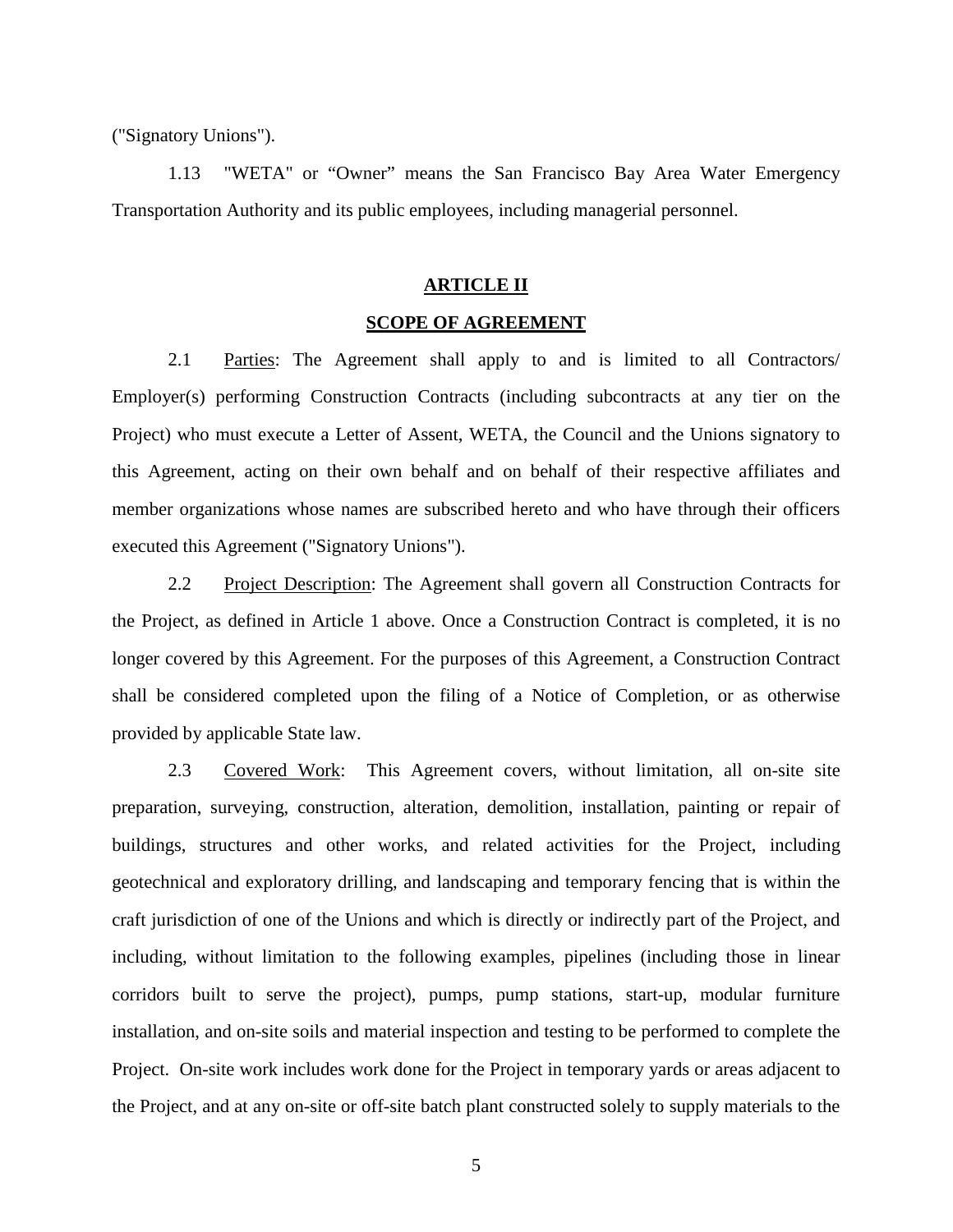Project. This scope of work includes all soils and materials testing and inspection where such testing and inspection is a classification in which a prevailing wage determination has been published.

2.3.1 This Agreement shall apply to any start-up, calibration, performance testing, repair, maintenance, operational revisions to systems and/or subsystems performed after Completion unless it is performed by WETA employees or by a WETA contractor for service and maintenance operations.

2.3.2 This Agreement covers all on-site fabrication work over which WETA, Contractor(s) or subcontractor(s) possess the right of control (including work done for the Project in any temporary yard or area established for the Project.) Additionally, it is agreed hereby that this Agreement covers any off-site work, including fabrication work necessary for the Project defined herein that is covered by a current MLA or local addenda to a National Agreement of the applicable Union(s) that is in effect as of the execution date of this Agreement, to the fullest extent allowed by law.

2.3.3 The furnishing of supplies, equipment or materials which are stockpiled for later use shall in no case be considered subcontracting. Construction trucking work, such as the delivery of ready-mix, asphalt, aggregate, sand or other fill material which are directly incorporated into the construction process as well as the off-hauling of debris and excess fill material and/or mud, shall be covered by the terms and conditions of this Agreement, to the fullest extent allowed by law and by prevailing wage determinations of the California Department of Industrial Relations. Contractor/Employer(s), including brokers, of persons providing construction trucking work shall provide certified payroll records to WETA within ten (10) days of written request or as required by bid specifications.

2.4 Work covered by this Agreement within the following craft jurisdictions shall be performed under the terms of their National Agreements as follows: the NTL Articles of Agreement, the National Stack/Chimney Agreement, the National Cooling Tower Agreement, and the National Agreement of Elevator Constructors, and any instrument calibration work and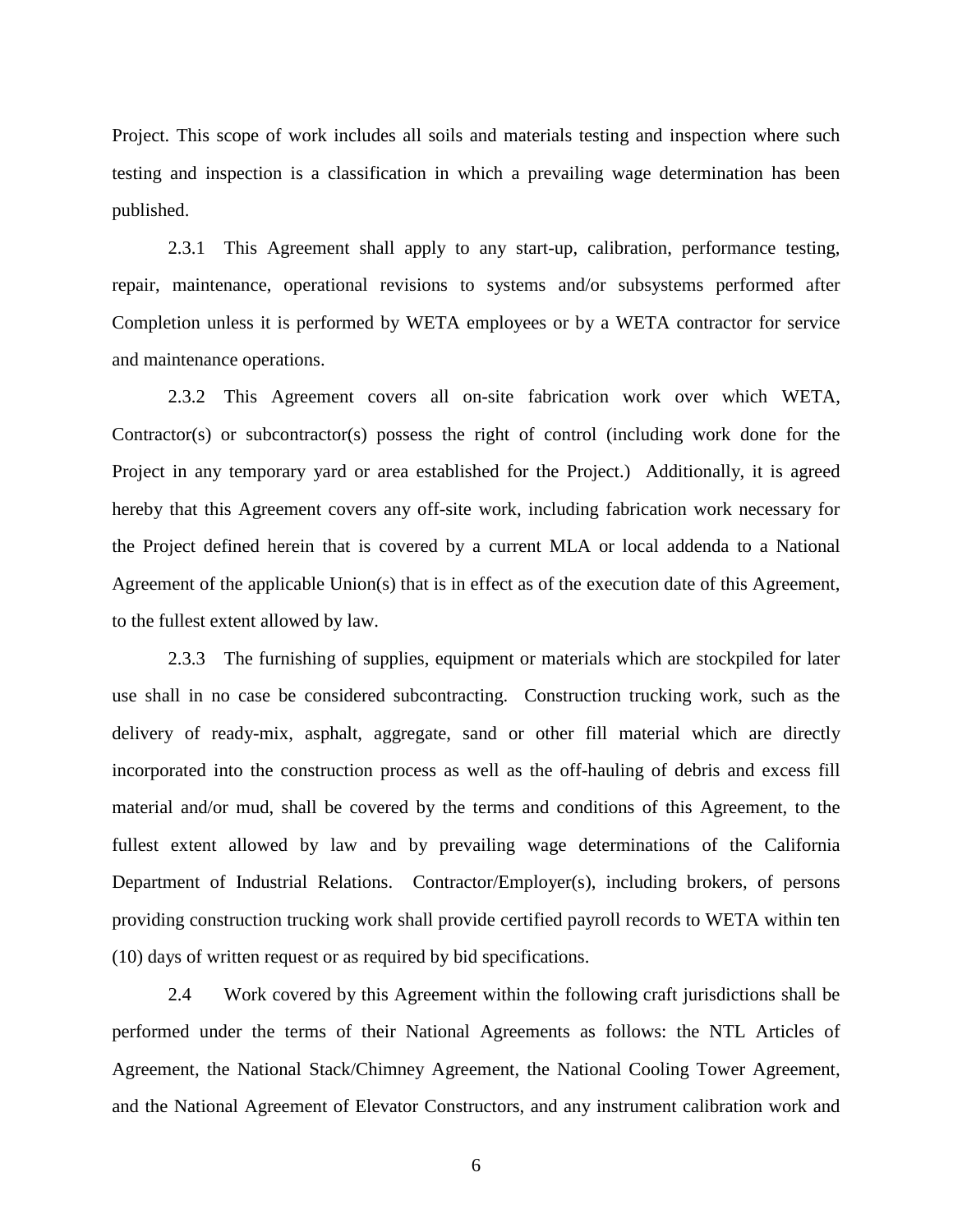loop checking shall be performed under the terms of the UA/IBEW Joint National Agreement for Instrument and Control Technicians, with the exception that Articles IV, XII and XIII of this Agreement shall apply to such work.

2.5 The on-site installation or application of all items shall be performed by the craft having jurisdiction over such work. However, it is recognized that installation of specialty items which may be furnished by the general Contractor/Employer(s) shall be performed by construction persons employed under this Agreement who may be directed by other personnel in a supervisory role. Should a vendor insist that its own personnel must perform installation in order to protect the manufacturer warranty, WETA shall advise the Council and the WETA and the Council will meet and confer to find a resolution. Should WETA and the Council be unable to find a resolution, the vendor's claim shall be subject to the grievance arbitration procedure, in which case the vendor must show; that this requirement is consistent with the original equipment manufacturer or vendor's standard warranty agreement for such equipment and is consistent with industry practice in the geographic area regarding the particular material or equipment involved, and that the construction persons available for employment under this Agreement are not capable of performing the installation with or without further training; provided, however, that any additional training shall not affect critical path items on the Project. In such instances all other provisions of this Agreement shall apply.

2.6 Exclusions

(1) The Agreement shall be limited to construction work on the Project.

(2) The Agreement is not intended to, and shall not affect or govern the award of public works contracts by WETA which are not included in the Project.

(3) The Agreement shall not apply to a Contractor/Employer's non-construction craft employees, including but not limited to executives, managerial employees, engineering employees and supervisors above the level of General Foreman (except those covered by existing MLAs), staff engineers or other professional engineers, administrative and management.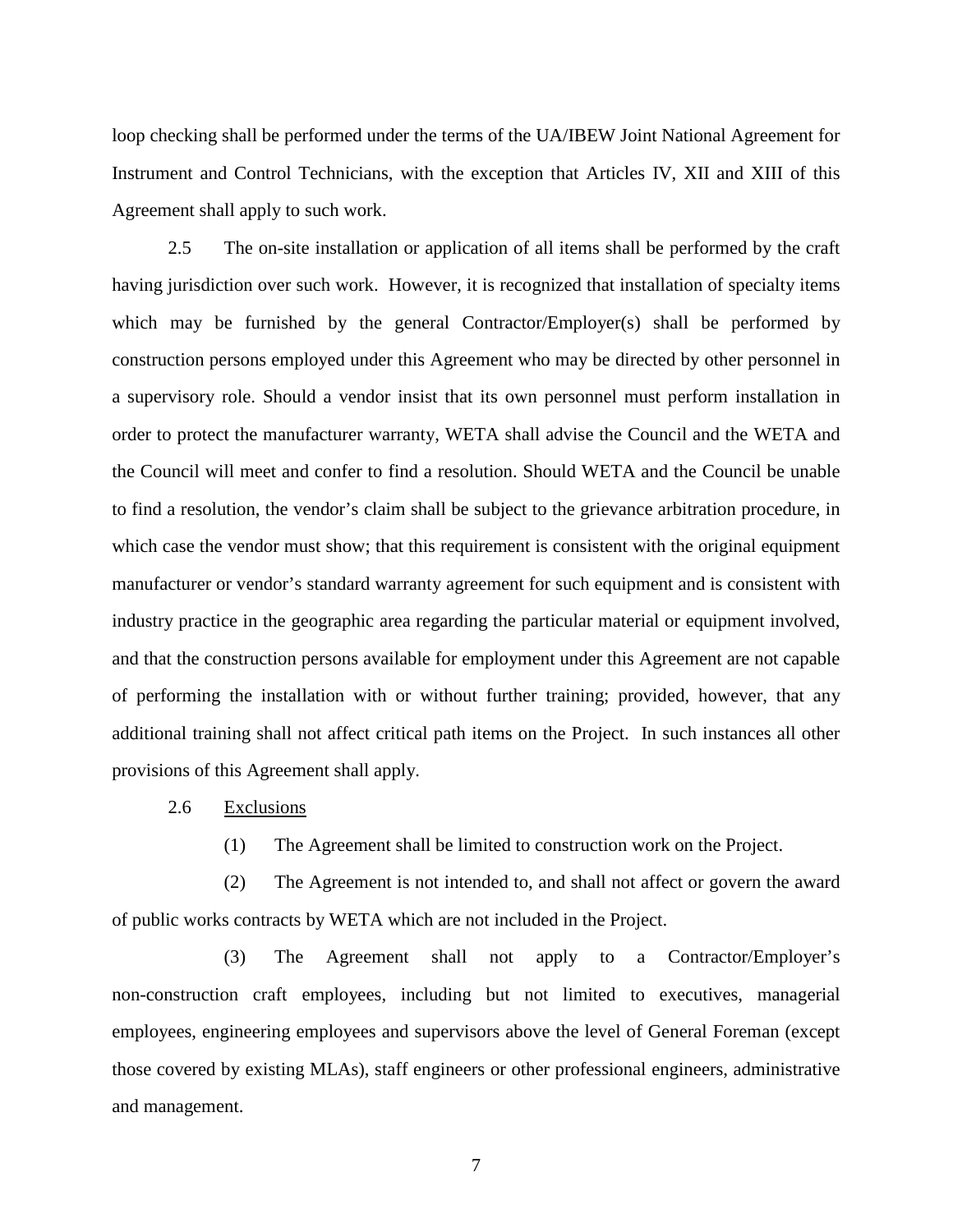(4) This Agreement shall not apply to any work performed on or near or leading to the site of work covered by this Agreement that is undertaken by state, county, city or other governmental bodies or their contractors; or by public or private utilities or their contractors.

(5) Except as otherwise permitted herein, the Agreement shall not apply to service contracts or operation, inspection, testing or maintenance contracts entered into by WETA, including any such contract relating to the Project or to other WETA owned or operated facilities or services after completion of the Project.

(6) The Agreement shall not apply to officers or employees of WETA or of State and local public agencies.

(7) The Agreement shall not apply to the work or persons or firms that perform consulting, planning, scheduling, design, environmental consulting, geological consulting, construction management, legal or similar professional consulting services related to the Project.

(8) The Agreement shall not apply to the furnishing of supplies, equipment or materials that are stockpiled for later use.

(9) The Agreement shall not apply to off-site maintenance of leased equipment and on-site supervision of such work.

2.7 Award of Contracts: It is understood and agreed that WETA shall have the absolute right to select any qualified bidder for the award of Construction Contracts under this Agreement. The bidder need only be willing, ready and able to execute and comply with this Agreement.

#### **ARTICLE III**

#### **EFFECT OF AGREEMENT**

3.1 Notwithstanding anything to the contrary in this Agreement, the Agreement shall not become effective until it is approved and signed by: WETA and the Council. By executing the Agreement, all parties agree to be bound by each and every provision of the Agreement.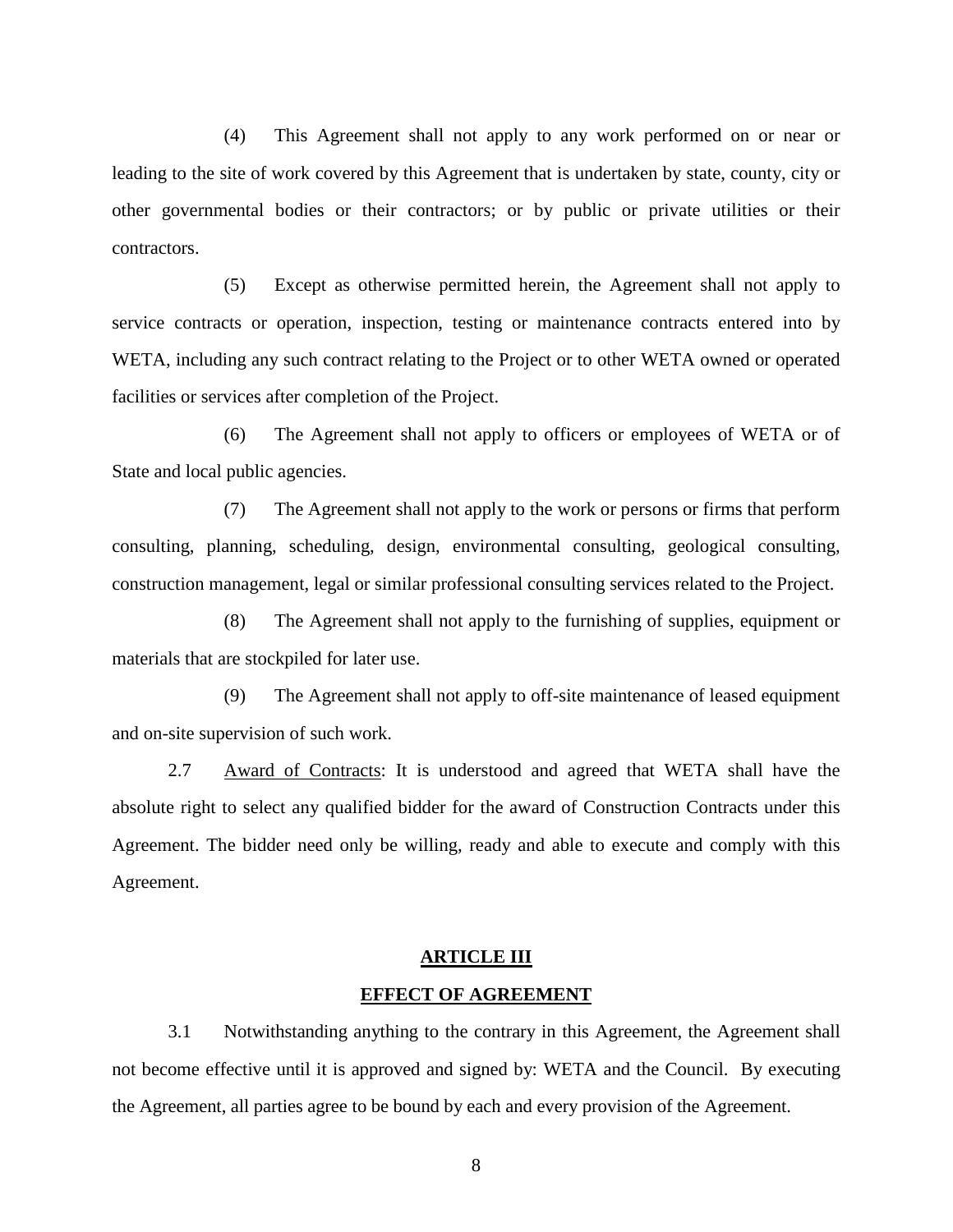3.2 By accepting the award of a Construction Contract for the Project, whether as contractor or subcontractor, the Contractor/Employer agrees to be bound by each and every provision of the Agreement and agrees that it will evidence its acceptance prior to the commencement of work by executing the **Letter of Assent** in the form attached hereto as **Addendum A**.

3.3 At the time that any Contractor/Employer enters into a subcontract with any subcontractor providing for the performance of a Construction Contract, the Contractor/Employer shall provide a copy of this Agreement to said subcontractor and shall require the subcontractor as a pre-condition of accepting an award of a construction subcontract to agree in writing to be bound by each and every provision of this Agreement prior to the commencement of work. The obligations of a contractor may not be evaded by subcontracting.

3.4 Each Contractor/Employer(s) shall give written notice to the Union(s) of any subcontract involving the performance of work covered by this Agreement within either seven (7) days of entering such subcontract or before such Contractor/Employer(s) commences work on the Project, whichever occurs first. Such notice shall specify the name, address and the California State License Board license number of the subcontractor(s). Written notice at a preconstruction conference, as described in Section 5.1 of the Agreement, shall be deemed written notice under this provision for those subcontractor(s) listed at the preconstruction conference only.

3.5 This Agreement shall only be binding on the signatory parties hereto and shall not apply to the parents, affiliates, subsidiaries, or other ventures of any such party. Each Contractor/Employer(s) shall alone be liable and responsible for its own individual acts and conduct and for any breach or alleged breach of this Agreement. Any dispute between the Union(s) and the Contractor/Employer(s) respecting compliance with the terms of the Agreement shall not affect the rights, liabilities, obligations and duties between the signatory Union(s) and other Contractor(s) party to this Agreement.

3.6 It is mutually agreed by the parties that any liability by a signatory Union to this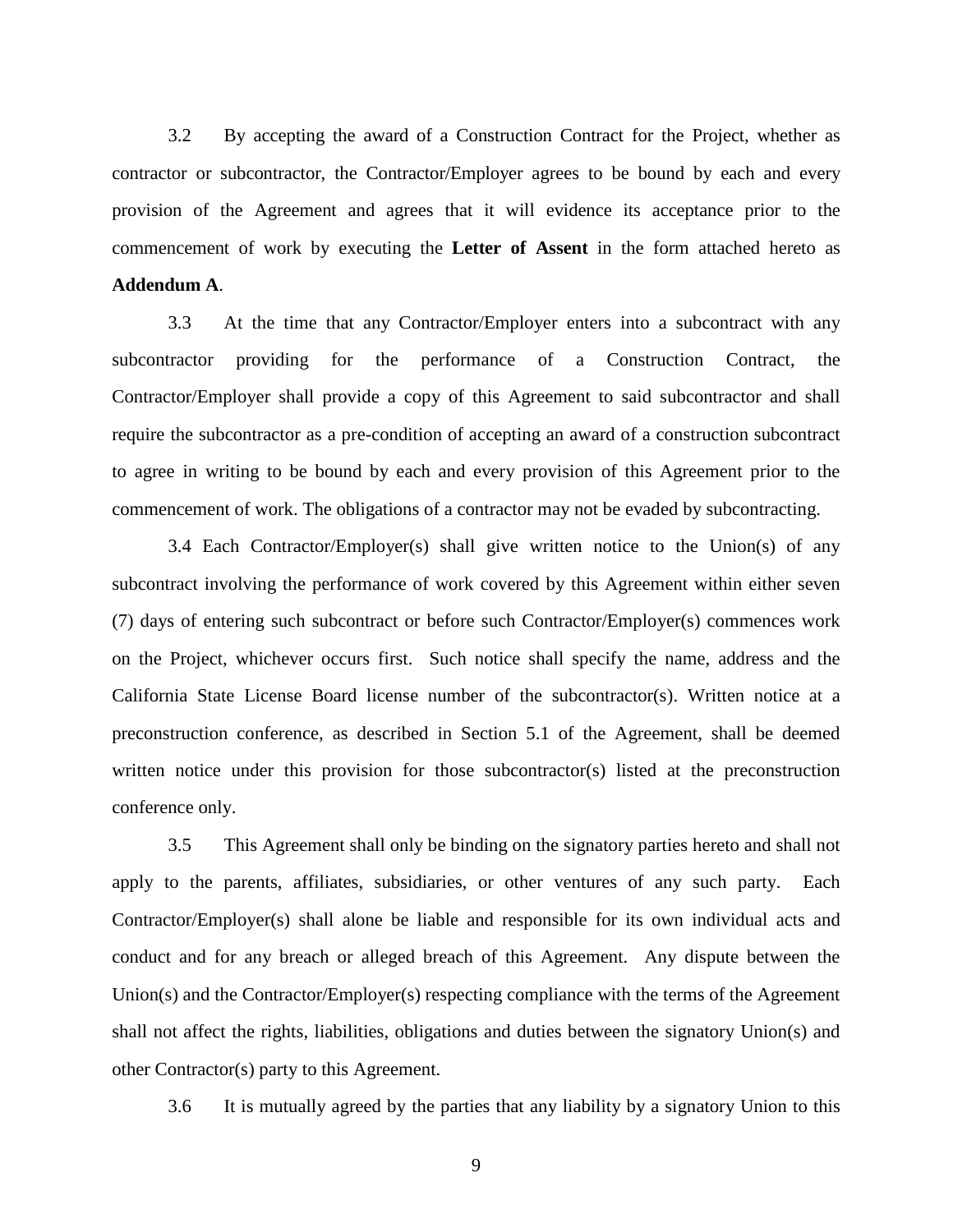Agreement shall be several and not joint. Any alleged breach of this Agreement by a signatory Union shall not affect the rights, liabilities, obligations and duties between the signatory Contractor(s) and the other Union(s) party to this Agreement.

3.7 The provisions of this Agreement, including MLAs, which are the local Master Labor Agreements of the signatory Unions having jurisdiction over the work on the Project, shall apply to the work covered by this Agreement, notwithstanding the provisions of any other local, area and/or national agreements which may conflict with or differ from the terms of this Agreement. Where a subject covered by the provisions of this Agreement is also covered by a MLA, the provisions of this Agreement shall prevail. Where a subject is covered by the provisions of a MLA and is not covered by this Agreement, the provisions of the applicable MLA shall prevail.

3.8 It is understood that this Agreement constitutes a self-contained, stand-alone agreement and that, by virtue of having become bound to this Agreement, a Contractor/Employer will not be obligated to sign any local, area, or national collective bargaining agreement as a condition of performing work within the scope of this Agreement.

#### **ARTICLE IV**

#### **WORK STOPPAGES, STRIKES, SYMPATHY STRIKES AND LOCKOUTS**

4.1 The Unions, WETA and Contractor/Employers agree that for the duration of the Project:

(1) There shall be no strikes, sympathy strikes, work stoppages, picketing, handbilling or otherwise advising the public that a labor dispute exists, or slowdowns of any kind, for any reason, by the Unions or employees employed on the Project, at the Project site or any off-site facility of the Project covered by this agreement, or at any other facility of WETA because of a dispute on the Project. The Unions shall not sanction, aid or abet, encourage or continue any such prohibited activity at the job site of the Project, at any off-site facility covered by the Project under Article 2, or at any other facility of WETA because of a dispute on the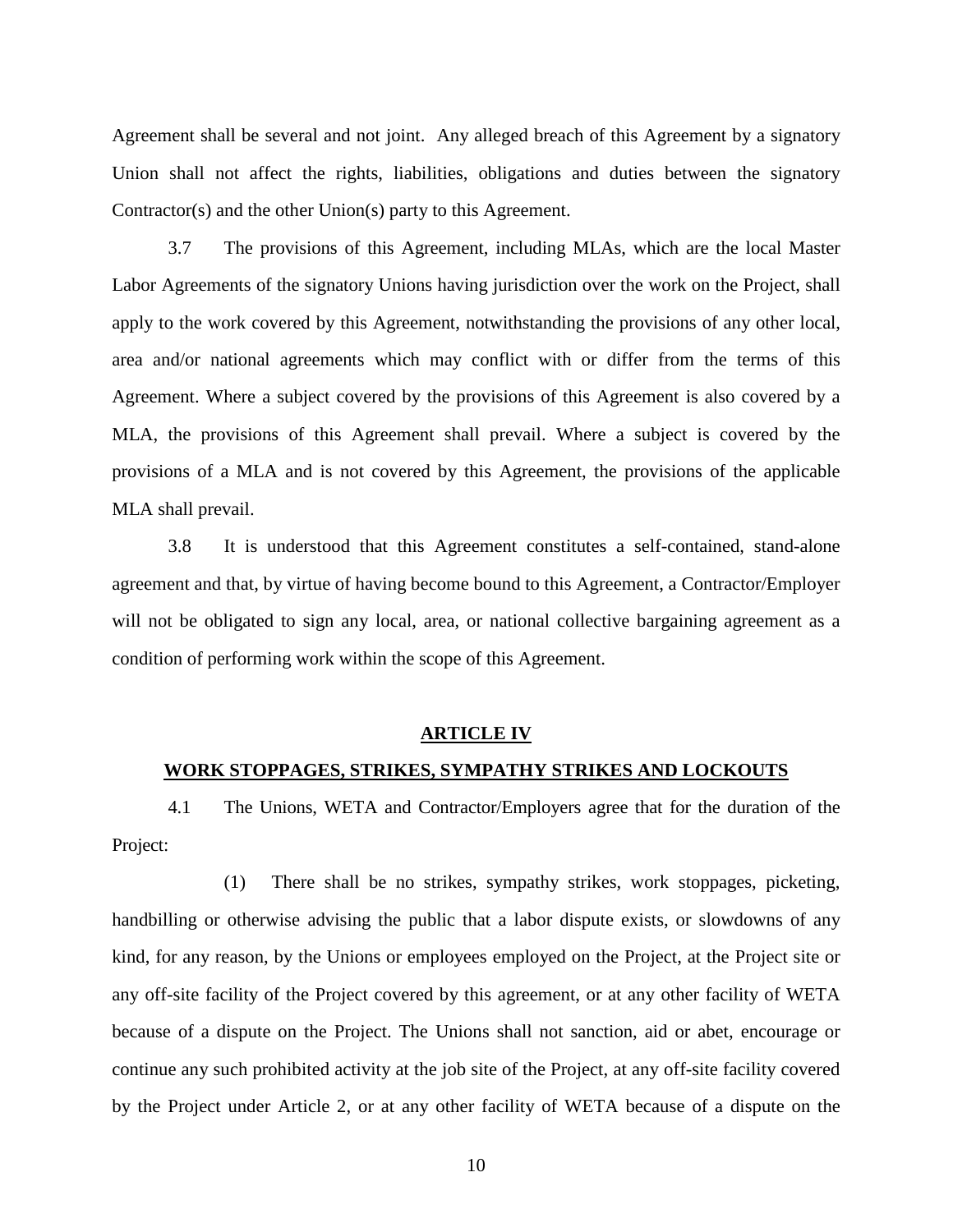Project, and shall take all reasonable means to prevent or terminate any such activity should it occur in violation of this prohibition. Nor shall the Unions or any employees employed on the Project participate in any strikes, sympathy strikes, work stoppages, picketing, handbilling, slowdowns, or otherwise advising the public that a labor dispute exists at the jobsite of the Project because of a dispute between Unions and Contractor/Employer on any other project. Nothing stated in this Agreement shall prevent Unions from participating in the actions mentioned in this section on jobsites other than the Project jobsite because of disputes between the Unions and Contractor/Employers on projects other than the Project.

(2) Any employee who participates in or encourages any activity prohibited by paragraph (1) shall be subject to disciplinary action, up to and including discharge, in accordance with the applicable MLAs.

(3) As to employees employed on the Project, there shall be no lockout of any kind by a Contactor/Employer covered by the Agreement.

(4) If a MLA between a Contractor/Employer and the Union expires before the Contractor/Employer completes the performance of a Construction Contract for work covered under this Agreement and the Union or Contractor/Employer gives notice of demands for a new or modified MLA, the Union agrees that it will not strike the Contractor/Employer on said contract for work covered under this Agreement and the Union and the Contractor/Employer agree that the expired MLA shall continue in full force and effect for work covered under this Agreement until a new or modified MLA is reached between the Union and Contractor/Employer. If the new or modified MLA reached between the Union and Contractor/Employer provides that any terms of the MLA shall be retroactive, the Contractor/Employer agrees to comply with any retroactive terms of the new or modified MLA which is applicable to employees who perform work on the project during the hiatus period, within seven (7) days after the effective date of the new or modified MLA.

(5) The withholding of employees, but not picketing, for failure of a Contractor/Employer(s) to tender trust fund contributions as required in accordance with Article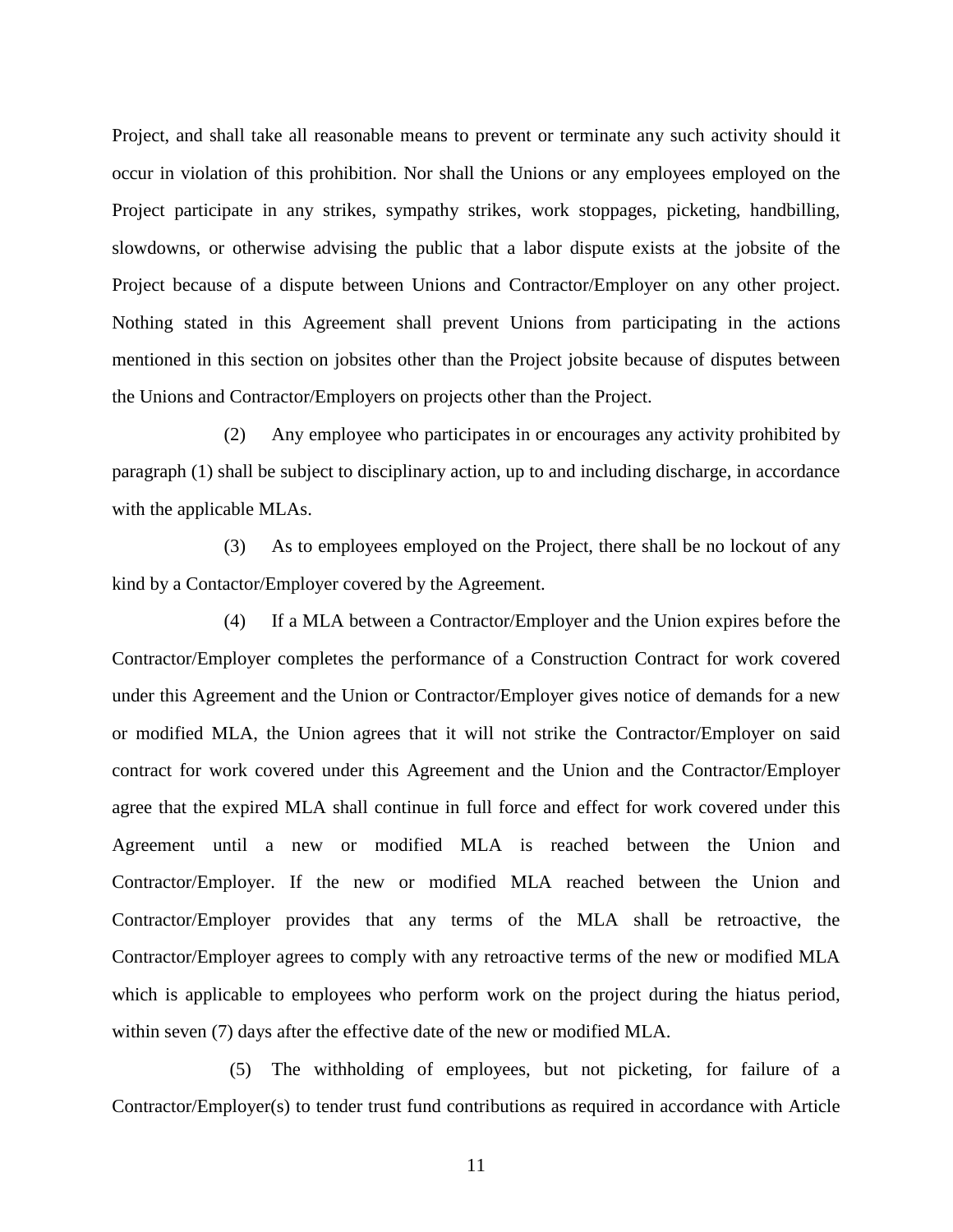9 and/or for failure to meet its weekly payroll is not a violation of this Article; provided, however, that in each instance said impacted Union(s) shall give the affected Contractor/Employer(s) and WETA written notice seventy-two (72) business hours prior to the withholding of employees when failure to tender trust fund contributions has occurred. There shall be one (1) business days' notice when failure to meet weekly payroll has occurred or when paychecks are determined to be nonnegotiable by a financial institution normally recognized to honor such paychecks.

4.2 **Expedited Arbitration:** Any party to this Agreement shall institute the following procedure, prior to initiating any other action at law or equity, when a breach of this Article is alleged to have occurred:

(1) A party invoking this procedure shall notify Thomas Angelo, as the permanent arbitrator, or, Robert Hirsch, as the alternate arbitrator under this procedure. In the event that the permanent arbitrator is unavailable at any time, the alternate will be contacted. If neither is available, then a selection shall be made from the list of arbitrators in Section 12.2. Notice to the arbitrator shall be by the most expeditious means available, with notices by facsimile, telephone or email (with same day confirmation received by sender) to WETA and the party alleged to be in violation and to the Council and involved local Union if a Union is alleged to be in violation.

(2) Upon receipt of said notice, WETA will contact the designated arbitrator named above, or his alternate, who will attempt to convene a hearing within twenty-four (24) hours if it is contended that the violation still exists.

(3) The arbitrator shall notify the parties by facsimile, telephone, or email, with same day confirmation received by sender, of the place and time for the hearing. Said hearing shall be completed in one session, which, with appropriate recesses at the arbitrator's discretion, shall not exceed twenty-four (24) hours unless otherwise agreed upon by all parties. A failure of any party to attend said hearings shall not delay the hearing of evidence or the issuance of an award by the arbitrator.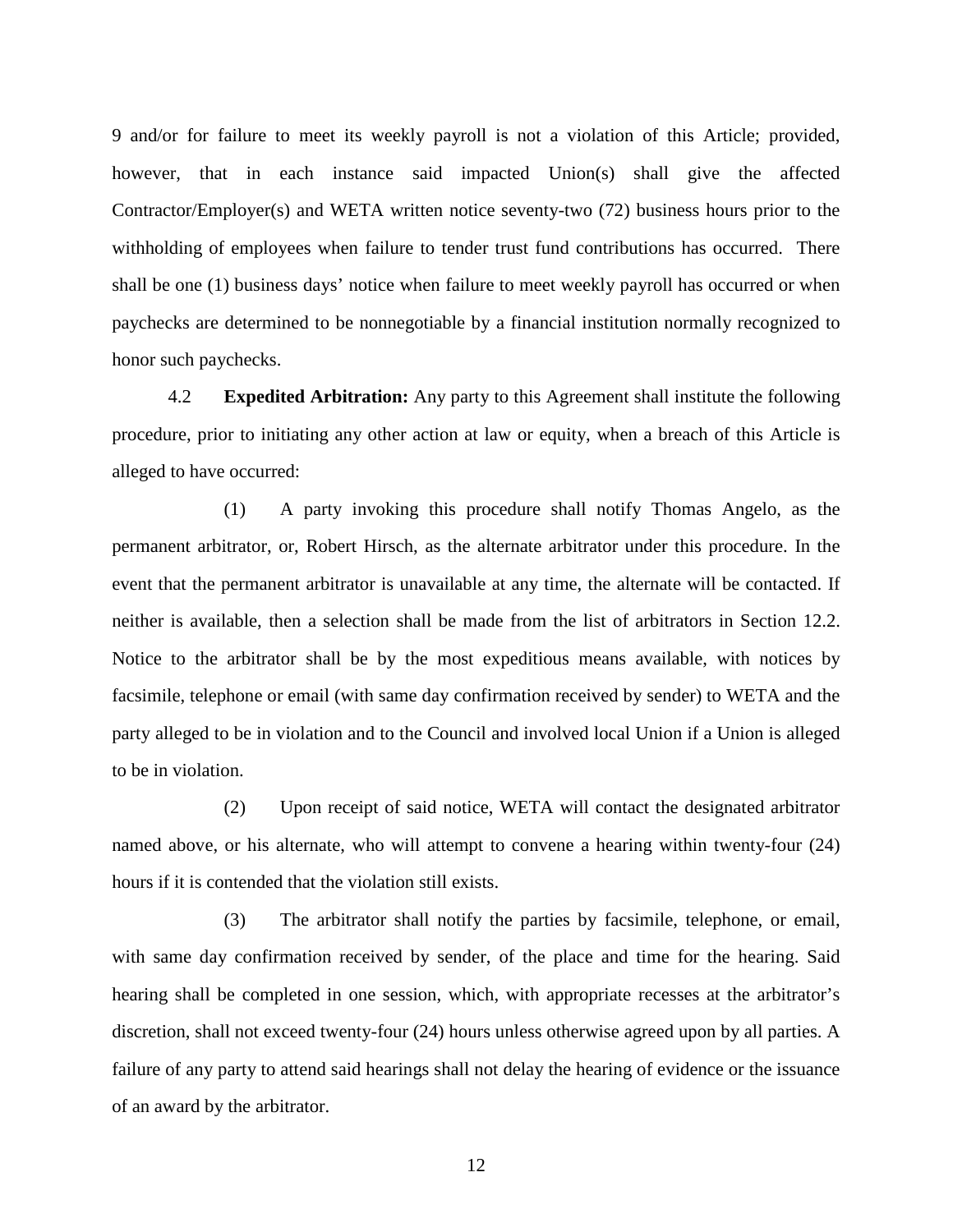(4) The sole issue at the hearing shall be whether or not a violation of Article IV, Section 4.1 of the Agreement has occurred. The arbitrator shall have no authority to consider any matter of justification, explanation or mitigation of such violation, which issue is reserved for court proceedings, if any. The award shall be issued in writing within three (3) hours after the close of the hearing, and may be issued without a written opinion. If any party desires a written opinion, one shall be issued within fifteen (15) calendar days, but its issuance shall not delay compliance with or enforcement of the award.

(5) The arbitrator may order cessation of the violation of this Article and other appropriate relief and such award shall be served on all parties by hand or certified or registered mail upon issuance. A party found to have violated the provisions of the No Strike-No Lockout section in this Article 11 shall cease such violation within eight (8) hours of the award of the Arbitrator. Should the violation continue past eight (8) hours, the party in violation shall pay to the affected party as liquidated damages the sum of ten thousand dollars (\$10,000.00) per shift, or portion thereof, until such violation is ceased. The Arbitrator shall retain jurisdiction to resolve any disputes regarding the liquidated damages claimed under this section.

(6) Such award may be enforced by any court of competent jurisdiction upon the filing of this Agreement and all other relevant documents referred to above in the following manner. Written notice of the filing of such enforcement proceedings shall be given to the other party. In the proceeding to obtain a temporary order enforcing the arbitrator's award as issued under Section 4.2(4) of this Article, all parties waive the right to a hearing and agree that such proceedings may be *ex parte*. Such agreement does not waive any party's right to participate in a hearing for a final order or enforcement. The court's order or orders enforcing the arbitrator's award shall be served on all parties by hand or delivered by certified mail.

(7) Any rights created by statute or law governing arbitration proceedings that are inconsistent with the above procedure, or which interfere with compliance with such procedures are waived by the parties to whom they accrue to the extent such rights are waivable under applicable law.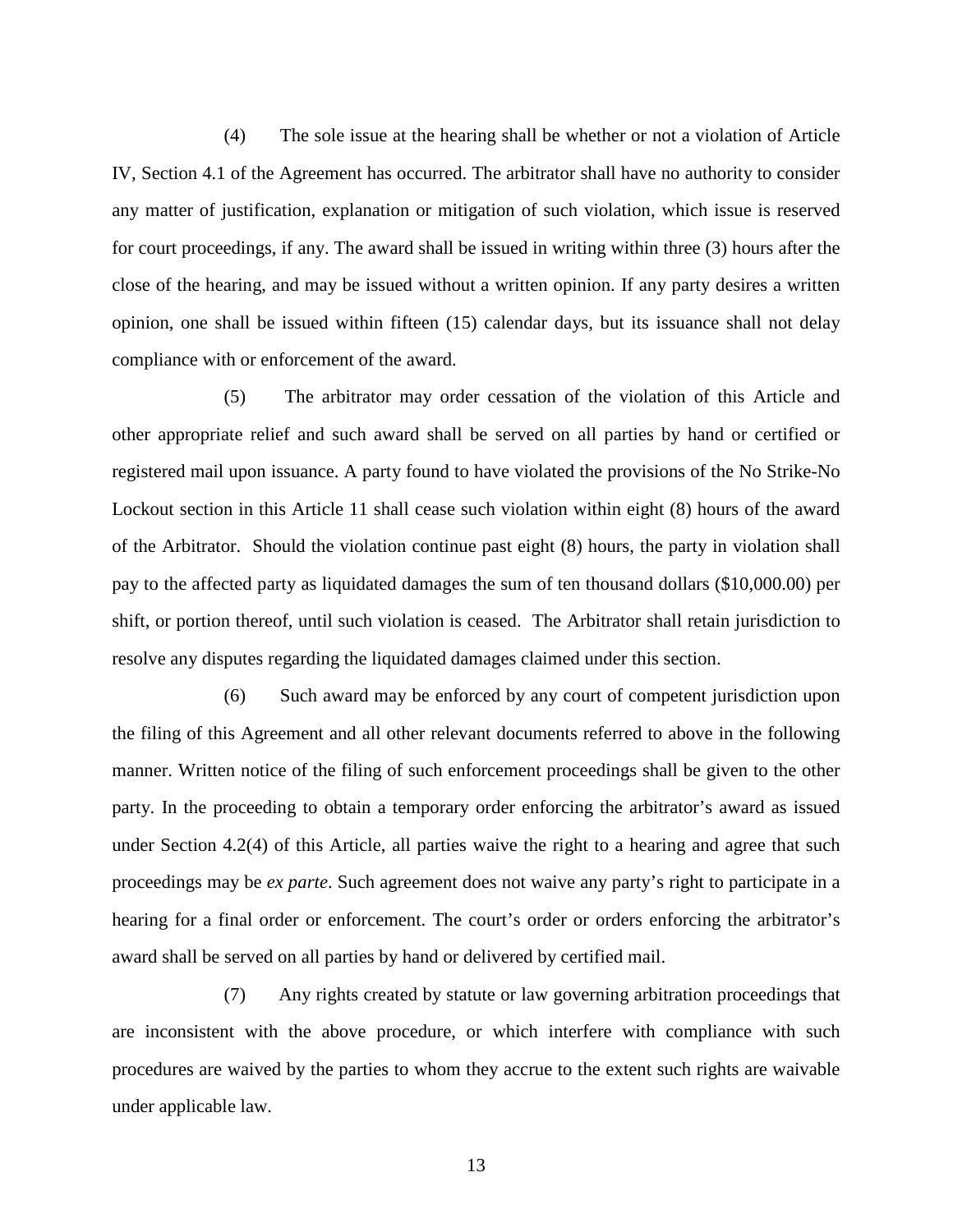(8) The fees and expenses of the arbitrator shall be divided equally between the party instituting the arbitration proceedings provided in this Article and the party alleged to be in breach of its obligation under this Article.

## **ARTICLE V PRE-JOB CONFERENCE**

5.1 A mandatory pre-job conference, to include a representative from each of the participating Contractor/Employer(s), applicable Unions and the Project Manager, will be held prior to the commencement of work to review the scope of work in each Contractor/Employer(s)' contract and assignment of such work. The pre-job conference shall be held at the offices of the Council unless otherwise agreed to by WETA and the Council. WETA and the Council may mutually agree to waive the requirement to hold a pre-job conference for any particular contract.

5.2 The Contractor(s) performing the work shall have the responsibility for making work assignments in accordance with Section 13.1 of this Agreement.

## **ARTICLE VI NO DISCRIMINATION**

6.1 The Contractor/Employers and Unions agree to comply with all antidiscrimination provisions of federal, state and local law, to protect employees and applicants for employment, on the Project.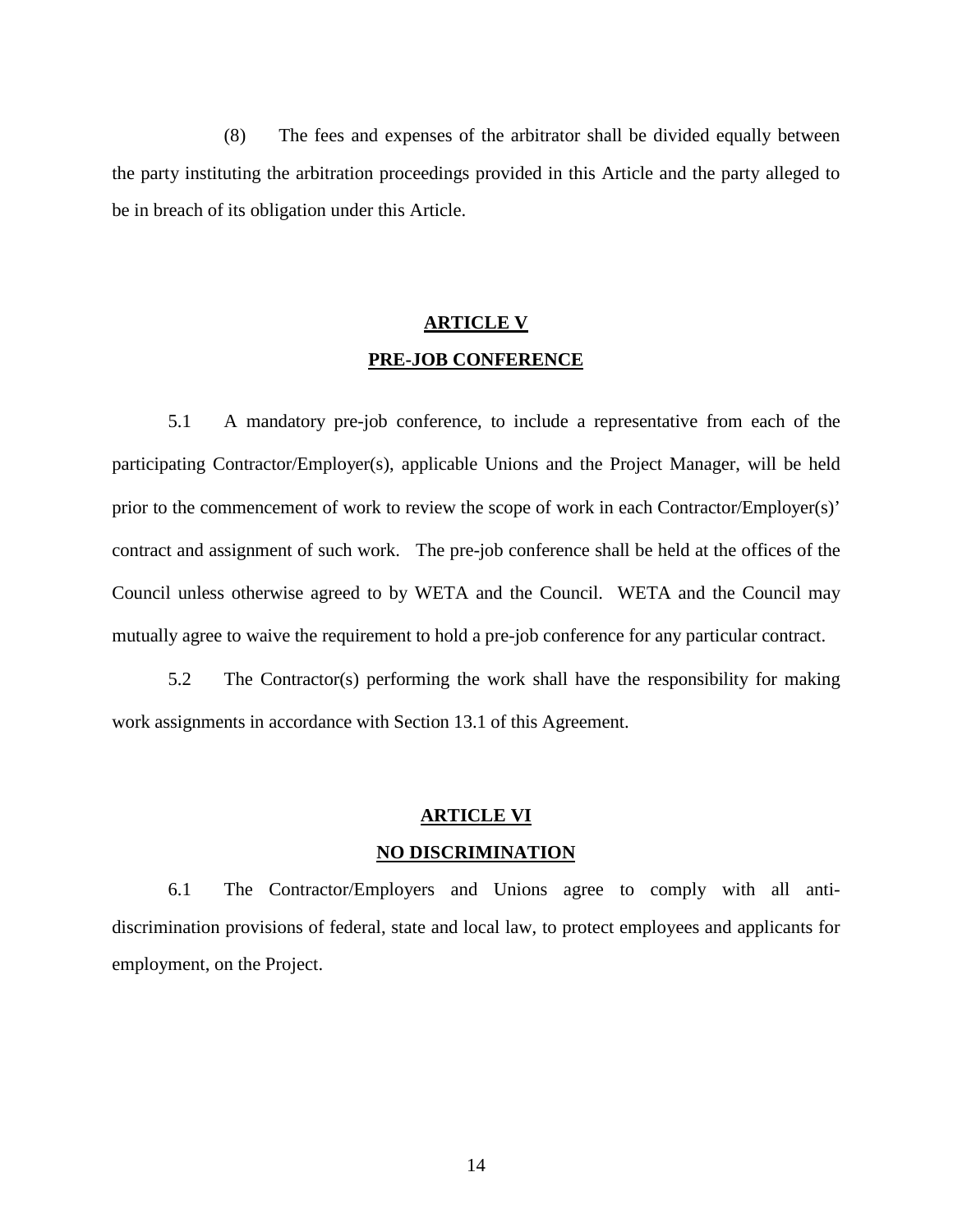#### **ARTICLE VII**

#### **UNION SECURITY**

7.1 The Contractor/Employers recognize the Union(s) as the sole bargaining representative of all craft employees working within the scope of this Agreement.

7.2 No employee covered by this Agreement shall be required to join any Union as a condition of being employed, or remaining employed, for work on a Construction Contract or the Project. However, any employee who is a member of a Union, at the time he or she is referred by the Union for work on a Construction Contract pursuant to Article 8 hereof, shall maintain that membership in good standing while employed on such Construction Contract.

7.3 The Contractor/Employers shall require all employees who work on a Construction Contract on or before eight days of consecutive or cumulative employment on the Project to comply with the applicable Union's security provisions, and to maintain compliance for the period of time they are performing work on the Project, which requirement shall be satisfied by the tendering of periodic dues and fees uniformly required to the extent allowed by law.

7.4 Authorized representatives of the Unions shall have access to the Projects whenever work covered by this Agreement is being, has been, or will be performed on the Project, to the extent permitted by applicable law.

#### **ARTICLE VIII**

#### **REFERRAL**

8.1 The Contractor/Employers performing construction work on the Project described in the Agreement shall, in filling craft job requirements, utilize and be bound by the registration facilities and referral systems established or authorized by the Unions signatory hereto when such procedures are not in violation of applicable law. The Contractor/Employer(s) shall have the right to reject any applicant referred by the Union(s), in accordance with the applicable MLA.

8.2 The Contractor/Employer(s) shall have the unqualified right to select and hire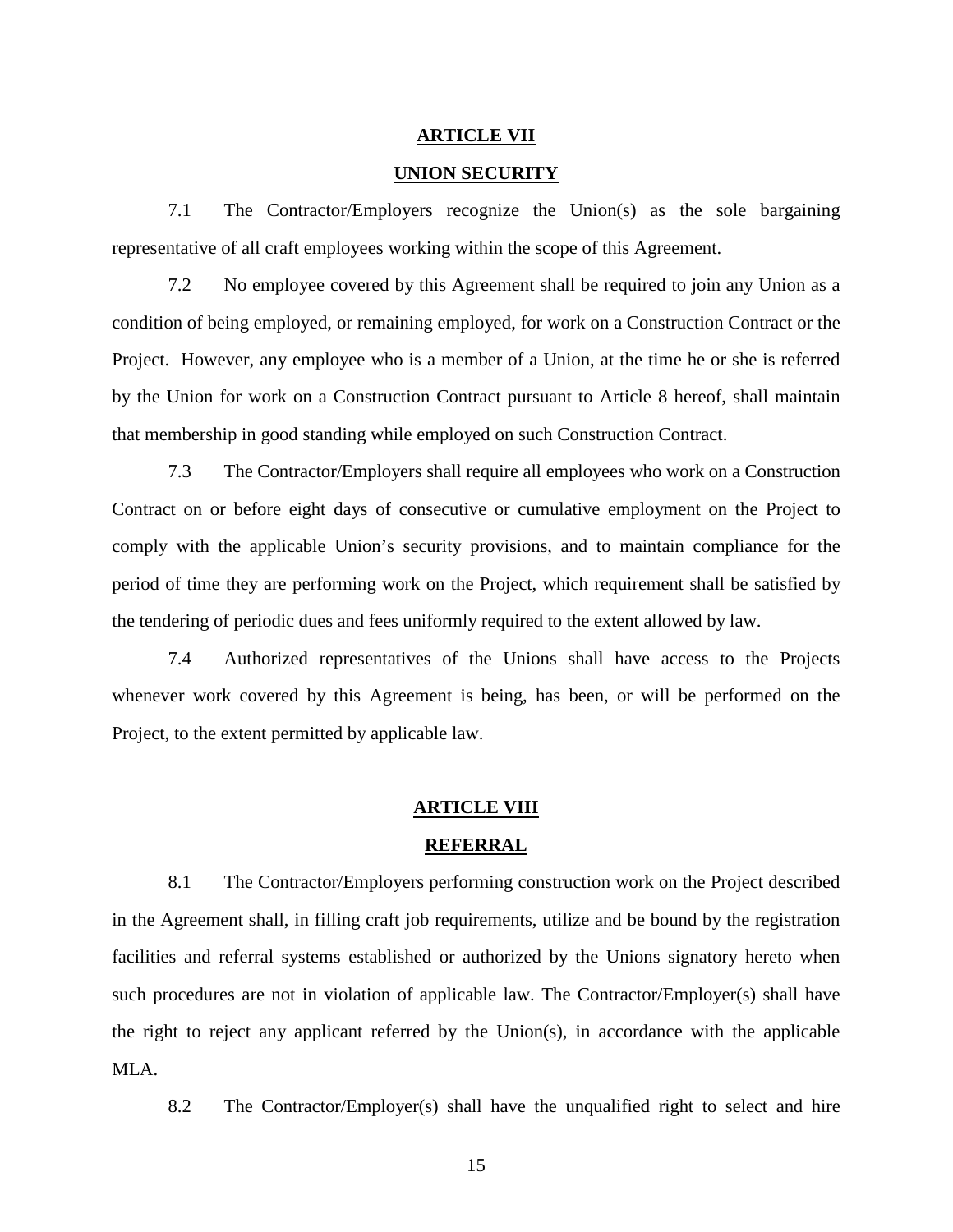directly all supervisors above the level of general foreman it considers necessary and desirable, without such persons being referred by the Union(s).

8.3 The Union(s) shall be the sole source of all craft labor employed on the Project. However, in the event that a Contractor/Employer(s) has its own core workforce, the Contractor/Employer may request by name, and the Union shall honor, referral of persons who have applied to the local Union for Project work and who demonstrate the following qualifications ("Core Employees"):

- a) Possess any license and/or certifications required by state or federal law for the Project work to be performed;
- b) Have worked a total of at least two thousand (2,000) hours in the construction craft during the prior two (2) years;
- c) Were on the Contractor/Employer's active payroll for at least the sixty (60) consecutive calendar business days prior to the contract award;
- d) Have the ability to perform safely the basic functions of the applicable trade; and
- e) Live in Alameda County.

8.3.1 The Union will refer to such Contractor/Employer two journeyman employees from the hiring hall out-of-work list for the affected trade or craft, and will then refer one of such Contractor/Employer's Core Employees as a journeyman and shall repeat the process, one and one, until such Contractor/Employer's crew requirements are met or until Contractor/Employer has hired five (5) Core Employees, whichever occurs first. Thereafter, all additional employees in the affected trade or craft shall be hired exclusively from the hiring hall out-of-work list(s).

8.3.2 For the duration of the Contractor/Employer's work the ratio shall be maintained and when the Contractor/Employer's workforce is reduced, employees shall be reduced in reverse order and in the same ratio of core employees to hiring hall referrals as was applied in the initial hiring.

8.3.3 Contractor/Employer's signatory to a Local, Regional, and/or National collective bargaining agreements with Union(s) signatory hereto shall be bound to use the hiring hall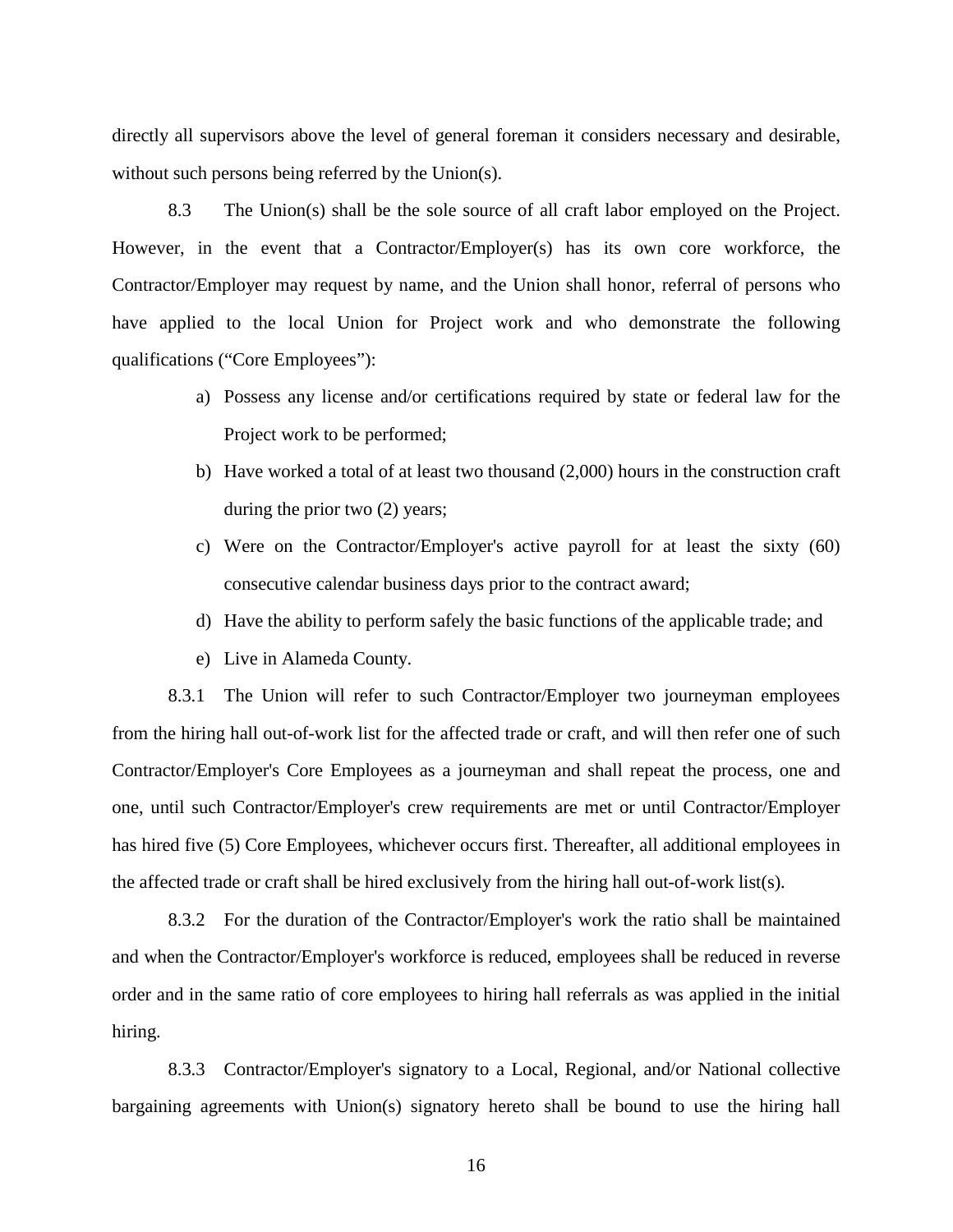provisions contained in the MLA of the affected Union(s), and nothing in the referral provisions of this Agreement shall be construed to supersede the local hiring hall provisions of the Master Agreement(s) as they relate to such contractors.

8.4 In the event that referral facilities maintained by the Union(s) are unable to fill the requisition of a Contractor/Employer for employees within a forty-eight (48) hour period (Saturdays, Sundays and Holidays excluded) after such requisition is made by the Contractor/Employer(s), the Contractor/Employer(s) shall be free to obtain workers from any source. A Contractor who hires any personnel to perform covered work on the Project pursuant to this Section shall immediately provide the appropriate Union with the name and address of such employee(s) and shall immediately refer such employee(s) to the appropriate Union to satisfy the requirements of Article VII of this Agreement.

8.5 Unions will exert their utmost efforts to recruit sufficient numbers of skilled craft persons to fulfill the requirements of the Contractor/Employer(s).

#### **ARTICLE IX**

#### **BENEFITS**

9.1 All Contractor/Employers agree to pay contributions to the established vacation, pension and other form of deferred compensation plan, apprenticeship, and health benefit funds established by the applicable MLA for each hour worked on the Project in the amounts designated in the MLA of the appropriate local Unions. The Contractor/Employers shall not be required to pay contributions to any other trust funds that are not contained in the published prevailing wage determination to satisfy their obligation under this Article, except that those Contractor/Employers who are signatory to the MLA with the respective trades shall continue to pay all trust fund contributions as outlined in such MLA.

9.2 By signing this Agreement, the Contractor/Employers adopt and agree to be bound by the written terms of the legally established Trust Agreements, as described in Section 9.1, specifying the detailed basis on which payments are to be made into, and benefits paid out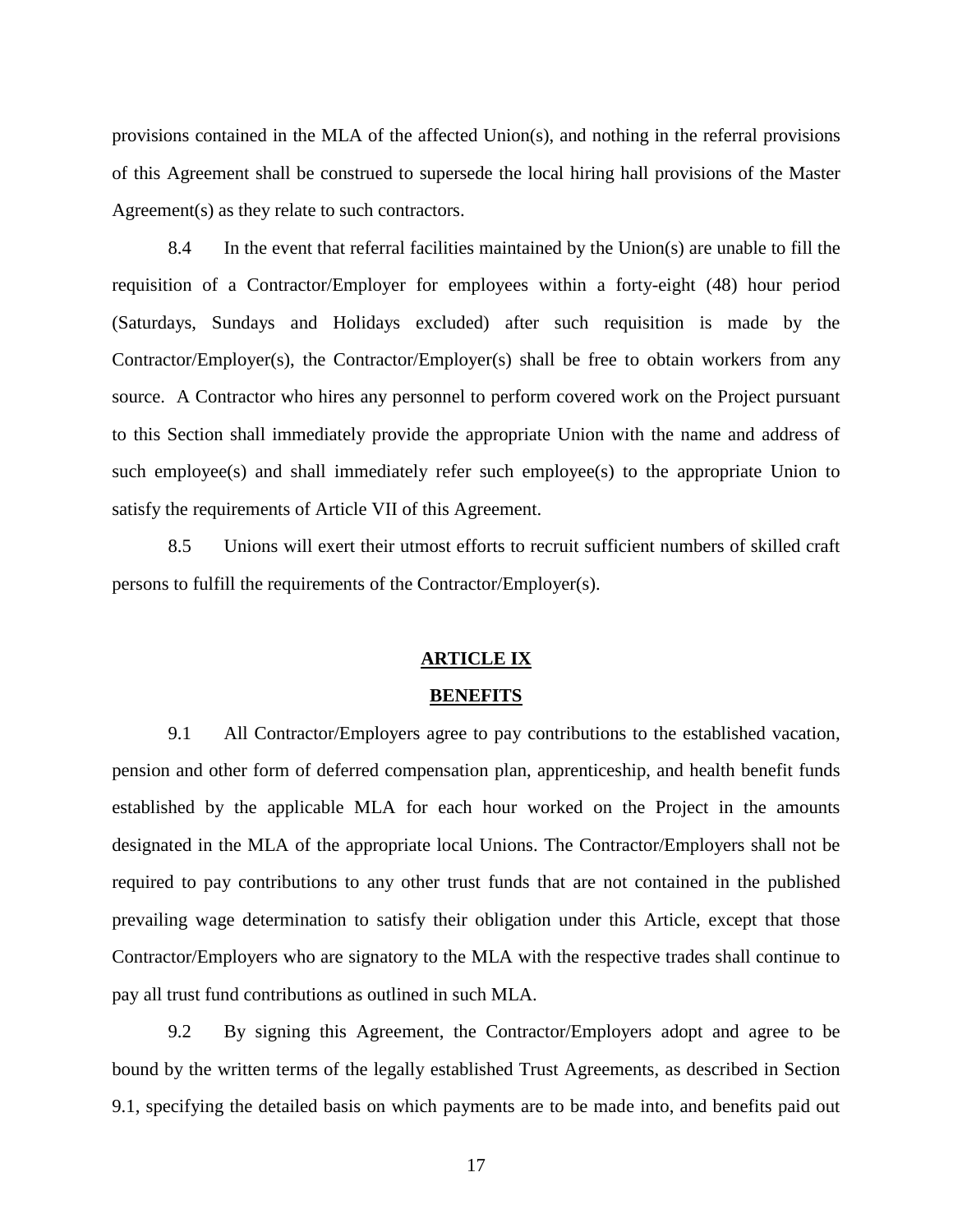of, such Trust Funds. WETA shall not be liable for or required to make any contributions, deductions or payments to any such Trust Fund, nor shall WETA otherwise have any contractual, financial or other obligation in connection with any such Trust Agreement or Trust Fund.

9.3 Wages, Hours, Terms and Conditions of Employment: The wages, hours and other terms and conditions of employment on the Project shall be governed by the MLA of the respective crafts, copies of which shall be on file with WETA, to the extent such MLA is not inconsistent with this Agreement.

9.4 Holidays: Holidays shall be established as set forth in the applicable MLA.

#### **ARTICLE X**

#### **JOINT ADMINISTRATIVE COMMITTEE**

10.1 The parties to this Agreement shall establish a six (6) person Joint Administrative Committee. This Committee shall be comprised of two (2) representatives selected by the WETA, two (2) representatives selected by the Union(s) and two (2) representatives selected by the general Contractor/Employer. Each representative shall designate an alternate who shall serve in his or her absence for any purpose contemplated by this Agreement. The Joint Administrative Committee shall meet as required to review the implementation of the Agreement and the progress of the Projects.

10.2 There shall also be established a Joint Administrative Subcommittee consisting of one WETA representative, to be selected by WETA, and one Union(s) representative, to be selected by the Unions, for the purpose of convening to confer in an attempt to resolve a grievance that has been filed consistent with Article 12. Any question regarding the meaning, interpretation, or application of the provisions of this Agreement shall be referred directly to the Joint Administrative Subcommittee for resolution. The Joint Administrative Subcommittee shall meet as required to resolve grievances by majority (unanimous) vote with such resolutions to be final and binding on all signatories of the Agreement. A failure of any party or parties to attend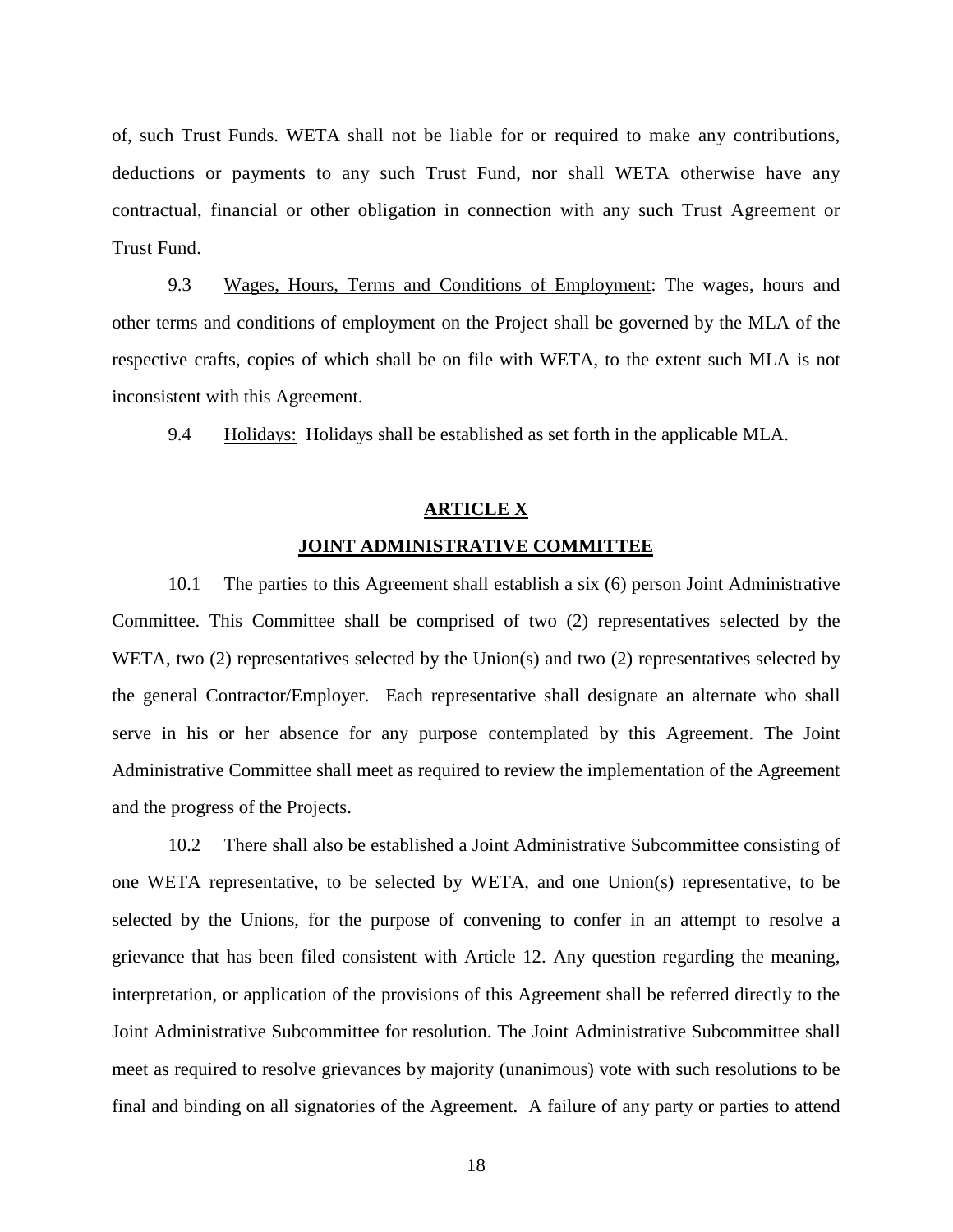said hearing shall not delay the hearing of evidence or issuance of an award by the Joint Administrative Subcommittee, if such award is made by a majority (unanimous) vote, and the hearing shall proceed *ex parte*.

#### **ARTICLE Xl**

#### **COMPLIANCE**

11.1 It shall be the responsibility of the Contractor/Employers and Unions to investigate and monitor compliance with the provisions of the Agreement contained in Article IX. Nothing in this agreement shall be construed to interfere with or supersede the usual and customary legal remedies available to the Unions and/or employee benefit Trust Funds to collect delinquent Trust Fund contributions from Contractor/Employers on the Project. WETA shall monitor Contractor/Employer(s)' compliance with the prevailing wage requirements of the state.

#### **ARTICLE XII**

#### **GRIEVANCE ARBITRATION PROCEDURE**

12.1 Employee Grievances: All disputes involving discipline and/or discharge of employees working on the Project shall be resolved through the grievance and arbitration provision contained in the MLA for the craft of the affected employee. No employee working on the Project shall be disciplined or dismissed without just cause.

12.2 Project Labor Disputes: All Project labor disputes involving the application or interpretation of the MLA to which a signatory Contractor/Employer and a signatory Union are parties shall be resolved pursuant to the resolution procedures of the MLA. All disputes relating to the interpretation or application of this Agreement (with the exception of disputes subject to Articles IV and XIII) shall be subject to resolution by the Grievance arbitration procedures set forth in this Article.

No grievance shall be recognized unless the grieving party (Local Union or District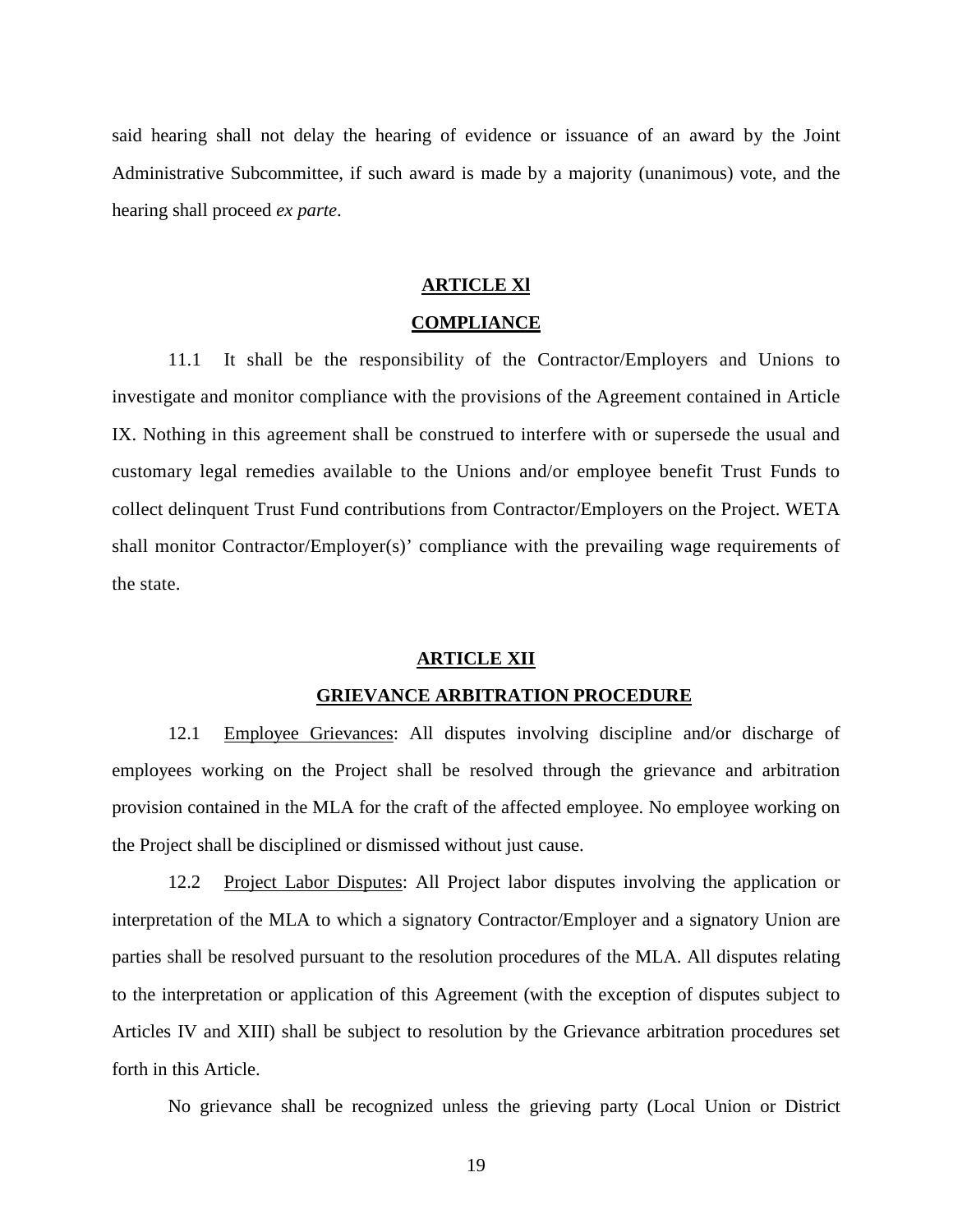Council, on its own behalf, or on behalf of an employee whom it represents, or a Contractor/Employer on its own behalf) provides notice in writing to the signatory party with whom it has a dispute within five (5) days after becoming aware of the dispute but in no event more than thirty (30) days after it reasonably should have become aware of the event giving rise to the dispute. The time limits in this Article may be extended by mutual written agreement of the parties.

Step 1 : A representative of the grievant and the party against whom the grievance is filed shall meet and attempt to resolve the grievance.

Step 2: In the event the matter remains unresolved in Step 1 above, within five (5) working days, the grievance shall be reduced to writing and may then be referred to the other party for discussion and resolution.

Step 3: In the event that the representatives are unable to resolve the dispute within the five (5) working days after its referral to Step 2, either involved party may submit the dispute within five (5) working days to the Joint Administrative Subcommittee established in Section 10.2. The Joint Administrative Subcommittee shall meet within five (5) working days after such referral (or such longer time as is mutually agreed upon by the representatives on the Joint Administrative Subcommittee) to confer in an attempt to resolve the grievance. Regardless of which party has initiated the grievance proceeding, prior to the meeting of the Joint Administrative Subcommittee, the Union shall notify its International Union Representative(s), which shall advise both parties if it intends on participating in the meeting. The participation by the International Union Representative in this Step 3 meeting shall not delay the time set herein for the meeting, unless otherwise mutually agreed by the parties. A majority/unanimous decision by the Joint Administrative Subcommittee shall be final and binding. If the dispute is not resolved by the Joint Administrative Subcommittee, it may be referred within five (5) working days by either party to Step 4.

Step 4: In the event the matter remains unresolved in Step 3, either party may request, within five (5) working days, that the dispute be submitted to arbitration. The parties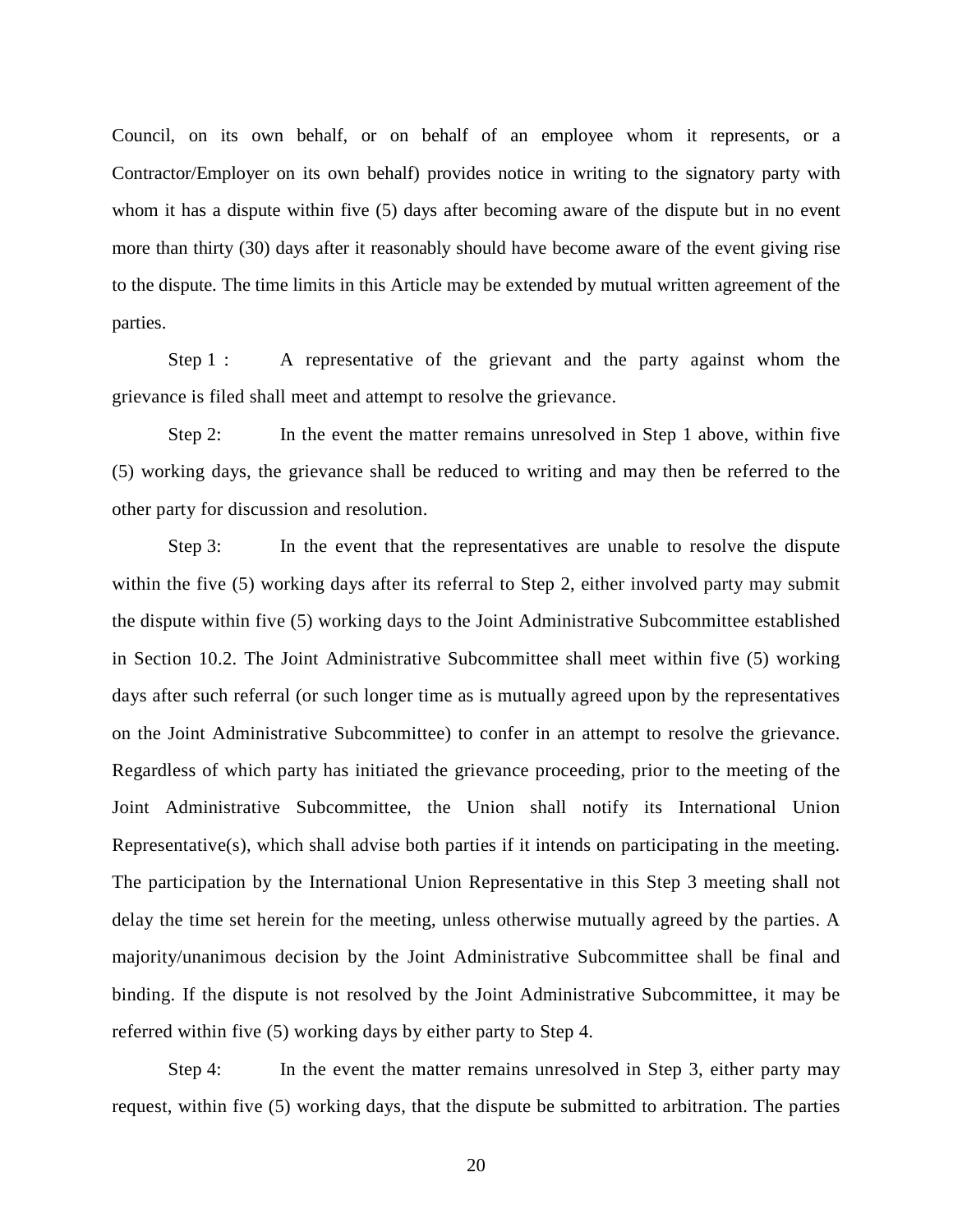agree that the Arbitrator who will hear the grievance shall be selected from the following: Thomas Angelo, William Riker, Jeri-Lou Cossack, Barry Winograd and Robert Hirsch. The parties shall flip a coin to determine who shall strike the first name and shall then alternately strike names from the list and the last remaining name shall be the neutral third party Arbitrator who shall have the power to resolve the dispute in a final and binding manner. Should a party to the procedure fail or refuse to participate in the hearing, if the Arbitrator determines that proper notice of the hearing has been given, said hearing shall proceed to a default award. The Arbitrator's award shall be final and binding on all parties to the arbitration. The costs of the arbitration, including the Arbitrator's fee and expenses, shall be borne equally by the parties. The Arbitrator's decision shall be confined to the question(s) posed by the grievance and the Arbitrator shall not have authority to modify amend, alter, add to, or subtract from, any provisions of this Agreement.

Time Limits: The time limits set out in this procedure may, upon mutual agreement, be extended. Any request for arbitration, request for extension of time limits, and agreement to extend such time limits shall be in writing. However, failure to process a grievance, or failure to respond in writing within the time limits provided above, without an agreed upon extension of time, shall be deemed a waiver of such grievance without prejudice, or without precedent to the processing of and/or resolution of like or similar grievances or disputes.

Retention: At the time a grievance is submitted under this Agreement or any MLA, the Union(s) may request that WETA withhold and retain an amount from what is due and owing to the Contractor(s) against whom the grievance is filed, sufficient to cover the damages alleged in the grievance, should the Union(s) prevail.

The amount shall be retained by WETA until such time as the underlying grievance giving rise to the retention is withdrawn, settled, or otherwise resolved, and the retained amount shall be paid to whomever the parties to the grievance shall decide, or to whomever an Arbitrator shall so order.

In order to encourage the resolution of disputes and grievances at Steps 1 and 2 of this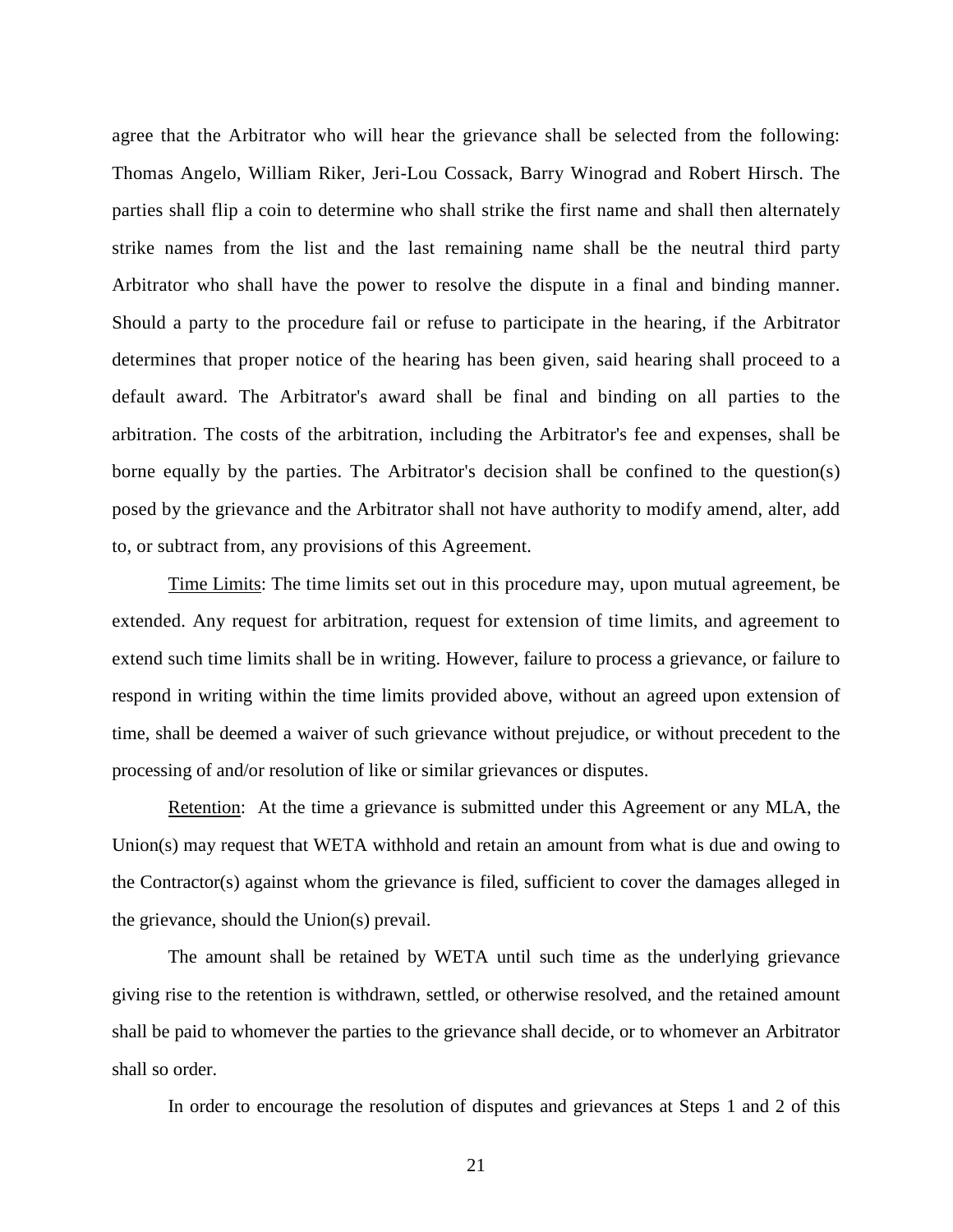Grievance Procedure, the parties agree that such settlements shall not be precedent setting.

#### **ARTICLE XIII**

## **WORK ASSIGNMENTS AND NORTHERN CALIFORNIA PLAN FOR THE SETTLEMENT OF JURISDICTIONAL DISPUTES:**

13.1 The assignment of covered work will be solely the responsibility of the Contractor/Employer performing the work involved; and such work assignments will be in accordance with the Plan for the Settlement of the Jurisdictional Disputes in the Construction Industry (the "Plan") or any successor Plan.

13.2 All jurisdictional disputes on this Project between or among the building and construction trades Unions and the Contractor/Employers parties to this Agreement, shall be settled and adjusted according to the present Plan established by the Building and Construction Trades Department or any other plan or method of procedure that may be adopted in the future by the Building and Construction Trades Department. Decisions rendered shall be final, binding and conclusive on the Contractor/Employers and Unions parties to this Agreement.

13.3 For the convenience of the parties, and in recognition of the expense of travel between Northern California and Washington, DC, at the request of any party to a jurisdictional dispute under this Agreement an Arbitrator shall be chosen by the procedures specified in Article V, Section 5, of the Plan from a list composed of John Kagel, Thomas Angelo, Robert Hirsch, and Thomas Pagan, and the Arbitrator's hearing on the dispute shall be held at the offices of the Building Trades Council of Alameda County. All other procedures shall be as specified in the Plan.

13.4 All jurisdictional disputes shall be resolved without the occurrence of any strike, work stoppage, or slow-down of any nature, and the Contractor/Employer's assignment shall be adhered to until the dispute is resolved. Individual employees violating this section shall be subject to immediate discharge. Each Contractor/Employer will conduct a pre-job conference with the Council prior to commencing work, as described in Section 5.1. The Project Manager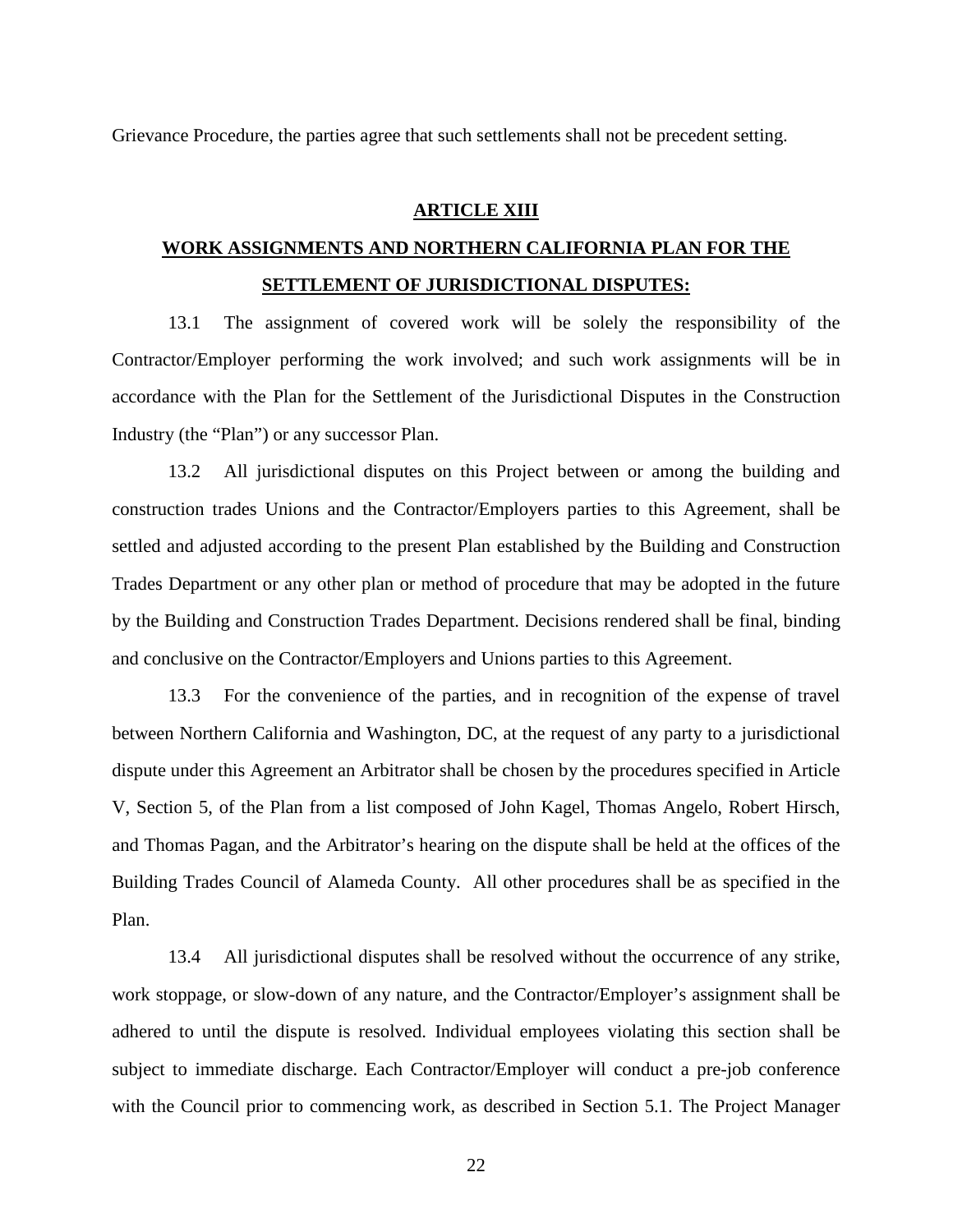and WETA will be advised in advance of all such conferences and may participate if they wish. Pre-job conferences for different Contractor/Employers may be held together.

#### **ARTICLE XIV**

#### **APPRENTICES**

14.1 Recognizing the need to develop adequate numbers of competent workers in the construction industry, the Contractor/Employer(s) shall employ Apprentices from California State-approved Joint Apprenticeship Programs in the respective crafts to perform such work as is within their capabilities and which is customarily performed by the craft in which they are indentured.

14.2 The Apprentice ratios will be in compliance with the applicable provisions of the California Labor Code and Prevailing Wage Rate Determination.

14.3 There shall be no restrictions on the utilization of Apprentices in performing the work of their craft provided they are properly supervised.

#### **ARTICLE XV**

#### **MANAGEMENT RIGHTS**

15.1 The Contractor/Employer(s) shall retain full and, exclusive authority for the management of their operations, including the right to direct their work force in their sole discretion and to establish coordinated working hours and starting times, in accordance with the applicable MLAs. No rules, customs or practices shall be permitted or observed which limit or restrict production, or limit or restrict the working efforts of employees except that the lawful manning provisions in the applicable MLAs shall be recognized.

15.2 The Contractor/Employer(s) may use the most efficient methods or techniques of construction, tools, or other labor saving devices to accomplish Project work, in accordance with the applicable MLAs. There shall be no limit on production by workers or restrictions on the full use of tools or equipment, nor any restriction on efficient use of manpower other than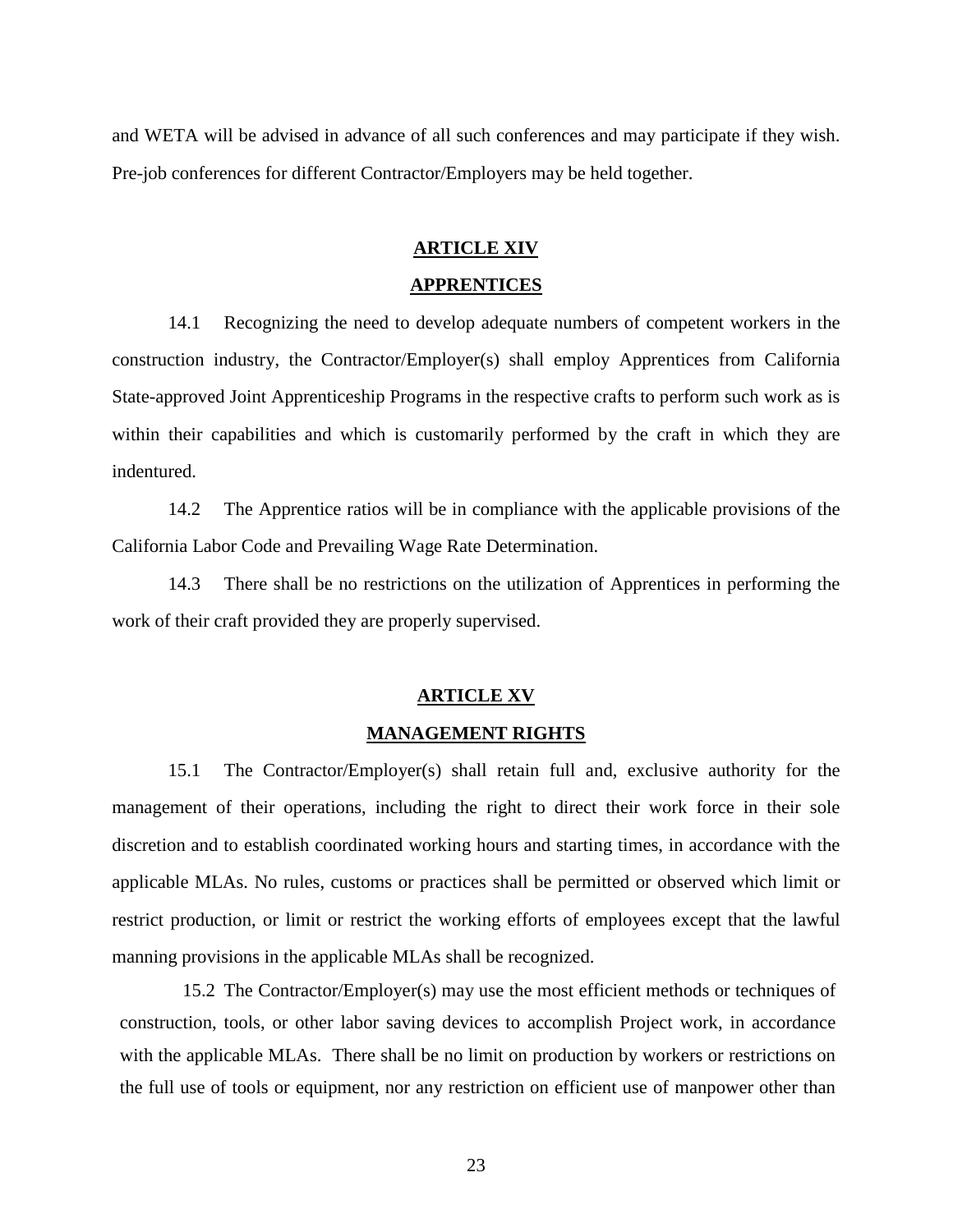as may be required by applicable safety regulations.

15.3 The Contractor/Employer(s) shall be the sole judge of the number of employees required to perform the work covered by this Agreement, and shall have the sole right to hire, promote, suspend, discharge, or layoff employees at their discretion and to reject any applicant for employment, in accordance with the applicable MLAs.

15.4 The Contractor/Employer(s) shall have the right to award subcontracts to the lowest responsive and responsible bidder or the most qualified/highest ranked firm, in accordance with the applicable MLA for the craft involved.

#### **ARTICLE XVI**

#### **HELMETS TO HARDHATS**

16.1 The Contractor/Employers and the Unions recognize a desire to facilitate the entry into the building and construction trades of veterans who are interested in careers in the building and construction industry. The Contractor/Employers and Unions agree to utilize the services of the Center for Military Recruitment, Assessment and Veterans Employment (hereinafter "Center) and the Center's "Helmets to Hardhats" program to serve as a resource for preliminary orientation, assessment of construction aptitude, referral to apprenticeship programs or hiring halls, counseling and mentoring, support network, employment opportunities and other needs as identified by the parties.

16.2 The Unions and Contractor/Employers agree to coordinate with the Center to create and maintain an integrated database of veterans interested in working on the Project and of apprenticeship and employment opportunities for this Project. To the extent permitted by law, the Unions will give credit to such veterans for *bona fide*, provable past experience.

#### **ARTICLE XVII**

#### **SAFTETY PROTECTION OF PERSON AND PROPERTY**

17.1 Employees shall be bound by the reasonable safety, security and visitor rules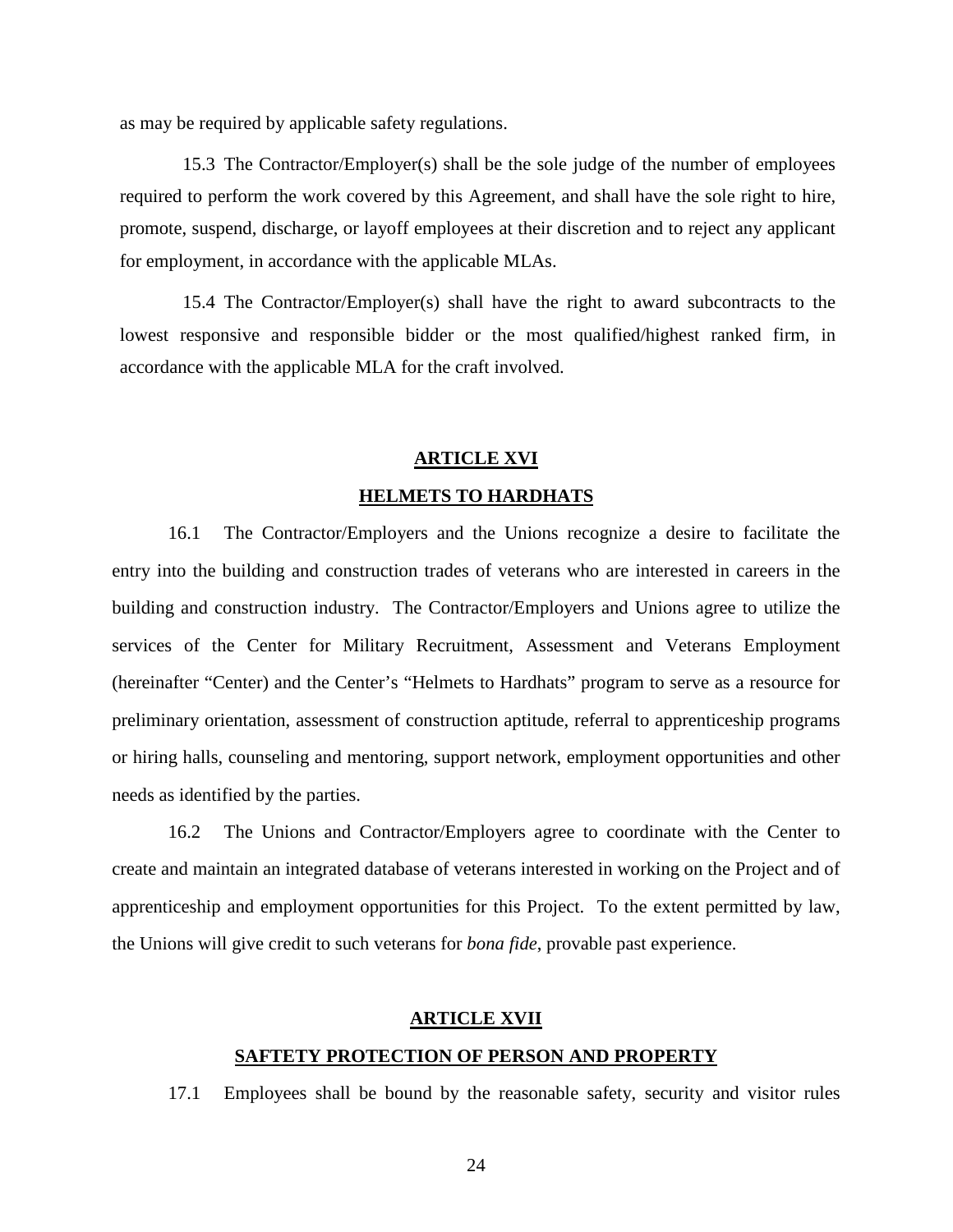established by the Contractor/Employer(s) and WETA. These rules will be published and posted in visible places throughout the work site. An employee's failure to satisfy his/her obligations under this Section will subject him/her to discipline, including discharge consistent with the applicable MLA.

17.2 The use, sale, transfer, purchase and/or possession of a controlled substance, alcohol and/or firearms at any time during the work day is prohibited.

17.3 The Contractor/Employer(s) and Unions agree that the work site shall be a drug free workplace. Parties agree to recognize and use the Substance Abuse Program contained in each applicable Union's MLA.

#### **ARTICLE XVIII**

#### **SAVINGS CLAUSE**

18.1 The parties agree that in the event any article, provision, clause, sentence or word of the Agreement is determined to be illegal or void as being in contravention of any applicable law, including Presidential Executive Order, federal or state law, by a court of competent jurisdiction, the remainder of the Agreement shall remain in full force and effect. The parties further agree that if any article, provision, clause, sentence or word of the Agreement is determined to be illegal or void, by a court of competent jurisdiction, the parties shall substitute, by mutual agreement, in its place and stead, an article, provision, clause, sentence or word which will meet the objections to its validity and which will be in accordance with the intent and purpose of the article, provision, clause, sentence or work in question.

18.2 The parties also agree that in the event that a decision of a court of competent jurisdiction materially alters the terms of the Agreement such that the intent of the parties is defeated, then the entire Agreement shall be null and void.

18.3 If a court of competent jurisdiction determines that all or part of the Agreement is invalid and/or enjoins WETA from complying with all or part of its provisions and WETA accordingly determines that the Agreement will not be required as part of an award to a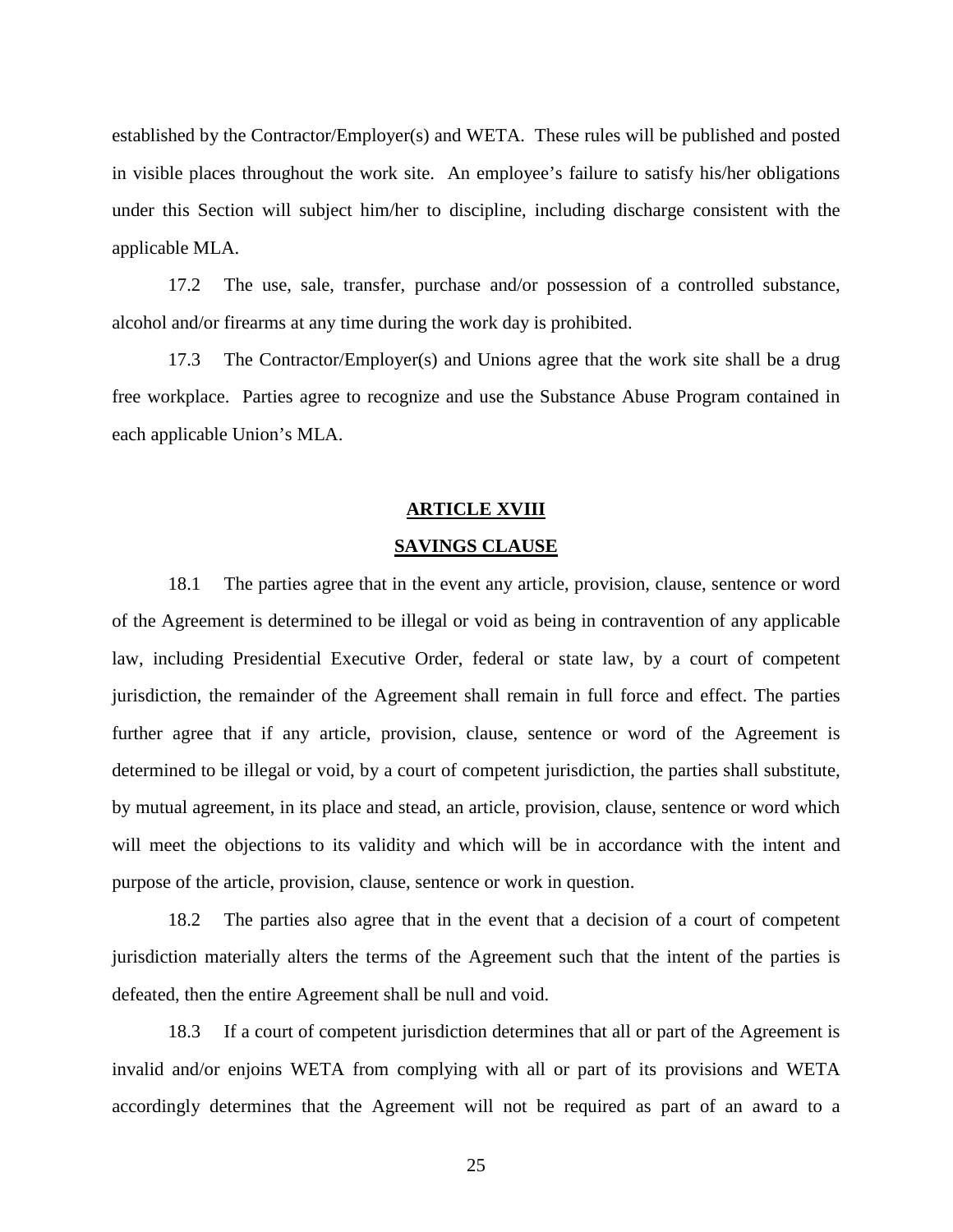Contractor/Employer, the unions will no longer be bound by the provisions of Article IV.

18.4 In the event that WETA is made aware that this Agreement or portions thereof are inconsistent with the terms and conditions of any grant, loan, or contract with any Federal or State agency or with the instructions or directions of an authorized representative of a Federal or State agency regarding the requirements of any such grant, loan, or contract, WETA shall notify the Council. Within seven (7) days of notification, the parties shall meet and confer to attempt to modify the Agreement to avoid forfeiture of any funding or otherwise resolve the issue. Should the parties be unable to come to agreement, the Agreement or any inconsistent provision shall be subject to resolution by the grievance arbitration procedures set forth in Article XII. The foregoing notwithstanding, if the granting agency determines that the resolution of such grievance procedure will result in the forfeiture of material grant funds (meaning an amount that would threaten viability of the project) , then the Agreement may be modified or terminated in order to avoid the forfeiture.

#### **ARTICLE XIX**

#### **TERM**

19.1 The Agreement shall be included in the Bid Documents as a condition of the award of construction contracts for the Project.

19.2 The Agreement shall continue in full force and effect until the completion of the Project.

#### SAN FRANCISCO BAY AREA WATER EMERGENCY TRANSPORTATION **AUTHORITY**

| Вy<br>the control of the control of the control of the control of the control of the control of                             | Date<br>the contract of the contract of the contract of the contract of the contract of |
|-----------------------------------------------------------------------------------------------------------------------------|-----------------------------------------------------------------------------------------|
| BUILDING<br>TRADES COUNCIL OF ALAMEDA COUNTY                                                                                |                                                                                         |
| By<br><u> 1990 - Johann Harry Barn, march 1990 - Ann an t-Amhair Aonaichte ann an t-Aonaichte ann an t-Aonaichte ann an</u> | Date                                                                                    |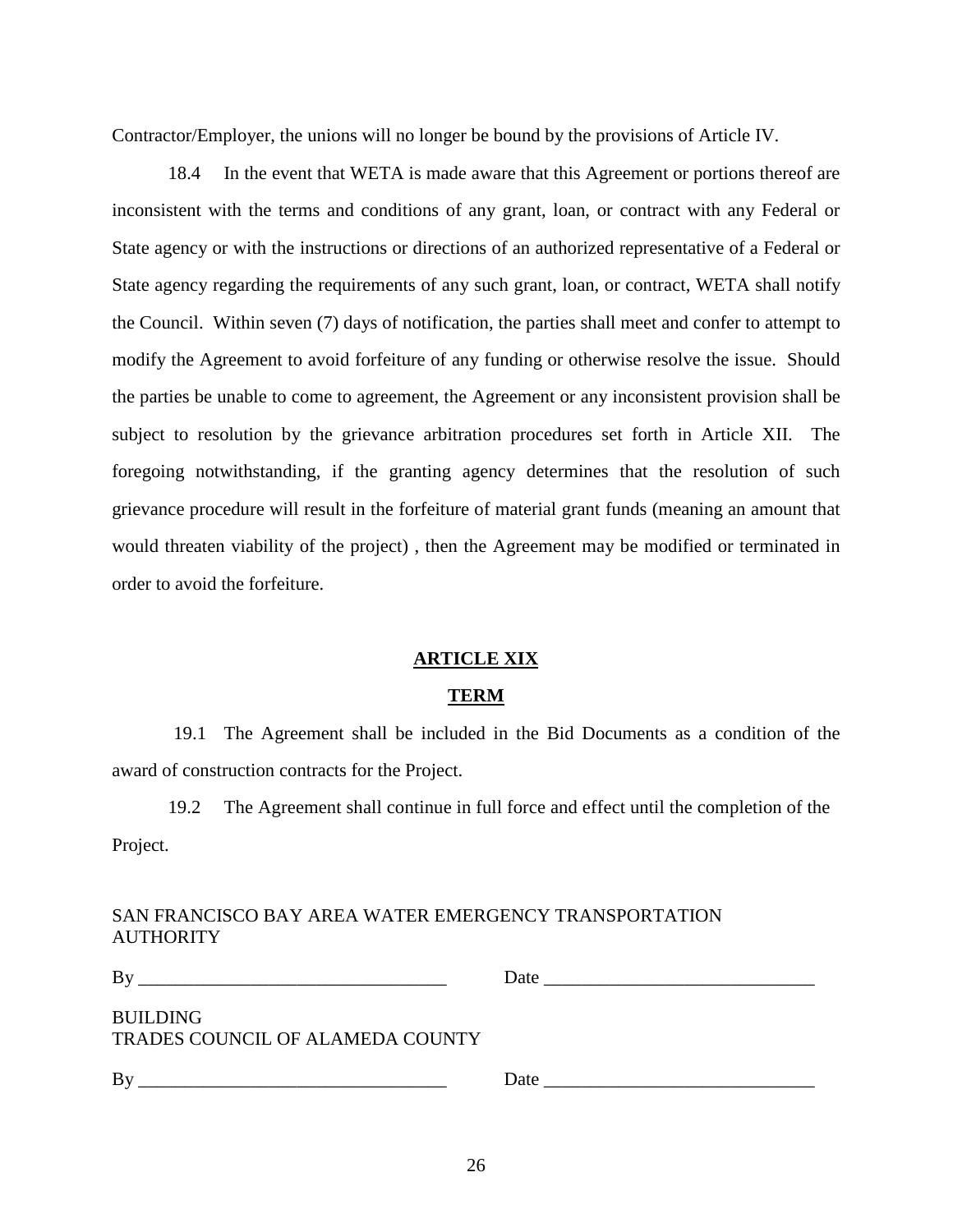## **SIGNATURE BLOCKS**

| — — |  |
|-----|--|
|     |  |
|     |  |
|     |  |
|     |  |
|     |  |
|     |  |
|     |  |
|     |  |
|     |  |
|     |  |
|     |  |
|     |  |
|     |  |
|     |  |
|     |  |
|     |  |
|     |  |
|     |  |
|     |  |
|     |  |
|     |  |
|     |  |
|     |  |
|     |  |
|     |  |
|     |  |
|     |  |
|     |  |
|     |  |
|     |  |
|     |  |
|     |  |
|     |  |
|     |  |
|     |  |
|     |  |
|     |  |
|     |  |
|     |  |
|     |  |
|     |  |
|     |  |
|     |  |
|     |  |
|     |  |
|     |  |
|     |  |
|     |  |
|     |  |
|     |  |
|     |  |
|     |  |
|     |  |
|     |  |
|     |  |
|     |  |
|     |  |
|     |  |
|     |  |
|     |  |
|     |  |
|     |  |
|     |  |
|     |  |
|     |  |
|     |  |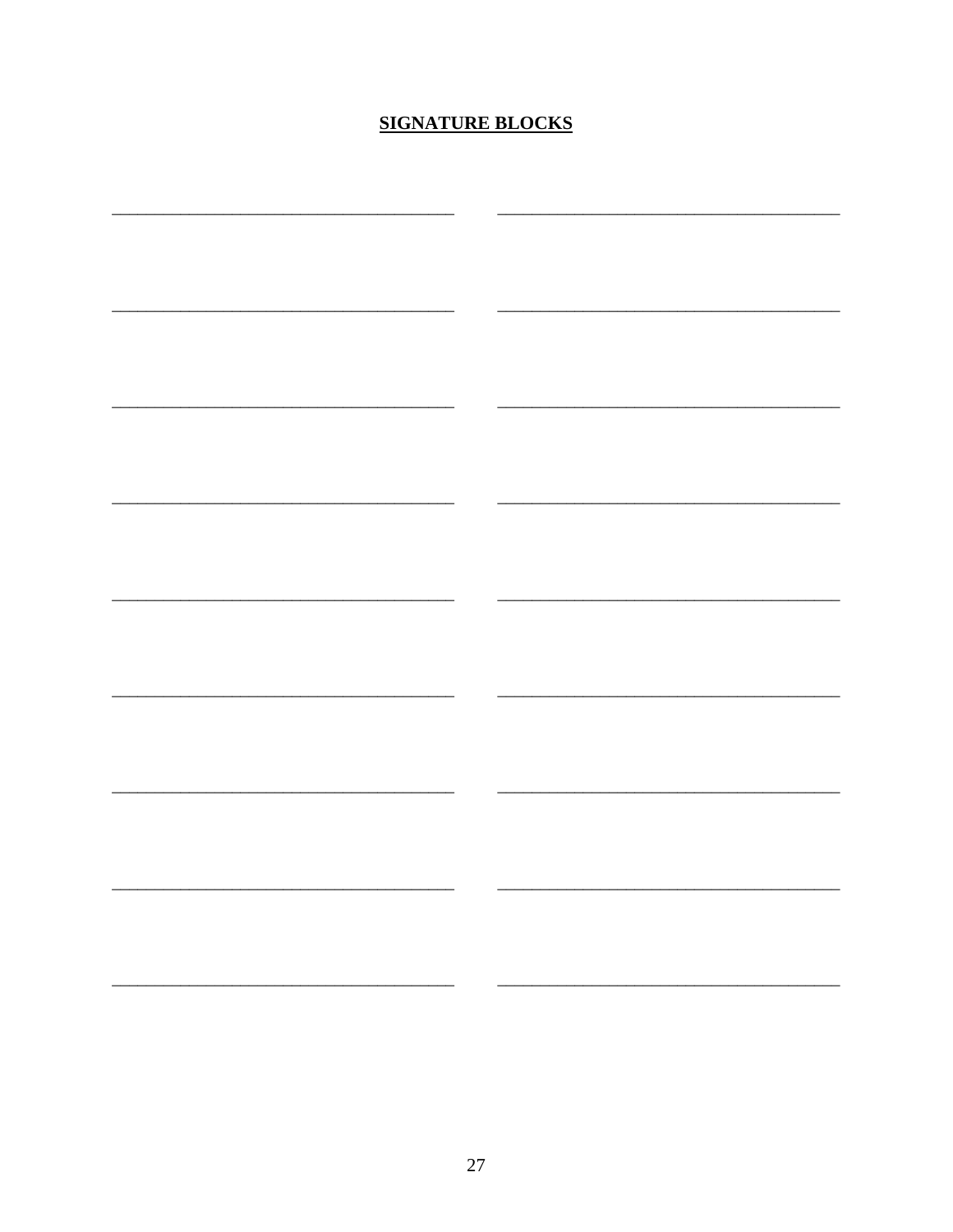#### **ADDENDUM A LETTER OF ASSENT**

[Date]

[Addressee] [Address] [City and State]

Re: WETA Central Bay Operations & Maintenance Facility Project Project Labor Agreement -- Letter of Assent

Dear Mr./Ms.  $\qquad \qquad :$ 

The undersigned party confirms that it agrees and assents to comply with and to be bound by the WETA Central Bay Operations & Maintenance Facility Project, Project Labor Agreement as such Agreement may, from time to time, be amended by the parties or interpreted pursuant to its terms.

By executing this Letter of Assent, the undersigned party subscribes to, adopts and agrees to be bound by the written terms of the legally established trust agreements specifying the detailed basis upon which contributions are to be made into, and benefits made out of, such trust funds and ratifies and accepts the trustees appointed by the parties to such trust funds.

Such assent and obligation to comply with and to be bound by this Agreement shall extend to all work covered by said Agreement undertaken by the undersigned party on the WETA Central Bay Operations & Maintenance Facility Project. The undersigned party shall require all of its subcontractors, of whatever tier, to become similarly bound for all their work within the scope of this Agreement by signing an identical Letter of Assent.

This letter shall constitute a subscription agreement, to the extent of the terms of the letter.

| CONTRACTOR/SUBCONTRACTOR:        |  |
|----------------------------------|--|
| California State License Number: |  |

Name and Signature of Authorized Person:

(Print Name)

(Title)

(Signature)

\_\_\_\_\_\_\_\_\_\_\_\_\_\_\_\_\_\_\_\_\_\_\_\_\_\_\_\_\_\_\_ (Telephone Number)

\_\_\_\_\_\_\_\_\_\_\_\_\_\_\_\_\_\_\_\_\_\_\_\_\_\_

\_\_\_\_\_\_\_\_\_\_\_\_\_\_\_\_\_\_\_\_\_\_\_\_\_\_\_\_\_\_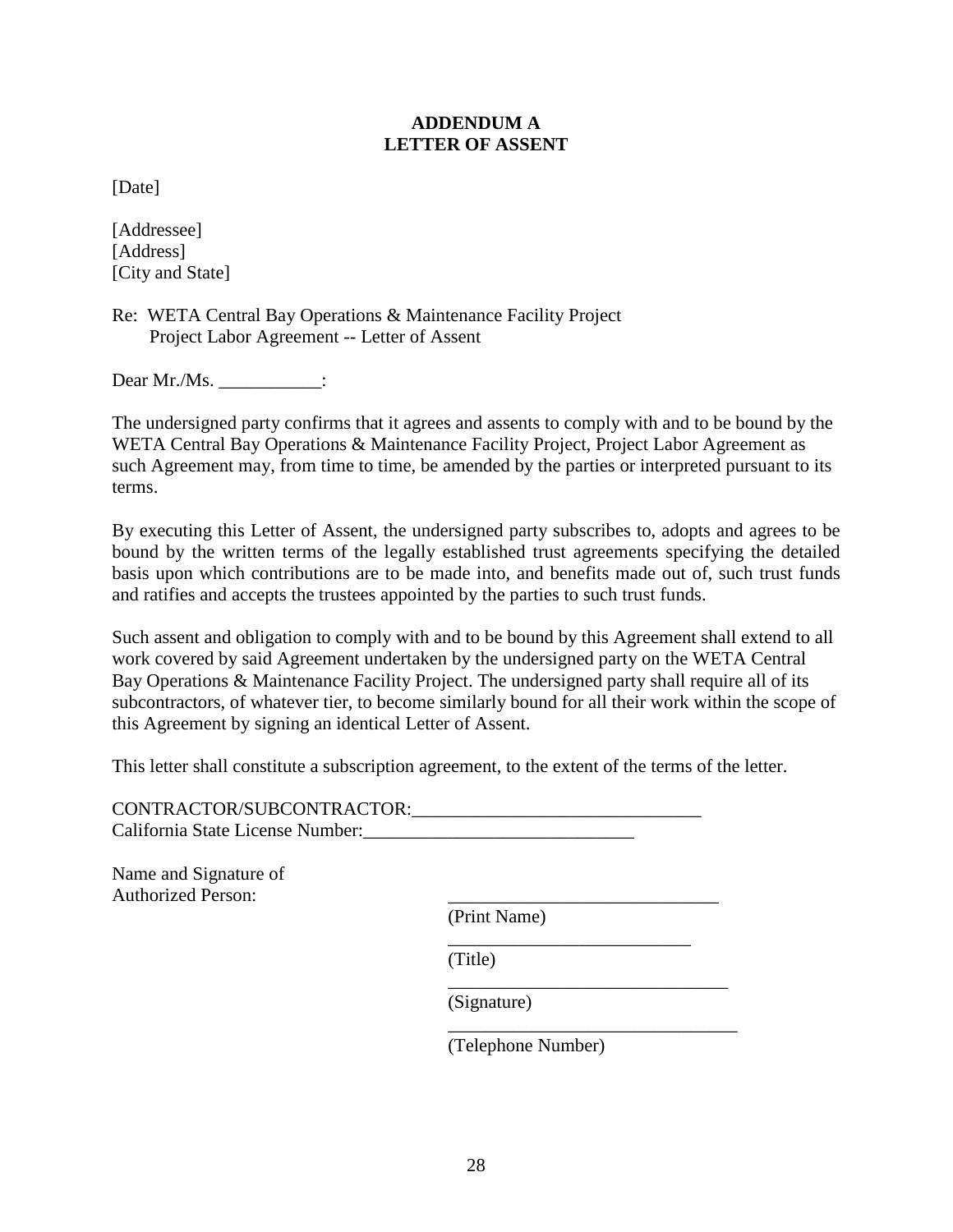#### **ADDENDUM B LIST OF MASTER COLLECTIVE BARGAINING AGREEMENTS**

All Master Labor Agreements of the following signatory Local Unions and District or Regional Councils and their affiliated Local Unions: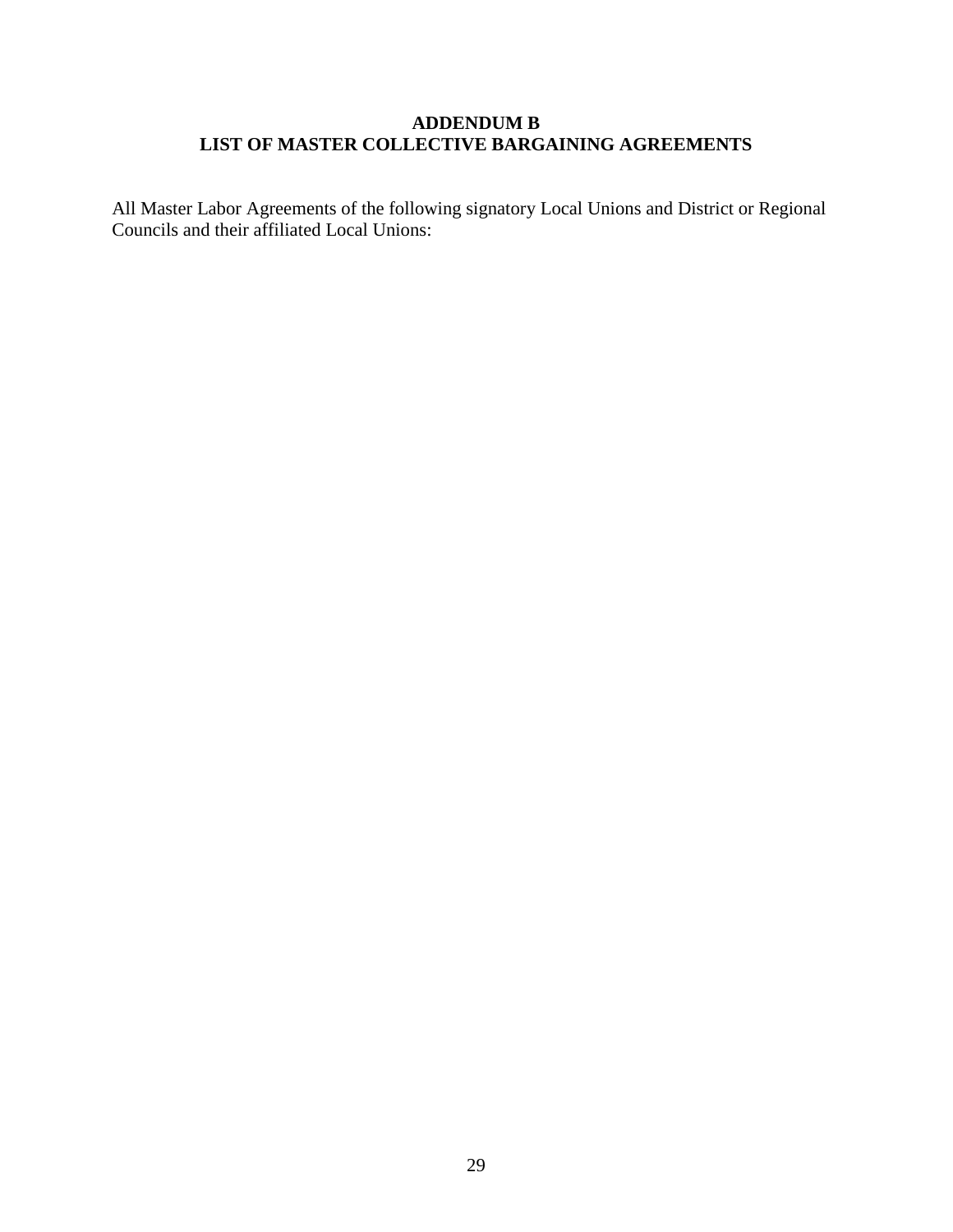#### **SAN FRANCISCO BAY AREA WATER EMERGENCY TRANSPORTATION AUTHORITY**

#### **RESOLUTION NO. 2015-31**

#### **APPROVE A PROJECT LABOR AGREEMENT FOR THE CENTRAL BAY OPERATIONS AND MAINTENANCE FACILITY PROJECT**

**WHEREAS**, WETA is developing a Central Bay Operations and Maintenance Facility in Alameda, CA (the "Project") to serve as the central San Francisco Bay base for the WETA ferry fleet; and

**WHEREAS**, the timely and successful completion of the Project is of the utmost importance to WETA and the general public; and

**WHEREAS**, large numbers of workers of various skills will be required in the performance of the construction work, including those to be represented by the Unions signatory to this Agreement employed by contractors and subcontractors who are also signatories to this Agreement; and

**WHEREAS**, it is recognized that on a project of this magnitude with multiple contractors and bargaining units on the job site at the same time over an extended period of time, there is the potential for work disruption that could negatively impact the continuity of work and the Project schedule; and

**WHEREAS**, the interests of WETA, the general public and the Unions would be best served if the construction work proceeded in an orderly manner without disruption because of strikes, sympathy strikes, work stoppages, picketing, lockouts, slowdowns or other interferences with work; and

**WHEREAS**, WETA and the Unions desire to mutually establish and stabilize wages, hours and working conditions for the workers employed on the Project by the Contractor/Employer(s), and further, to encourage close cooperation among the Contractor/Employer(s) and the Union(s) so that a satisfactory, continuous and harmonious relationship will exist among the parties to this Agreement; and

**WHEREAS**, the parties hereto are committed to constructing the Project safely and efficiently and the Unions are committed to staffing Project work with qualified craft workers; and

**WHEREAS**, the Project is funded with various grant funds and, as such, is subject to and must comply with a variety of local, regional, state and federal regulations imposed as a result of such funding sources; and

**WHEREAS**, WETA has the absolute right to select as its prime contractor the entity offering the best value to WETA; and

**WHEREAS**, the parties to this Agreement pledge their full good faith and trust to work towards a mutually satisfactory completion of the Project; now, therefore be it

**RESOLVED**, that the Board of Directors hereby approves the Project Labor Agreement for the Construction of the San Francisco Bay Area Water Emergency Transportation Authority's Central Bay Operations and Maintenance Facility Project; and be it further

**RESOLVED**, that the Board of Directors authorizes the Executive Director to execute this agreement and take any other related actions to support this work.

#### **CERTIFICATION**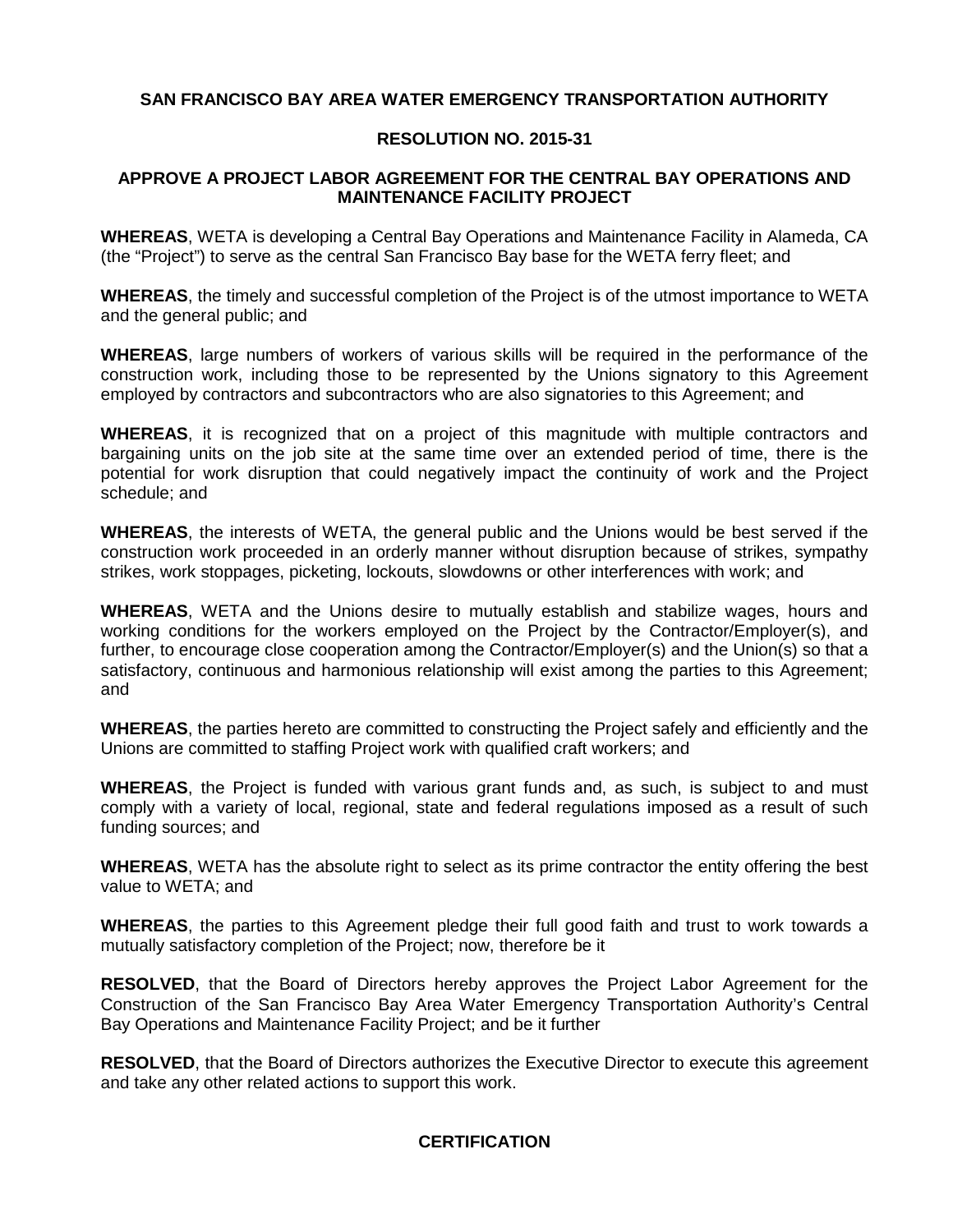The undersigned, Board Secretary, does hereby certify that the foregoing is a full, true and correct copy of a resolution duly and regularly adopted at a meeting of the San Francisco Bay Area Water Emergency Transportation Authority held on November 5, 2015.

YEA: NAY: ABSTAIN: ABSENT:

/s/ Board Secretary 2015-31 \*\*\*END\*\*\*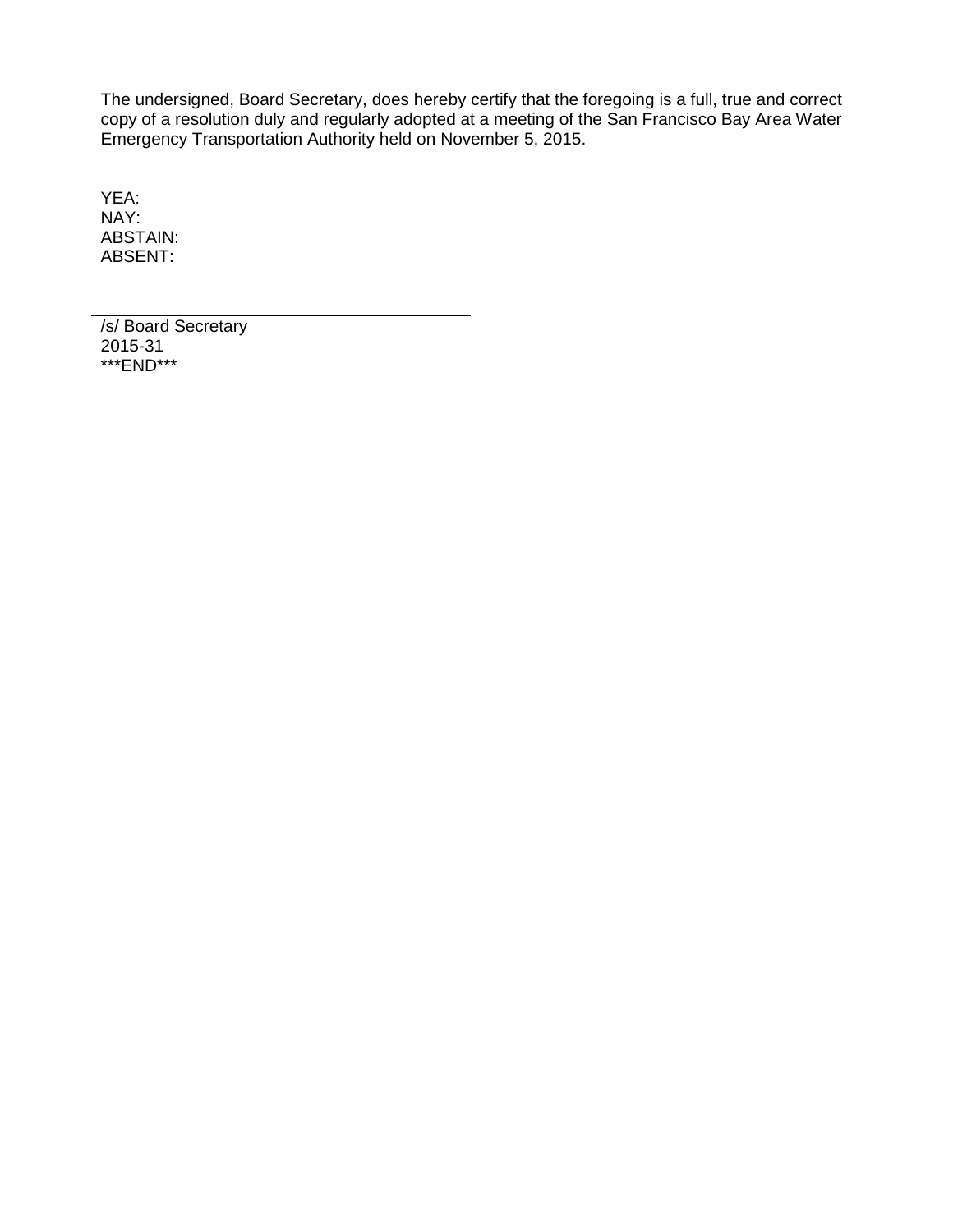#### **MEMORANDUM**

#### **TO: Board Members**

#### **FROM: Nina Rannells, Executive Director Ernest Sanchez, Manager, Marketing and Public Information**

#### **SUBJECT: Status Report on Ferry Ticket and Clipper Card Fare Payments**

#### *Recommendation*

There is no recommendation associated with this informational item.

#### *Background/Discussion*

The Clipper regional electronic fare payment system has been rolled out incrementally to Bay Area transit systems over the past nine years beginning with the larger Bay Area operators including Golden Gate Transit, SamTrans, Caltrain, BART, Muni and Santa Clara VTA. WETA first implemented Clipper on its east bay services coinciding with the launch of the new Alameda/Oakland to South San Francisco service in June 2012. Clipper was expanded to WETA's Vallejo ferry service in November 2014 when the Clipper system was expanded to include north bay transit operators in Solano County including SolTrans. Per Board policy, WETA's fare structure is set-up to provide for a 25 percent fare discount for passengers utilizing Clipper as their fare payment mechanism.

Since implementation, Clipper utilization has grown to account for approximately 40 percent of WETA's monthly passenger revenues. The percentage utilization of Clipper on each service varies depending upon the service type and other fare payment mechanisms offered as summarized below.

| <b>Service Route</b> | <b>Clipper Use</b> | <b>Other Fare Media</b>         | <b>Service Characteristics</b> |
|----------------------|--------------------|---------------------------------|--------------------------------|
| Alameda-Oakland      | 50%                | One-way tickets                 | All day, 7-days                |
| Vallejo              | 27%                | One-way tickets<br>Monthly pass | All day, 7-days                |
| Harbor Bay           | 94%                | One-way tickets                 | Commute only, M-F              |
| South San Francisco  | 85%                | One-way tickets                 | Commute only, M-F              |

Ticket/pass distribution methods vary by service and generally follow along the lines of how the cities of Vallejo and Alameda historically managed their customer ticket sales. Vallejo tickets and monthly passes are made available for purchase through the WETA ticket office in Vallejo, Blue & Gold Fleet (Blue & Gold) ticket offices at Pier 41 and the Bay Crossings store in the San Francisco Ferry Building. Tickets are also available for sale onboard WETA's vessels. Services based out of Alameda/Oakland offer tickets for sale onboard vessels, at Pier 41 and through the Bay Crossings store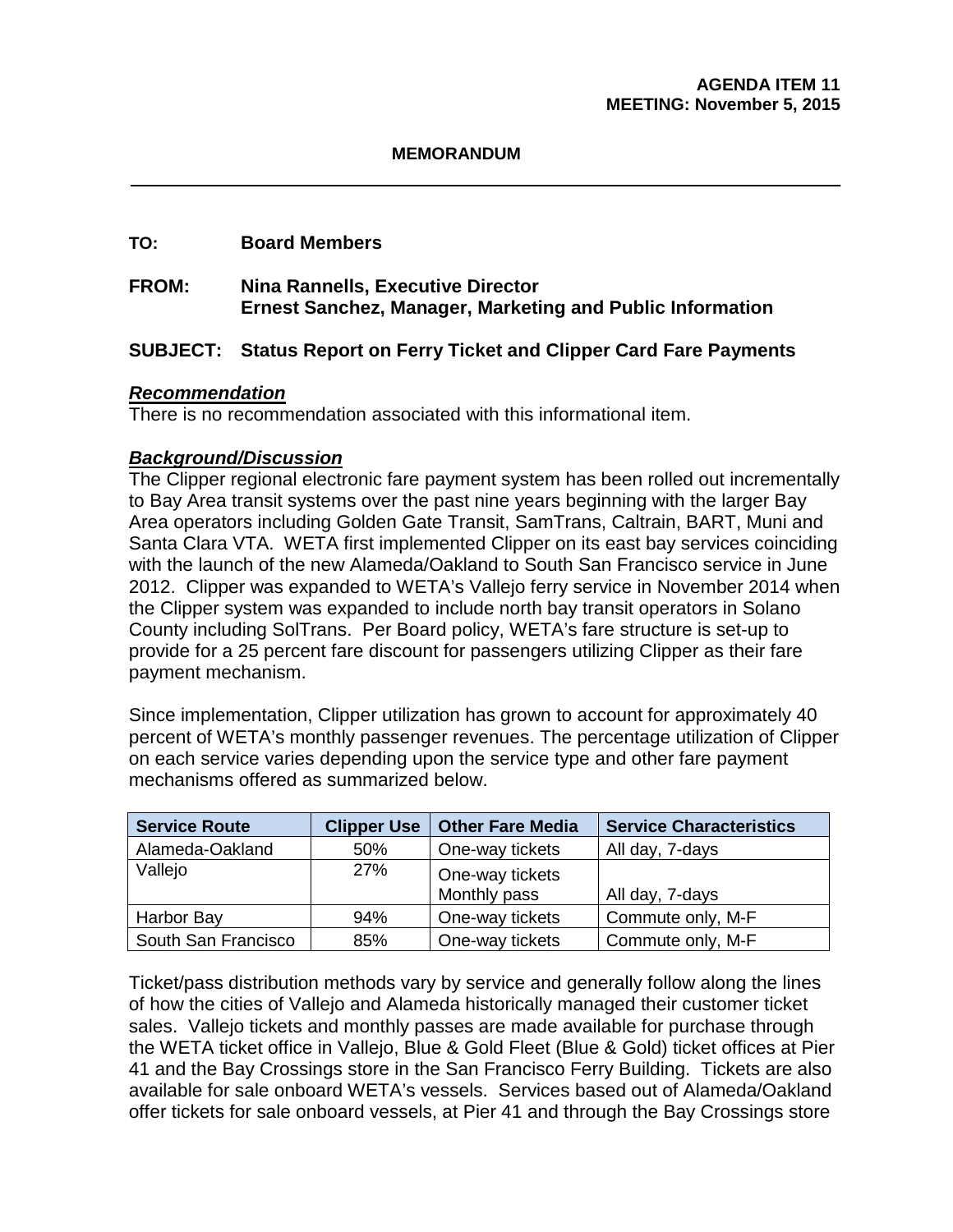in San Francisco. Tickets for AT&T park baseball and special event services are sold online via Blue & Gold's Gateway ticketing system.

Clipper cards are available for purchase and re-load at WETA's Vallejo ticket office and the Bay Crossings store in the San Francisco Ferry Building. Clipper cards may also be purchased via ticket vending machines housed just outside of the Golden Gate Ferry terminal (Gate B) area and at approximately 300 private retailers (e.g., Walgreen's, Whole Foods) throughout the Bay Area.

#### **Vallejo Ticket Office**

The Vallejo Ticket Office (VTO) sells ferry tickets and Clipper Cards and provides transit information to ferry customers. Last July, VTO management was transferred from SolTrans to Blue & Gold Fleet. Staff continues to monitor the VTO to find ways to improve customer service.

#### **Bay Crossings Store**

The Bay Crossings store provides Clipper Card customer service, and sells SF Bay Ferry tickets. The store is centrally located in the ferry building adjacent to the ferry schedule information flap sign. The store is a privately owned business with a primary mission to provide public transit-related services, which include operating a Clipper Customer Service Center, selling SFBF tickets (Harbor Bay, AOSF, Vallejo) and MUNI Day Passes, and disseminating public transit and visitor information. Clipper Customer Service Center and public transit information dissemination functions are funded under a contract with MTC that expires on June 30, 2016. Bay Crossings also earns a commission on sales of SF Bay Ferry tickets (8 percent for Vallejo and 10 percent for Alameda/Oakland and Harbor Bay tickets). WETA also provides a \$4,000 per month subsidy to support extended store hours at the Bay Crossings store through agreement that is re-considered annually by the Board.

Bay Crossings store ferry ticket sales have declined as some Vallejo riders transition from paper tickets to the Clipper Card. This has resulted in a reduction in Bay Crossings ticket sales commissions of approximately \$40,000 this fiscal year. Staff is in discussion with MTC regarding how we might work together to consolidate efforts to provide ticket and Clipper sales and customer service at the Bay Crossings site next fiscal year when existing service contracts are up for renewal.

#### **Oakland Ticket Office**

Traditionally, Alameda/Oakland/San Francisco (AOSF) customers purchase tickets onboard the boat at time of departure. However, recent AOSF ridership growth has required that onboard tickets sales be supplemented with landside sales at Jack London Square on days when heavy ridership demand is anticipated. Landside ticket sales were successfully implemented over the five day BART transbay service closures in August and September and over Fleet Week weekend. Staff will explore the feasibility of expanding the landside ticket sales program in 2016.